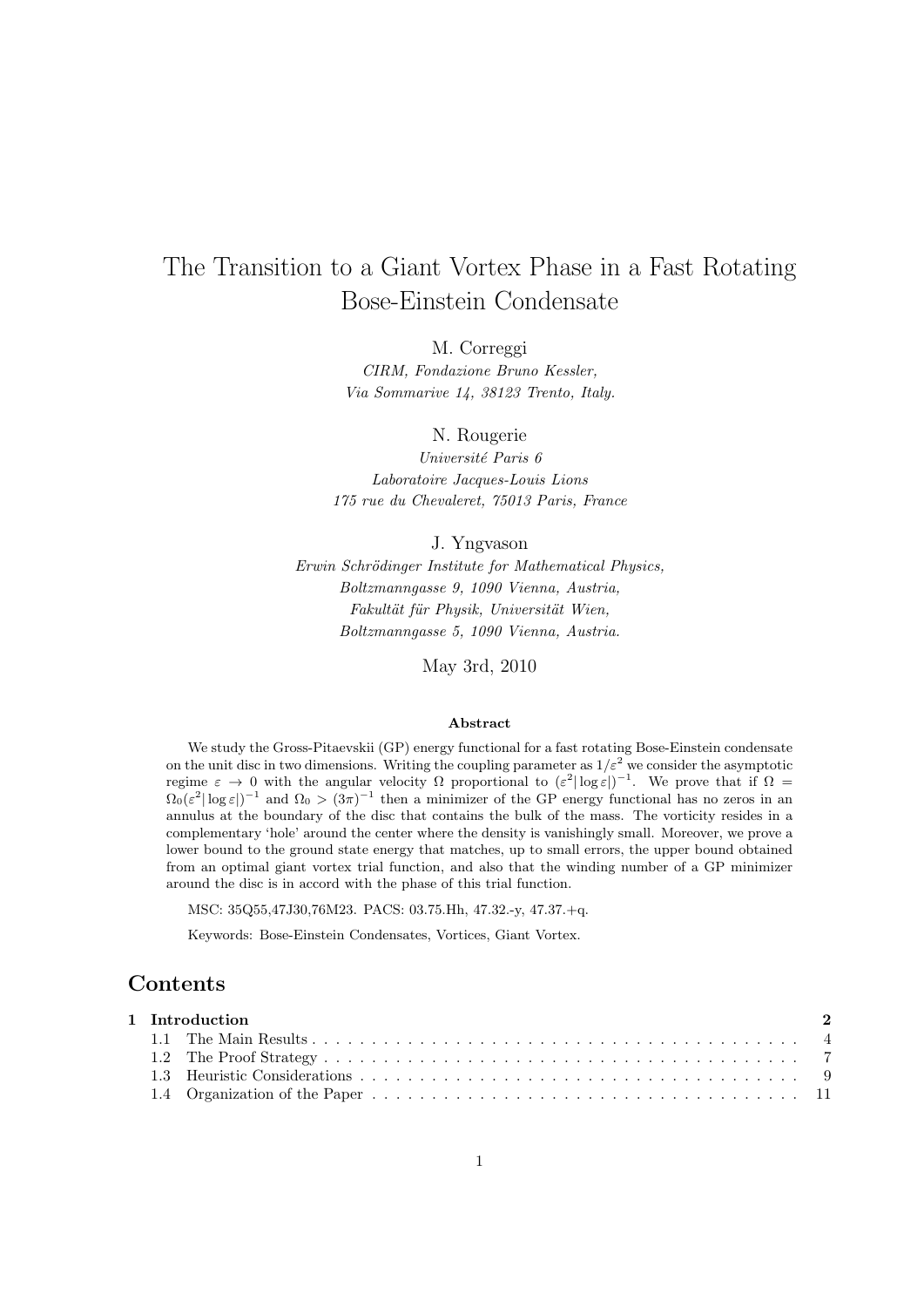|   | 2 Useful Estimates<br>2.1<br>$2.2^{\circ}$                                                                         | 11 |
|---|--------------------------------------------------------------------------------------------------------------------|----|
| 3 | Reduction to an Auxiliary Problem on an Annulus                                                                    | 21 |
|   | 3.1                                                                                                                |    |
|   | 3.2 <sub>1</sub>                                                                                                   |    |
| 4 | Estimates of the Reduced Energy                                                                                    | 25 |
|   | 4.1                                                                                                                |    |
|   | Equation for u and Boundary Estimate $\dots \dots \dots \dots \dots \dots \dots \dots \dots \dots \dots$ 28<br>4.2 |    |
|   | 4.3                                                                                                                |    |
|   | 4.4                                                                                                                |    |
|   | 4.5                                                                                                                |    |
|   | 5 Energy Asymptotics and Absence of Vortices                                                                       | 43 |
|   | Appendix A                                                                                                         | 46 |
|   |                                                                                                                    |    |
|   |                                                                                                                    |    |

# 1 Introduction

An ultracold Bose gas in a magneto-optical trap exhibits remarkable phenomena when the trap is set in rotational motion. In the ground state the gas is a superfluid and responds to the rotation by the creation of quantized vortices whose number increases with the angular velocity. The literature on this subject is vast but there exist some excellent reviews [A, Co, Fe1]. The mathematical analysis is usually carried out in the framework of the (time independent) Gross-Pitaevskii (GP) equation that has been derived from the many-body quantum mechanical Hamiltonian in [LSY] for the non-rotating case and in [LS] for a rotating system at fixed coupling constant and rotational velocity. When these parameters tend to infinity the leading order approximation was established in [BCPY] but it is still an open problem to derive the full GP equation rigorously in this regime. The present paper, however, is not concerned with the many-body problem and the GP description will be assumed throughout.

When studying gases in rapid rotation a distinction has to be made between the case of harmonic traps, where the confining external potential increases quadratically with the distance from the rotation axis, and anharmonic traps where the confinement is stronger. In the former case there is a limiting angular velocity beyond which the centrifugal forces drive the gas out of the trap. In the latter case the angular velocity can in principle be as large as one pleases [Fe2]. Using variational arguments it was predicted in [FB] that at sufficiently large angular velocities in such traps a phase transition changing the character of the wave function takes place: Vortices disappear from the bulk of the density and the vorticity resides in a 'giant vortex' in the central region of the trap where the density is very low. This phenomenon was also discussed and studied numerically in both earlier and later works [FJS, FZ, KB, KF, KTU], but proving theorems that firmly establish it mathematically has remained quite challenging.

The emergence of a giant vortex state at large angular velocity with the interaction parameter fixed was proved in [R1] for a quadratic plus quartic trap potential. The present paper is concerned with the combined effects of a large angular velocity and a large interaction parameter on the distribution of vorticity in an anharmonic trap. In particular, we shall establish rigorous estimates on the relation between the interaction strength and the angular velocity required for creating a giant vortex. The physical regime of interest and hence the mathematical problem treated is rather different from that in [R1] but a common feature is that the annular shape of the condensate is created by the centrifugal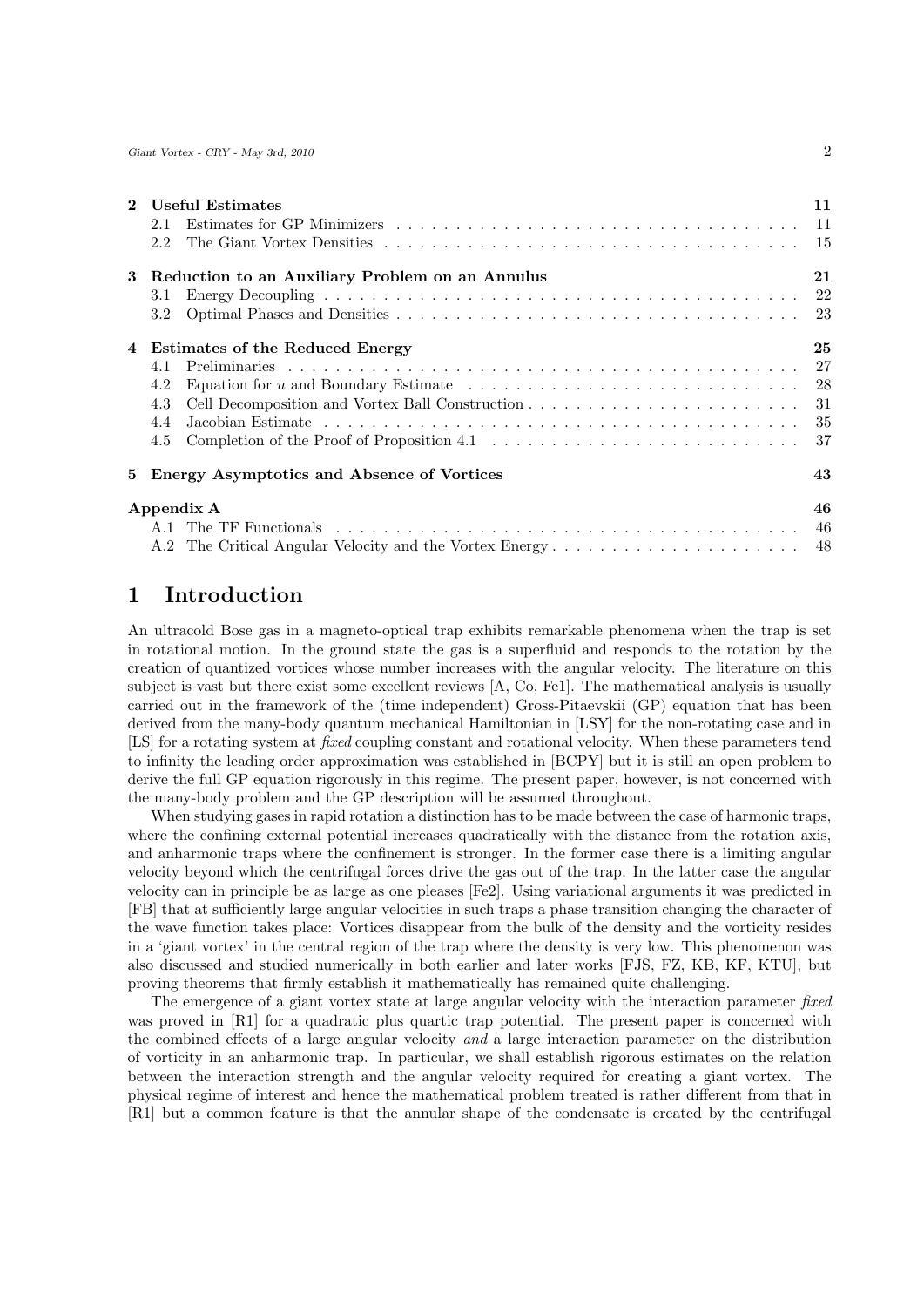forces at fast rotation. By contrast, the paper [AAB] focuses on a situation where, even at slow rotation speeds, the condensate has a fixed annular shape due to the choice of the trapping potential. The basic methodology of the present paper is related to that of [AAB] and [IM1, IM2] but with important novel aspects that will become apparent in the sequel.

As in the papers [CRY1, CY], that deal mainly with rotational velocities below the giant vortex transition, the mathematical model we consider is that of a two-dimensional 'flat' trap in two dimensions. The angular velocity vector points in the direction orthogonal to the plane and the energy functional in the rotating frame of reference is<sup>1</sup>

$$
\mathcal{E}^{\rm GP}[\Psi] := \int_{\mathcal{B}} d\vec{r} \left\{ |\nabla \Psi|^2 - 2\vec{\Omega} \cdot \Psi^* \vec{L} \Psi + \varepsilon^{-2} |\Psi|^4 \right\},\tag{1.1}
$$

where we have denoted the angular velocity by  $2\vec{\Omega}$ , the integral domain is the unit disc  $\mathcal{B} = \{\vec{r} \in \mathbb{R}^2$ :  $r \leq 1$ , and  $\vec{L} = -i\vec{r} \wedge \nabla$  is the angular momentum operator. It is also useful to write the functional in the form

$$
\mathcal{E}^{\rm GP}[\Psi] = \int_{\mathcal{B}} d\vec{r} \left\{ \left| \left( \nabla - i\vec{A} \right) \Psi \right|^2 - \Omega^2 r^2 |\Psi|^2 + \varepsilon^{-2} |\Psi|^4 \right\},\tag{1.2}
$$

where the vector potential  $\vec{A}$  is given by

$$
\vec{A} := \vec{\Omega} \wedge \vec{r} = \Omega r \vec{e}_{\vartheta}.
$$
\n(1.3)

Here  $(r, \vartheta)$  are two-dimensional polar coordinates and  $\vec{e}_{\vartheta}$  a unit vector in the angular direction. The complex valued  $\Psi$  is normalized in  $L^2(\mathcal{B})$  and the ground state energy is defined as

$$
E^{\rm GP} := \inf_{\|\Psi\|_2 = 1} \mathcal{E}^{\rm GP}[\Psi]. \tag{1.4}
$$

The minimization in (1.4) leads to Neumann boundary conditions on  $\partial \mathcal{B}$ . Alternatively we could have imposed Dirichlet boundary conditions, or considered the case of a homogeneous trapping potential as in [CRY2]. Our general strategy should apply to those cases, but this requires further investigation (see Section 1.2).

We denote by  $\Psi^{\text{GP}}$  a minimizer of (1.2), i.e., any normalized function such that  $\mathcal{E}^{\text{GP}}[\Psi^{\text{GP}}] = E^{\text{GP}}$ .

The minimizer is in general not unique because vortices can break the rotational symmetry [CRY1, Proposition 2.2] but any minimizer satisfies the variational equation (GP equation)

$$
-\Delta\Psi^{\rm GP} - 2\vec{\Omega} \cdot \vec{L}\Psi^{\rm GP} + 2\varepsilon^{-2} |\Psi^{\rm GP}|^2 \Psi^{\rm GP} = \mu^{\rm GP}\Psi^{\rm GP},\tag{1.5}
$$

with Neumann boundary conditions and the chemical potential

$$
\mu^{\rm GP} := E^{\rm GP} + \frac{1}{\varepsilon^2} \int_{\mathcal{B}} d\vec{r} \left| \Psi^{\rm GP} \right|^4.
$$
\n(1.6)

The subsequent analysis concerns the asymptotic behavior of  $\Psi^{\text{GP}}$  and  $E^{\text{GP}}$  as  $\varepsilon \to 0$  with  $\Omega$  tending to  $\infty$  in a definite way.

As discussed in [CRY1] the centrifugal term  $-\Omega^2 r^2 |\Psi|^2$  in (1.2) creates for  $\Omega \gtrsim \varepsilon^{-1}$  a 'hole' around the center where the density  $|\Psi^{\text{GP}}|^{2}$  is exponentially small while the mass is concentrated in an annulus of thickness  $\sim \varepsilon \Omega$  at the boundary. Moreover, by establishing upper and lower bounds on  $E^{GP}$ , it was shown in [CY] that in the asymptotic parameter regime

$$
|\log \varepsilon| \ll \Omega \ll (\varepsilon^2 |\log \varepsilon|)^{-1} \tag{1.7}
$$

<sup>&</sup>lt;sup>1</sup>The notation " $a := b$ " means that a is by definition equal to b.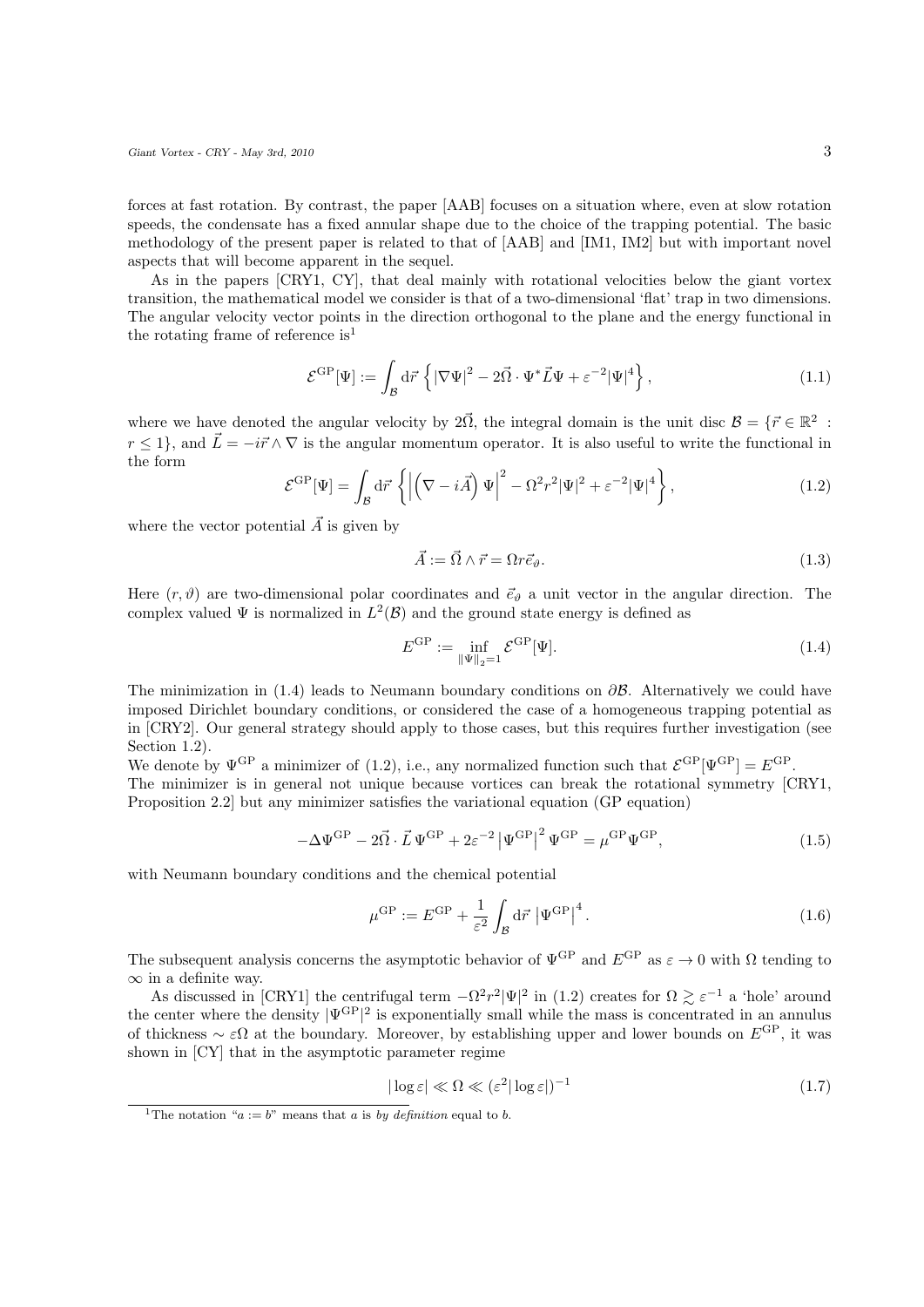the ground state energy is to subleading order correctly reproduced by the energy of a trial function exhibiting a lattice of vortices reaching all the way to the boundary of the disc. It can even be shown that in the whole regime (1.7) the vorticity of a true minimizer  $\Psi^{\text{GP}}$  in the annulus is uniformly distributed<sup>2</sup> with density  $\Omega/\pi$ .

### 1.1 The Main Results

In this paper we investigate the case

$$
\Omega = \frac{\Omega_0}{\varepsilon^2 |\log \varepsilon|} \tag{1.8}
$$

with  $\Omega_0$  a fixed constant and prove that for  $\Omega_0$  sufficiently large a phase transition takes place: Vortices disappear from the bulk of the density and all vorticity is contained in a hole where the density is low.

To state this result precisely, we first recall from [CRY1] that the leading order in the asymptotic expansion of the GP ground state energy is given by the minimization of the 'Thomas-Fermi' (TF) functional obtained from  $\mathcal{E}^{\text{GP}}$  by simply neglecting the kinetic term:

$$
\mathcal{E}^{\rm TF}[\rho] := \int_{\mathcal{B}} d\vec{r} \left\{ -\Omega^2 r^2 \rho + \varepsilon^{-2} \rho^2 \right\},\tag{1.9}
$$

where  $\rho$  plays the role of the density  $|\Psi|^2$ . The minimizing normalized density, denoted by  $\rho^{\text{TF}}$ , can be computed explicitly (see Appendix). For  $\Omega > 2\pi^{-1/2} \varepsilon^{-1}$  it vanishes for  $r < R_h$  with

$$
1 - R_h^2 = (2/\sqrt{\pi})(\varepsilon \Omega)^{-1} \sim \Omega_0^{-1} \varepsilon |\log \varepsilon|,
$$
\n(1.10)

while for  $R_h \le r \le 1$  it is given by

$$
\rho^{\rm TF}(r) = \frac{(\varepsilon \Omega)^2}{2} (r^2 - R_{\rm h}^2). \tag{1.11}
$$

Our proof of the disappearance of vortices is based on estimates that require the TF density to be sufficiently large. For this reason we consider an annulus

$$
\tilde{\mathcal{A}} := \{ \vec{r} : R_{\mathrm{h}} + \varepsilon |\log \varepsilon|^{-1} \le r \le 1 \} \tag{1.12}
$$

where  $\rho^{\rm TF}(r) \gtrsim \Omega_0 \varepsilon^{-1} |\log \varepsilon|^{-3}$ . Our result on the disappearance of vortices from the essential support of the density is as follows:

#### Theorem 1.1 (Absence of vortices in the bulk).

If  $\Omega$  is given by (1.8) with  $\Omega_0 > (3\pi)^{-1}$ , then  $\Psi^{\text{GP}}$  does not have any zero in  $\tilde{\mathcal{A}}$  for  $\varepsilon > 0$  small enough. More precisely, for  $\vec{r} \in \tilde{\mathcal{A}}$ ,

$$
\left| |\Psi^{\rm GP}(\vec{r})|^2 - \rho^{\rm TF}(r) \right| \le C \frac{|\log \varepsilon|^3}{\varepsilon^{7/8}} \ll \rho^{\rm TF}(r). \tag{1.13}
$$

Remark 1.1 (Bulk of the condensate).

The annulus  $\tilde{\mathcal{A}}$  contains the bulk of the mass. Indeed, because  $\int_{\tilde{\mathcal{A}}} \rho^{\text{TF}} = 1 - o(1)$  and  $\Psi^{\text{GP}}$  is normalized, (1.13) implies that also  $\int_{\tilde{\mathcal{A}}} |\Psi^{\mathrm{GP}}|^2 = 1 - o(1)$ .

The proof of Theorem 1.1 is based on precise energy estimates that involve a comparison of the energy of the restriction of  $\Psi^{\text{GP}}$  to  $\tilde{\mathcal{A}}$  with the energy of a giant vortex trial function. By the latter we mean a function of the form

<sup>&</sup>lt;sup>2</sup>Cf. [CY, Theorem 3.3]. This theorem is stated only for the case  $\Omega \leq \varepsilon^{-1}$  but it holds in fact true in the whole region  $(1.7)$  [R2].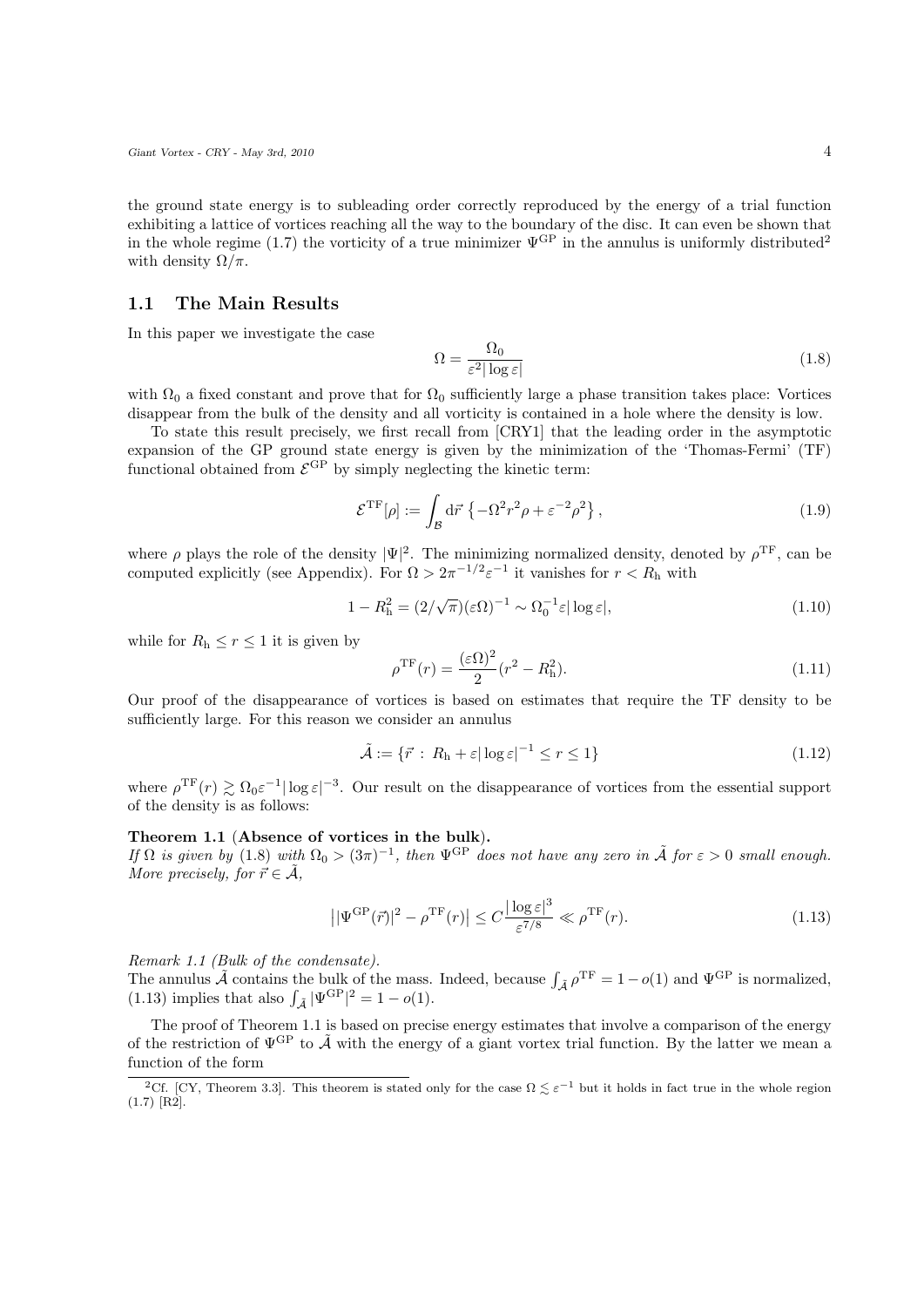$$
\Psi(\vec{r}) = f(\vec{r}) \exp(i\hat{\Omega}\vartheta) \tag{1.14}
$$

with f real valued and  $\hat{\Omega} \in \mathbb{N}$ . It is convenient to write<sup>3</sup>

$$
\hat{\Omega} = [\Omega] - \omega \tag{1.15}
$$

with  $\omega \in \mathbb{Z}$  and use  $\omega$  as label for the  $\hat{\Omega}$ -dependent quantities in the sequel. We define a functional of f by

$$
\hat{\mathcal{E}}_{\omega}^{\text{GP}}[f] := \mathcal{E}^{\text{GP}}[f \exp(i\hat{\Omega}\vartheta)] = \int_{\mathcal{B}} d\vec{r} \left\{ |\nabla f|^2 + (\hat{\Omega}^2 r^{-2} - 2\Omega \hat{\Omega}) f^2 + \varepsilon^{-2} f^4 \right\}.
$$
 (1.16)

Minimizing the functional  $\hat{\mathcal{E}}_{\omega}^{\text{GP}}[f]$  (see Proposition 2.3), that is convex in  $f^2$ , over  $L^2$ -normalized f for fixed  $\hat{\Omega}$ , we obtain an energy denoted by  $\hat{E}_{\omega}^{\text{GP}}$  and a minimizer that is rotationally symmetric, without a zero for  $r > 0$ , and unique up to sign<sup>4</sup>. We denote the unique positive minimizer by  $g_{\omega}$ . If  $0 \le \omega \le C\varepsilon^{-1}$ the corresponding density  $g_{\omega}^2$  is close to  $\rho^{\text{TF}}$  (see Remark 1.3 below).

It is clear that

$$
E^{\rm GP} \le \mathcal{E}^{\rm GP}[g_\omega \exp(i\hat{\Omega}\vartheta)] = \hat{E}^{\rm GP}_{\omega} \tag{1.17}
$$

for any value of  $\omega$  and hence

$$
E^{\rm GP} \le \hat{E}^{\rm GP} := \inf_{\omega \in \mathbb{Z}} \hat{E}_{\omega}^{\rm GP}.
$$
\n(1.18)

Our second main result is a lower bound that matches (1.18) up to small errors (see Remark 1.4 below) and an estimate of the phase that optimizes  $\hat{E}^{\text{GP}}_{\omega}$ .

# Theorem 1.2 (Ground state energy).

For  $\Omega_0 > (3\pi)^{-1}$  and  $\varepsilon > 0$  small enough the ground state energy is

$$
E^{\rm GP} = \hat{E}^{\rm GP} - \mathcal{O}\left(\frac{|\log \varepsilon|^{3/2}}{\varepsilon^{1/2} (\log |\log \varepsilon|)^2}\right). \tag{1.19}
$$

Moreover  $\hat{E}^{\text{GP}} = \hat{E}^{\text{GP}}_{\omega_{\text{opt}}}, \text{ with } \omega_{\text{opt}} \in \mathbb{N} \text{ satisfying}$ 

$$
\omega_{\rm opt} = \frac{2}{3\sqrt{\pi\varepsilon}} \left( 1 + \mathcal{O}(|\log \varepsilon|^{-1/2}) \right). \tag{1.20}
$$

Because  $\Psi^{\text{GP}}$  does not have any zeros in the annulus  $\tilde{\mathcal{A}}$  the winding number (degree) of  $\Psi^{\text{GP}}$  around the unit disc is well defined. Our third main result is that the giant vortex phase  $\left[\Omega\right] - \omega_{\text{opt}}$  is, up to eventual small errors, equal to this winding number.

#### Theorem 1.3 (Degree of a minimizer).

For  $\Omega_0 > (3\pi)^{-1}$  and  $\varepsilon > 0$  small enough, the winding number of  $\Psi^{\text{GP}}$  is

$$
\deg\left\{\Psi^{\text{GP}},\partial\mathcal{B}\right\} = [\Omega] - \omega_{\text{opt}}(1 + o(1))\tag{1.21}
$$

with  $\omega_{\text{opt}}$  as in (1.20).

The following remarks are intended to elucidate the phase difference  $\omega_{\text{opt}}$  and to justify the claim that the remainder in (1.19) is, indeed, a small correction to  $\hat{E}^{\text{GP}}$ .

<sup>&</sup>lt;sup>3</sup>We use the notation '[ $\cdot$ ]' for the integer part of a real number.

<sup>&</sup>lt;sup>4</sup>Instead of requiring f to be real we could have required f to be radial in which case the minimizer is unique up to a constant phase.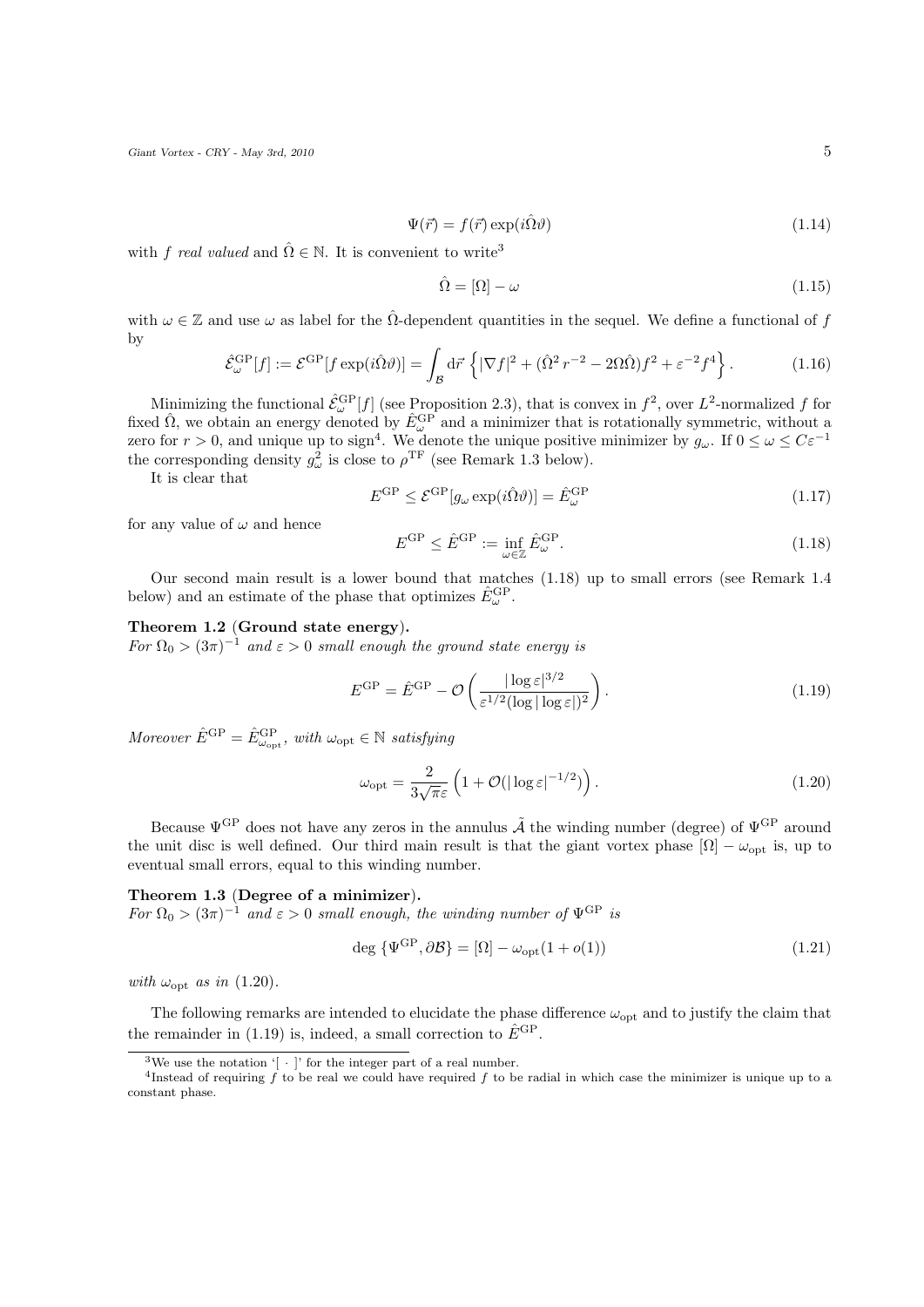Remark 1.2 (Giant vortex phase).

For a fixed trial function  $f$  the energy  $(1.16)$  is minimal for

$$
\hat{\Omega} = \Omega \left( \int d\vec{r} \, r^{-2} f^2 \right)^{-1} + \mathcal{O}(1). \tag{1.22}
$$

If  $f^2$  is close to  $\rho^{\text{TF}}$  and thus essentially concentrated in an annulus of width ~  $(\varepsilon \Omega) = \mathcal{O}(\varepsilon |\log \varepsilon|)$ , it follows that

$$
0 < (\Omega - \hat{\Omega}) = \mathcal{O}(\varepsilon^{-1}).\tag{1.23}
$$

The leading term  $2/(3\sqrt{\pi})\varepsilon^{-1}$  in (1.20) can, indeed, be computed from (1.22) with  $f^2 = \rho^{\text{TF}}$ , or more simply, for  $f^2(r)$  increasing linearly from 0 at  $r = R<sub>h</sub>$  to its maximal value at  $r = 1$ . It is worth noting that if  $f^2(r)$  were constant in the interval  $[R_h, 1]$ , the leading term for  $\omega$  according to (1.22) would be  $2/(\sqrt{\pi}\varepsilon)$  and the phase  $\hat{\Omega}$  therefore approximately equal to  $(\Omega/\pi) \times$  area of the hole. The optimal  $\hat{\Omega}$  is closer to  $\Omega$  because of the inhomogeneity of the density in the annulus.

Remark 1.3 (Giant vortex density functional). The functional (1.16) can also be written

$$
\hat{\mathcal{E}}_{\omega}^{\text{GP}}[f] = \int_{\mathcal{B}} d\vec{r} \left\{ |\nabla f|^2 - \Omega^2 r^2 f^2 + B_{\omega}^2 f^2 + \varepsilon^{-2} f^4 \right\} \tag{1.24}
$$

with

$$
B_{\omega}(r) := \hat{\Omega}/r - \Omega r. \tag{1.25}
$$

If  $\omega = \mathcal{O}(\varepsilon^{-1})$ , then  $B_{\omega}(r) = \mathcal{O}(\varepsilon^{-1})$  close to the boundary of the disc. Neglecting the term  $B_{\omega}^2 f^2$  as well as the gradient term in  $(1.24)$  in comparison with the centrifugal and interaction terms leads to the TF functional evaluated at  $f^2$ . This makes plausible the assertion above that  $g^2_\omega$  is close to  $\rho^{\text{TF}}$  if  $\omega = \mathcal{O}(\varepsilon^{-1})$ and this will indeed be proved in Section 2.

### Remark 1.4 (Composition of the ground state energy).

If one drops the gradient term in (1.24) but retains the term with  $B_{\omega}^2$ , one obtains a modified (and  $\omega$ -dependent) TF functional

$$
\hat{\mathcal{E}}_{\omega}^{\mathrm{TF}}[\rho] := \int_{\mathcal{B}} d\vec{r} \left\{ -\Omega^2 r^2 \rho + B_{\omega}^2 \rho + \varepsilon^{-2} \rho^2 \right\}.
$$
\n(1.26)

Its minimizer and minimizing energy  $\hat{E}_{\omega}^{\text{TF}}$  can be computed explicitly (see the Appendix) and one sees that the energy is minimal for  $\omega = 2/(3\sqrt{\pi}\epsilon)(1 + o(1))$ . Denoting the minimal value by  $\hat{E}^{\text{TF}}$ , we have

$$
\hat{E}^{\rm TF} = E^{\rm TF} + \mathcal{O}(\varepsilon^{-2}),\tag{1.27}
$$

while

$$
ETF = -\Omega^2 - 4/(3\sqrt{\pi})\varepsilon^{-1}\Omega = \mathcal{O}(\varepsilon^{-4}|\log \varepsilon|^{-2}) + \mathcal{O}(\varepsilon^{-3}|\log \varepsilon|^{-1}).
$$
 (1.28)

The term  $\mathcal{O}(\varepsilon^{-2})$  in (1.27) is the angular kinetic energy corresponding to the third term in (1.24). The difference between  $\hat{E}^{\text{GP}}$  and  $\hat{E}^{\text{TF}}$  is the radial kinetic energy of the order  $(\varepsilon \Omega)^2 = \mathcal{O}(\varepsilon^{-2} |\log \varepsilon|^{-2})$ . The remainder in  $(1.19)$  is thus much smaller than all terms in  $\hat{E}$ <sup>GP</sup>. It is also smaller than the energy a vortex in  $\tilde{\mathcal{A}}$  would have, which is  $|\log \varepsilon| \times$  density =  $\mathcal{O}(\varepsilon^{-1})$ .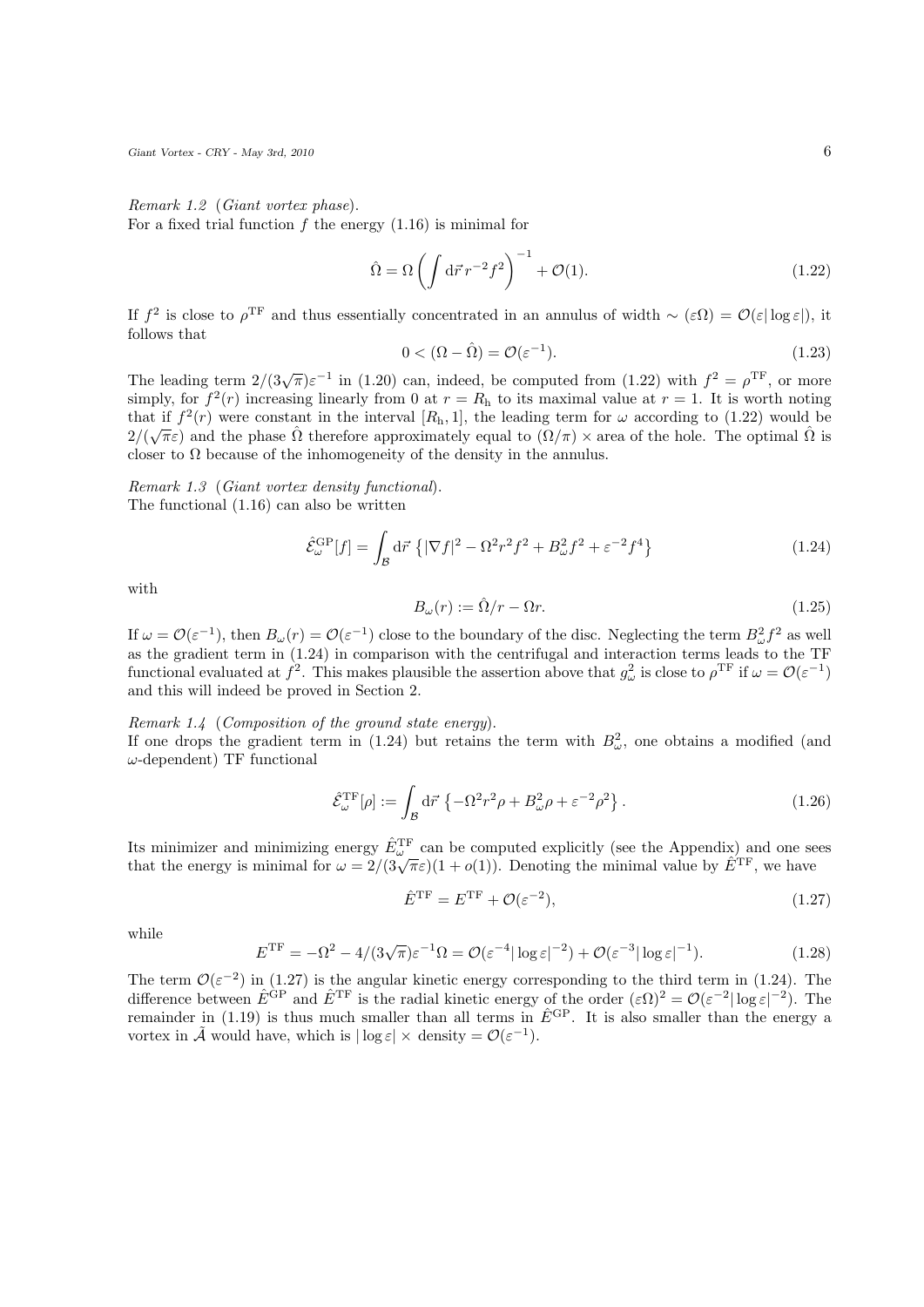### 1.2 The Proof Strategy

We now explain the general strategy for the proof of the main results.

The first step is an energy splitting as in [LM]. We write a generic, normalized wave function as  $\Psi(\vec{r}) = g_{\omega}(r)w(\vec{r})$  with a complex valued function w. The identity

$$
\int_{\mathcal{B}} d\vec{r} \, |\nabla \Psi|^2 = \int_{\mathcal{B}} d\vec{r} \, (-\Delta g_{\omega}) g_{\omega} |w|^2 + \int_{\mathcal{B}} d\vec{r} \, g_{\omega}^2 |\nabla w|^2 \tag{1.29}
$$

holds by partial integration and the boundary condition on  $g_{\omega}$ . Using the variational equation for  $g_{\omega}$  and writing  $w(\vec{r}) = \exp(i\hat{\Omega}\vartheta)v(\vec{r})$  and  $\hat{\Omega}$  as in (1.15), we obtain a splitting of the energy functional:

$$
\mathcal{E}^{\rm GP}[\Psi] = \hat{E}_{\omega}^{\rm GP} + \mathcal{E}_{\omega}[v] \tag{1.30}
$$

with

$$
\mathcal{E}_{\omega}[v] := \int_{\mathcal{B}} d\vec{r} \left\{ g_{\omega}^2 |\nabla v|^2 - g_{\omega}^2 \vec{B}_{\omega} \cdot (iv, \nabla v) + \frac{g_{\omega}^4}{\varepsilon^2} (1 - |v|^2)^2 \right\} \tag{1.31}
$$

where

$$
\vec{B}_{\omega}(r) := B_{\omega}(r)\vec{e}_{\vartheta} = \left[ \left( [\Omega] - \omega \right) r^{-1} - \Omega r \right] \vec{e}_{\vartheta} \tag{1.32}
$$

and we have used the notation

$$
(iv, \nabla v) := \frac{1}{2} i (\bar{v} \nabla v - v \nabla \bar{v}). \tag{1.33}
$$

Since the divergence of the two-dimensional vector field  $g_{\omega}^2 \vec{B}_{\omega}$  vanishes we can write

$$
g_{\omega}^{2} \vec{B}_{\omega} = \nabla^{\perp} F_{\omega} \tag{1.34}
$$

with a scalar potential  $F_{\omega}$  and the dual gradient  $\nabla^{\perp} = (-\partial_y, \partial_x)$ . Stokes theorem then gives

$$
\mathcal{E}_{\omega}[v] = \int_{\mathcal{B}} d\vec{r} \left\{ g_{\omega}^2 |\nabla v|^2 + F_{\omega} \text{curl}(iv, \nabla v) \right\} - \int_{\partial \mathcal{B}} d\sigma \, F_{\omega}(iv, \partial_{\tau} v) + \int_{\mathcal{B}} d\vec{r} \, \frac{g_{\omega}^4}{\varepsilon^2} (1 - |v|^2)^2. \tag{1.35}
$$

Here and in the rest of the paper 'curl  $(iv, \nabla v)$ ' stands for the 3-component of  $\nabla \wedge (iv, \nabla v)$ ,  $\partial_{\tau}$  is the tangential derivative and d $\sigma$  the Lebesgue measure on the circle, i.e, given a ball  $\mathcal{B}_R$  of radius R centered at the origin,  $\partial_{\tau} := R^{-1} \partial_{\vartheta}$  and  $d\sigma := R d\vartheta$  on  $\partial \mathcal{B}_R$ .

The giant vortex trial function  $q_{\omega} \exp(i\hat{\Omega} \vartheta)$  gives an upper bound to the energy and hence we see from  $(1.30)$  that

$$
\mathcal{E}_{\omega}[u] \le 0 \tag{1.36}
$$

where u is the remaining factor of  $\Psi^{\text{GP}}$  after the giant vortex trial function has been extracted, e.g.,  $\Psi^{\text{GP}} = g_{\omega} \exp(i\hat{\Omega}\vartheta) u$ . The proof of Theorem 1.1 is based on a lower bound on  $\mathcal{E}_{\omega}[u]$  that, for  $\Omega_0$  large enough, would be positive and hence contradict (1.36) if u had zeros in  $\tilde{A}$ . The main steps are as follows:

- Concentration of the density: There is an annulus A, slightly larger than  $\tilde{A}$ , so that the supremum of  $|\Psi^{\text{GP}}|^{2}$  over  $\mathcal{B} \setminus \mathcal{A}$  is<sup>5</sup>  $\mathcal{O}(\varepsilon^{\infty})$ . The same holds for  $g_{\omega}^{2}$  provided  $\omega \leq C \varepsilon^{-1}$ . This implies that for  $v = u$  the integrations in (1.31) can be restricted to A up to errors that are  $\mathcal{O}(\varepsilon^{\infty})$ .
- Optimization of the phase: Choice of  $\omega = \mathcal{O}(\varepsilon^{-1})$  so that  $F_{\omega}$ , chosen to vanish on the inner boundary of  $\mathcal A$ , is small on  $\partial \mathcal B$ .
- Boundary estimate: Using the variational equations for  $\Psi^{\text{GP}}$  and  $g_{\omega}$  and the smallness of  $F_{\omega}$  on the boundary it is proved that the boundary term in (1.35) is small. This step uses the Neumann boundary conditions on ∂B in a strong way and its extension to the case of Dirichlet boundary conditions is a nontrivial open problem.

<sup>&</sup>lt;sup>5</sup>We use the symbol  $\mathcal{O}(\varepsilon^{\infty})$  to denote a remainder which is smaller than any positive power of  $\varepsilon$ , e.g., exponentially small.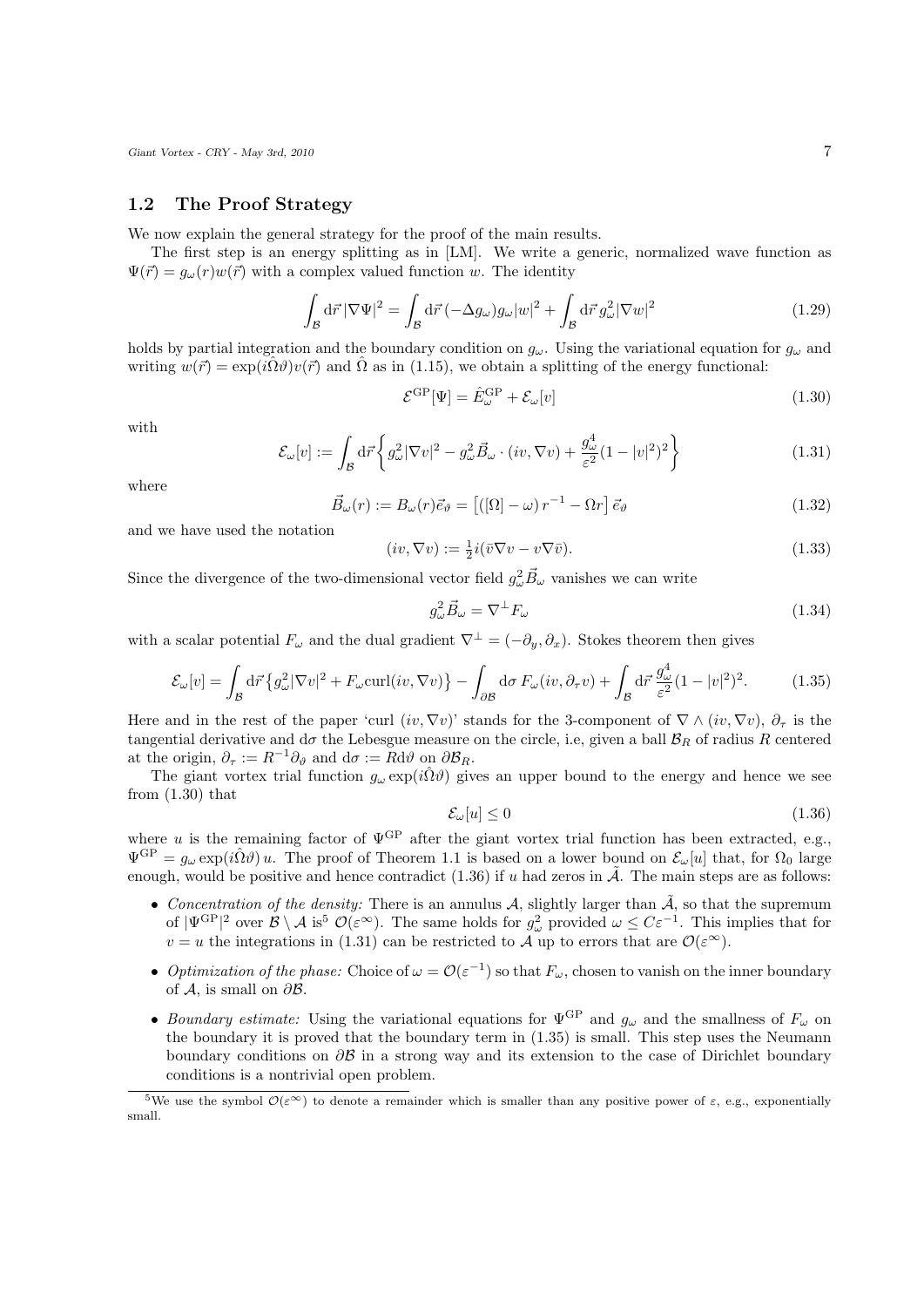- Vortex balls: Isolation of the possible zeros of u in 'vortex balls' and an estimate of the first term in (1.35) from below in terms of the infimum of  $g_{\omega}^2$  on the vortex balls and the winding numbers of u around the centers. For the construction of vortex balls a suitable upper bound on the last term in (1.35) is essential.
- Jacobian estimates: Approximation of the integral of  $F_\omega$  against the vorticity curl(iu,  $\nabla u$ ) by a sum of the values of  $F_{\omega}$  at the centers of the vortex balls multiplied by the corresponding winding numbers.
- Gradient estimates: Estimates on  $\nabla u$  leading to a lower bound on the last term in (1.35) that, for  $\Omega_0$  large enough, excludes zeros of u.

A key point to notice is that the vortex ball construction in combination with the jacobian estimates leads to a cost function defined as

$$
H_{\omega}(r) := \frac{1}{2}g_{\omega}^2(r)|\log \varepsilon| + F_{\omega}(r). \tag{1.37}
$$

The first term is, to leading approximation, the kinetic energy of a vortex of unit strength at radius  $r$ , the second term is the gain due to the potential energy of the vortex in the field  $g_\omega^2 \vec{B}_\omega$ . If  $H_\omega$  is negative at some point, the energy may be lowered by inserting a vortex at this point. A positive value of  $H_{\omega}$ means that the cost of the kinetic energy outweighs the gain. Note that  $H_{\omega}$  depends on  $\Omega_0$  through  $F_{\omega}$ ; in fact it is not difficult to see that  $\!6$ 

$$
|F_{\omega}(r)| \le \frac{C}{\Omega_0} g_{\omega}^2(r) |\log \varepsilon|.
$$
\n(1.38)

Hence, if  $\Omega_0$  is large enough, the cost function is positive everywhere on the annulus and vortices are energetically unfavorable. An upper bound,  $(3\pi)^{-1}$ , on the critical value for  $\Omega_0$  is computed in the Appendix. We believe it to be optimal, i.e., that there will be vortices in the bulk if one takes  $\Omega_0 < (3\pi)^{-1}$ but this requires further investigation.

The construction of vortex balls is a technique introduced independently by Jerrard [J] and Sandier [Sa] in Ginzburg-Landau (GL) theory, whereas the jacobian estimates originate from the work [JS]. Both techniques are described in details in the monograph [SS]. This method has been applied in [AAB] and [IM1, IM2] to functionals that at first sight look exactly like (1.31). There is, however, an essential difference: While in [AAB] and [IM1, IM2] the size of the relevant integral domain is fixed, the weight function  $g_{\omega}^2$  is in our case concentrated in an annulus whose width tends to zero as  $\varepsilon \to 0$ . This shrinking of the width of the annulus and the large gradient of  $g_{\omega}^2$  are the main reasons for the complications encountered in the proof of our main theorems.

To appreciate the difficulty the following consideration is helpful. As already noted, the concentration of  $g_{\omega}^2$  on the annulus  $\tilde{\mathcal{A}}$  of width  $\mathcal{O}(\varepsilon |\log \varepsilon|)$  implies that  $B_{\omega} = \mathcal{O}(\varepsilon^{-1})$  on this annulus. From (1.36) and the Cauchy-Schwarz inequality applied to the second term in (1.31), one obtains the bound

$$
\int_{\tilde{\mathcal{A}}} d\vec{r} \frac{g_{\omega}^4}{\varepsilon^2} (1 - |u|^2)^2 \le \frac{C}{\varepsilon^2}.
$$
\n(1.39)

Now, although  $g_{\omega}^4 \sim (\varepsilon \Omega)^2 \sim \varepsilon^{-2} |\log \varepsilon|^{-2}$  on  $\tilde{A}$ , the estimate (1.39) is not sufficient for the construction of vortex balls on  $\tilde{\mathcal{A}}$ . In fact, (1.39) is compatible with the vanishing of u on a ball of radius  $\mathcal{O}(\varepsilon |\log \varepsilon|)$ , i.e., comparable to the width of  $\tilde{\mathcal{A}}$ , while for a construction of vortex balls one must be able to isolate the possible zeros of  $u$  in balls of much smaller radius.

 $6$ Here, as in the rest of the paper, C stands for a finite, positive constant whose value may vary from one formula to another.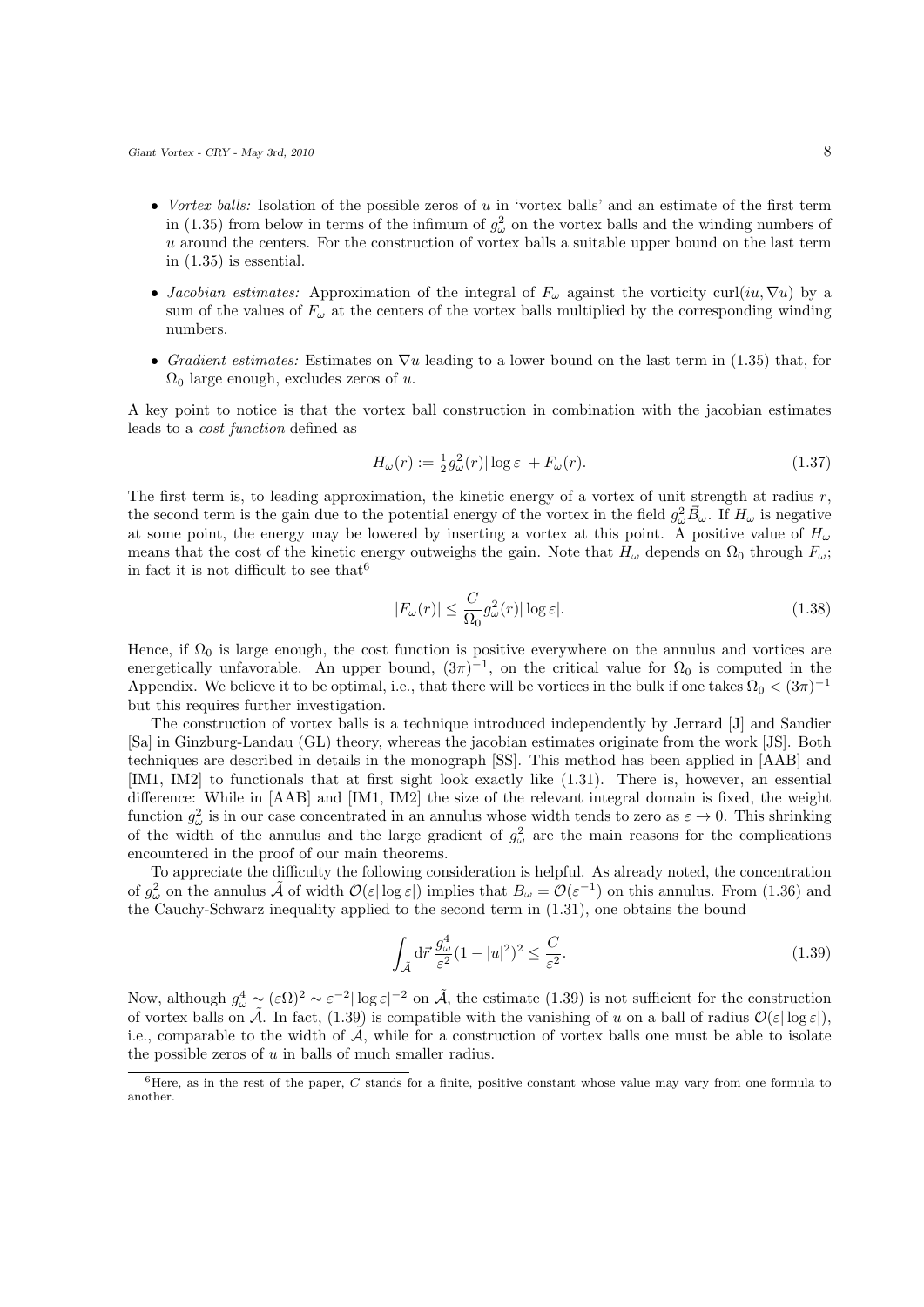The solution of this problem, elaborated in Section 4, involves a division of the annulus into cells of area ∼ ( $\varepsilon \Omega$ )<sup>2</sup> with the upshot that a local version of (1.39) holds in every cell. The local version,

$$
\int_{\text{Cell}} d\vec{r} \frac{g_{\omega}^4}{\varepsilon^2} (1 - |u|^2)^2 \le \frac{C}{\varepsilon^2} \times \text{(number of of cells)}^{-1} \sim \frac{|\log \varepsilon|}{\varepsilon} \tag{1.40}
$$

means that, in the cell, u can only vanish in a region of area  $\mathcal{O}(\varepsilon^3 |\log \varepsilon|^3)$  that is much smaller than the area of the cell, i.e.,  $\sim \varepsilon^2 |\log \varepsilon|^2$ . Hence the vortex ball technique applies in the cells where (1.40), or a sufficiently close approximation to it, holds. The gist of the proof of a global lower bound, that eventually leads to Theorems 1.1 and 1.2, is a stepwise increase in the number of cells where an estimate close to (1.40) is valid until all potential zeros in the annulus are included in vortex balls. The proof of Theorem 1.3 involves in addition an estimate on the winding number of u.

In the sketch of the proof strategy above we have for simplicity deviated slightly from the actual procedure that will be followed in the sequel. Namely, for technical reasons, we find it necessary to restrict the considerations to a problem on the annulus before the splitting of the GP energy functional as in (1.30). This means that, instead of the function  $g_{\omega_{\text{opt}}}$  and the optimal phase  $\omega_{\text{opt}}$  defined above, we shall work with corresponding quantities for a functional like (1.24) but with the integration restricted to A. The main reason for this complication is lack of precise information about the behavior of  $\Psi^{\rm GP}$ in a neighborhood of the origin. In fact, the distribution of the 'giant vorticity' of  $\Psi^{\text{GP}}$  in the hole is unknown. In particular it is not known whether  $\Psi^{\text{GP}}$  vanishes at the origin like  $g_{\omega}$ , which has a zero there of order  $\Omega$ .

#### 1.3 Heuristic Considerations

A heuristic argument for the giant vortex transition, based on an analogy with an electrostatic problem, has been given in [CY] and goes as follows: Writing a wave function as  $\Psi(\vec{r}) = |\Psi(\vec{r})| \exp(i\varphi(\vec{r}))$  with a real phase  $\varphi$  the kinetic energy term in (1.2) is

$$
\int_{\mathcal{B}} d\vec{r} \left\{ |\nabla |\Psi||^2 + |\Psi|^2 |\nabla \varphi - \vec{A}|^2 \right\} \tag{1.41}
$$

with  $\vec{A}(\vec{r}) = \Omega r \vec{e}_{\vartheta}$ . We focus on the second term and consider the situation that the phase  $\varphi$  contains, besides the giant vortex, also a possible contribution from a vortex of unit degree at a point  $\vec{r}_0$  in the annulus of thickness  $\sim (\Omega \varepsilon)^{-1}$ . The phase can thus be written

$$
\varphi(\vec{r}) := \hat{\Omega}\vartheta + \arg(\vec{r} - \vec{r}_0). \tag{1.42}
$$

where  $\arg(x, y) = \arctan(y/x)$ . The modulus  $|\Psi|$  vanishes at  $\vec{r}_0$  and is small in a disc ('vortex core') of radius ~  $\sqrt{\varepsilon/\Omega} \sim \varepsilon^{3/2} |\log \varepsilon|^{1/2}$  around  $\vec{r}_0$ . The phase  $\arg(\vec{r} - \vec{r}_0)$  can be regarded as the imaginary part of the complex logarithm if we identify  $\mathbb{R}^2$  with C. The corresponding real part, i.e., conjugate harmonic function, is  $\log |\vec{r} - \vec{r}_0|$  which is the 2d electrostatic potential of a unit point charge localized in  $\vec{r}_0$ . Likewise, the conjugate harmonic function of  $\hat{\Omega} \vartheta$  is  $\hat{\Omega} \log r$ , i.e., the electrostatic potential of a charge  $\hat{\Omega}$  placed at the origin. By the Cauchy-Riemann equations for the complex logarithm we can write

$$
\nabla \varphi = \partial_r \varphi \, \vec{e}_r + r^{-1} \partial_\vartheta \varphi \, \vec{e}_\vartheta = \partial_r \chi \, \vec{e}_\vartheta - r^{-1} \partial_\vartheta \chi \, \vec{e}_r \tag{1.43}
$$

with

$$
\chi(\vec{r}) := \hat{\Omega}\log r + \log|\vec{r} - \vec{r}_0|.\tag{1.44}
$$

After a rotation by  $\pi/2$ , i.e., replacement of  $\vec{e}_{\vartheta}$  by  $\vec{e}_r$  at every point, the vector potential has also an electrostatic interpretation:  $\Omega r\vec{e}_r$  is the electrostatic field of a uniform charge distribution with charge density  $\Omega/\pi$ . Employing (1.43) we now have

$$
|\nabla \varphi - \vec{A}|^2 = |\nabla \chi - \Omega r \vec{e}_r|^2 \tag{1.45}
$$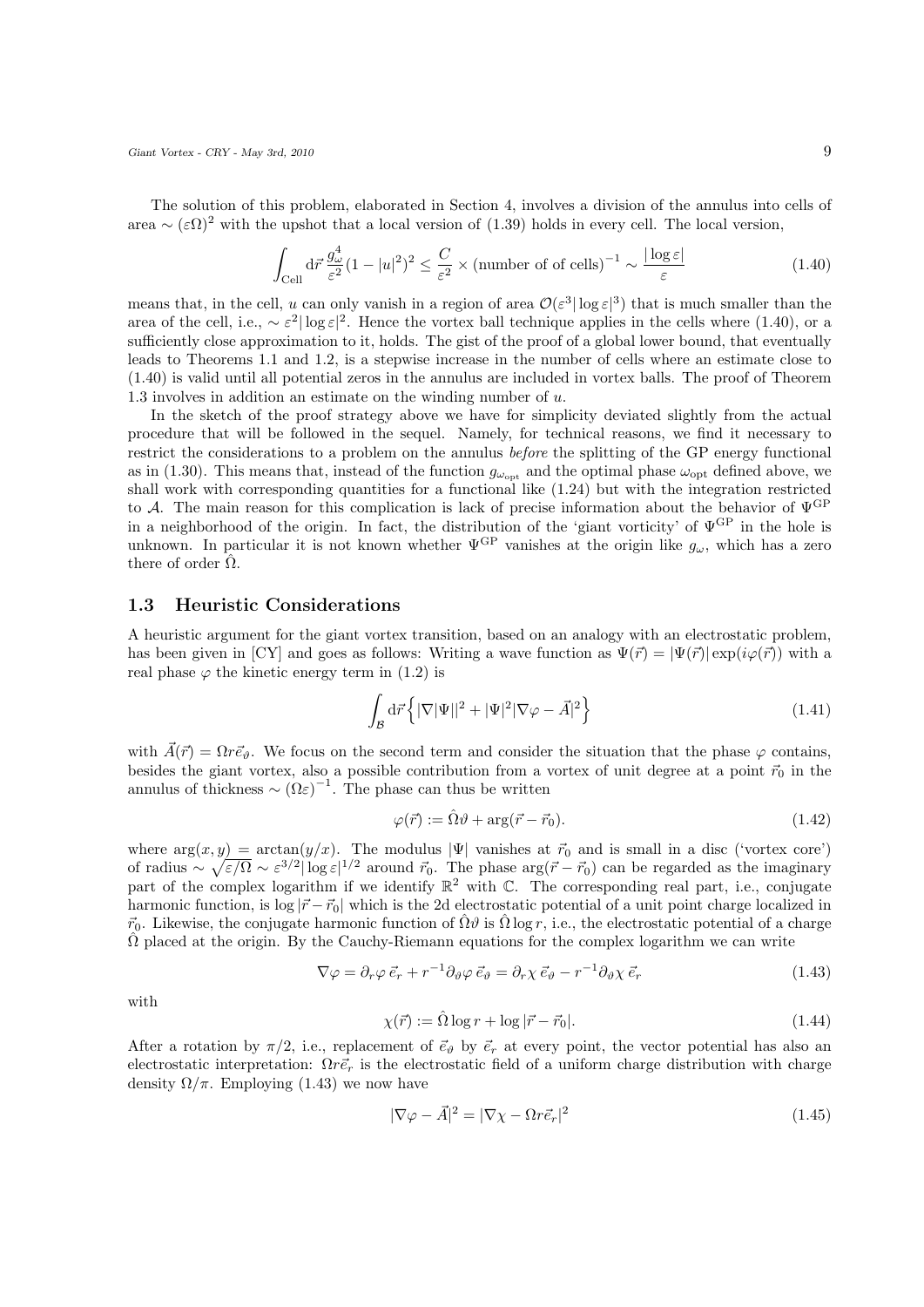and  $\vec{E}(\vec{r}) := \nabla \chi - \Omega r \vec{e_r}$  is the electric field generated by the point charges and the uniform background.

We can now apply *Newton's theorem* to argue that the effect of the giant vortex, i.e., the first term in (1.44), is to neutralize in the annulus the field generated by the uniform charge distribution in the 'hole', i.e., the second term in (1.45), provided  $\hat{\Omega}$  is chosen to match the area of the hole times the uniform charge density. By the same argument the point charge at  $\vec{r}_0$  neutralizes, outside a disc of radius  $\sim 1/\sqrt{\Omega}$ , the effect of one unit of the continuous charge.

The total charge of the continuous distribution in the annulus is  $Q \sim \Omega(\Omega \varepsilon)^{-1} \sim \varepsilon^{-1}$ . Inserting the vortex reduces the effective charge by one unit so the corresponding energy gain is  $\sim \varepsilon^{-1}$ . On the other hand, the energy associated with the electrostatic field from the point charge outside the vortex core (that is cut off by the modulus of the wave function) is  $\sim |\Psi|^2 |\log \varepsilon| \sim (\Omega \varepsilon)| \log \varepsilon|$ . The condition for the cost outweighing the gain is  $\Omega \varepsilon |\log \varepsilon|^{-1} \gtrsim \varepsilon^{-1}$ , i.e.,

$$
\Omega \gtrsim \frac{1}{\varepsilon^2 |\log \varepsilon|},\tag{1.46}
$$

marking the transition to the giant vortex phase.

It is also instructive to consider a version of the functional (1.31) where the variables have been scaled so that the width of the annulus becomes  $\mathcal{O}(1)$ . We define

$$
\ell := (\varepsilon \Omega)^{-1} = \Omega_0^{-1} \varepsilon |\log \varepsilon|, \quad \vec{s} := \ell^{-1} \vec{r}, \quad \check{g}(\vec{s}) := g_\omega(\ell \vec{s}), \quad \check{v}(\vec{s}) := v(\ell \vec{s}), \quad \vec{\check{B}}(\vec{s}) := \ell \vec{B}_\omega(\ell \vec{s}). \tag{1.47}
$$

Then (1.31) is equal to

$$
\check{\mathcal{E}}[\check{v}] := \int_{\check{\mathcal{B}}} d\vec{s} \, \check{g}^2 \left\{ |\nabla \check{v}|^2 - \check{\vec{B}} \cdot (i\check{v}, \nabla \check{v}) + \frac{\check{g}^2}{\varepsilon^2} (1 - |\check{v}|^2)^2 \right\} \tag{1.48}
$$

with  $\check{\mathcal{B}} := \mathcal{B}_{\ell^{-1}}$  a ball of radius  $\ell^{-1} = \Omega_0 \epsilon^{-1} |\log \epsilon|^{-1}$ . For the sake of a heuristic consideration we now assume that  $g_{\omega}^2$  is constant,  $\sim \ell^{-1}$ , on the annulus of width  $\ell$  and zero otherwise. We define a new small parameter

$$
\check{\varepsilon} := \varepsilon \ell^{1/2} \sim \varepsilon^{3/2} |\log \varepsilon|^{1/2} \tag{1.49}
$$

and note that

$$
|\check{B}| \sim \varepsilon^{-1} \ell \sim \Omega_0^{-1} (|\log \check{\varepsilon}| + \mathcal{O}(\log |\log \check{\varepsilon}|)). \tag{1.50}
$$

We are thus led to consider the functional

$$
\int_{\tilde{\mathcal{A}}} d\vec{r} \left\{ |\nabla \check{v}|^2 - \vec{B} \cdot (i\check{v}, \nabla \check{v}) + \frac{1}{\check{\varepsilon}^2} (1 - |\check{v}|^2)^2 \right\} \tag{1.51}
$$

on an annulus  $\check{A}$  of width  $\mathcal{O}(1)$  and an effective vector potential of strength  $\mathcal{O}(\Omega_0^{-1}|\log \tilde{\varepsilon}|)$ . This is reminiscent of the situation considered in [AAB] and [IM1, IM2] where the domain is fixed and the rotational velocity is proportional to the logarithm of the small parameter. Moreover, increasing  $\Omega_0$ decreases the coefficient in front of the logarithm. Hence for large  $\Omega_0$  this coefficient is small and if the analysis of [AAB] and [IM1, IM2] would apply, one could conclude that vortices are absent. This reduction of the problem to known results is, however, too simplistic because the annulus  $\tilde{\mathcal{A}}$  is not fixed: Although its width stays constant, its diameter and hence the area increases as  $\tilde{\epsilon}^{-2/3} |\log \tilde{\epsilon}|^{-2/3}$ . A new ingredient is needed, and in our approach this is the division of the annulus into cells as mentioned in the previous subsection. In the scaled version (1.48) of the energy functional these cells are (essentially) of fixed size. When writing the actual proofs we prefer to use the original unscaled variables but the picture provided by the scaling is still helpful, in particular for comparison with [AAB] and [IM1, IM2].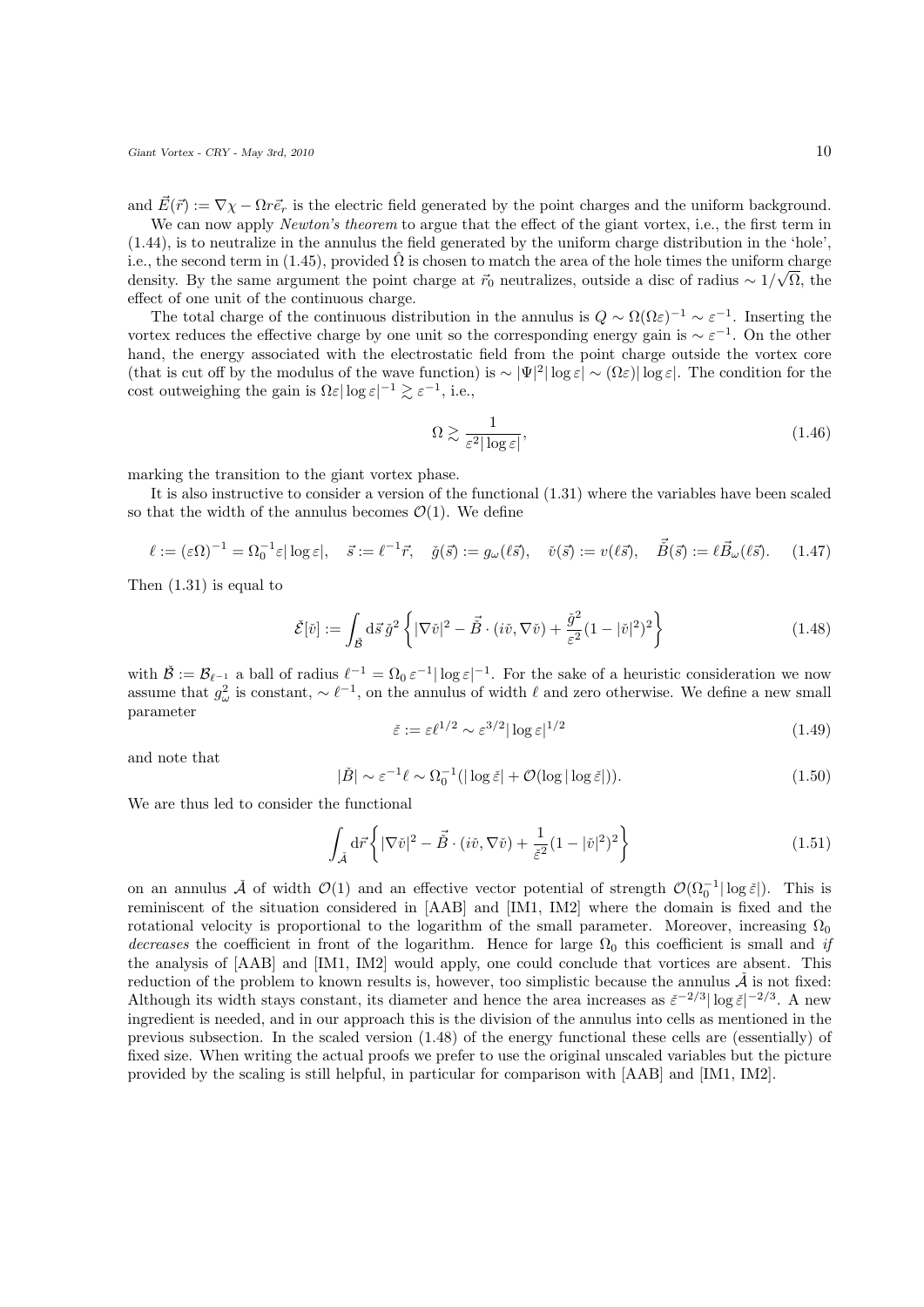### 1.4 Organization of the Paper

The paper is organized as follows. In Section 2 we gather some definitions and notation that are to be used in the rest of the paper. We also prove useful estimates on the matter densities, both for the actual GP minimizer  $|\Psi^{\text{GP}}|^{2}$  and for the 'giant vortex profiles'  $g_{\omega}$ . In Section 3 we introduce the auxiliary problem that we are going to study on the annulus  $A$  and prove that it indeed captures the main energetic features of the full problem. Section 4 is devoted to the study of the auxiliary problem via tools from the GL theory. We conclude the proof of our main results in Section 5. Finally an Appendix gathers important facts about the TF functionals that we use in our analysis, as well as the analysis of the cost function that leads to an upper bound on the critical speed.

# 2 Useful Estimates

In this Section we state some useful estimates which are going to be used in the rest of the paper. Some of them are simple consequences of energy considerations and in particular energy upper bounds, whereas others depend in a crucial way on the variational equations solved by  $\Psi^{\text{GP}}$ , etc., and apply therefore only to (global) minimizers.

In the first part of the Section we investigate the properties of any GP minimizer: Starting from simple energy estimates, we prove the concentration of  $\Psi^{\text{GP}}$  on an annulus of width  $\mathcal{O}(\varepsilon |\log \varepsilon|)$  close to the boundary of the trap and in particular its exponential smallness inside the hole. This is the major result about  $\Psi$ <sup>GP</sup>.

The second part of the Section is devoted to the analysis of the densities associated with the giant vortex energy. We shall introduce first some notation and then, exploiting energy considerations, discuss the properties of those minimizers: Most of them are very similar to the ones proven for  $\Psi^{\text{GP}}$ , as, e.g., the exponential smallness, but we also need other general properties as, for instance, an a priori bound on the gradient of the densities and an estimate of their difference from the TF density  $\rho^{\text{TF}}$ .

# 2.1 Estimates for GP Minimizers

We briefly recall the main notation: Given the GP energy functional  $\mathcal{E}^{\text{GP}}[\Psi]$  defined in (1.2), we denote by  $E^{\text{GP}}$  its infimum over  $L^2$ -normalized wave functions. Any GP minimizer is denoted by  $\Psi^{\text{GP}}$  and solves the variational equation (1.5).

The TF functional  $\mathcal{E}^{\text{TF}}[\rho]$  was introduced in (1.9) and  $E^{\text{TF}}$  and  $\rho^{\text{TF}}$  stand for its ground state energy and density respectively (see also the Appendix).

Any further label to the functionals  $\mathcal{E}^{\rm GP}$  and  $\mathcal{E}^{\rm TF}$ , as, e.g.,  $\mathcal{E}_{\mathcal{D}}^{\rm GP}$ , denotes a restriction of the integration in the functional to the domain  $D$ . The same convention is used for the corresponding ground state energies and minimizers.

Finally we use the notation  $\mathcal{B}(\vec{r},\rho)$  for a ball of radius  $\rho$  centered at  $\vec{r}$ , whereas  $\mathcal{B}_R$  is a ball with radius R centered at the origin.

The starting point is a simple GP energy upper bound proven for instance in [CY, Proposition 4.2], i.e.,

$$
E^{\rm GP} \le E^{\rm TF} + \Omega |\log \varepsilon| \le E^{\rm TF} + C\varepsilon^{-2}.
$$
\n(2.1)

A straightforward consequence of such an upper bound is that the  $L^2$  norm of  $\Psi^{\text{GP}}$  is concentrated in the support  $\mathcal{A}^{TF} := \{\vec{r} : R_h \leq r \leq 1\}$  of the TF minimizer. At the same time the bound implies an useful upper bound on  $|\Psi^{\mathrm{GP}}|$ :

Proposition 2.1 (Preliminary estimates for  $\Psi$ <sup>GP</sup>). As  $\varepsilon \to 0$ ,

$$
\left\| |\Psi^{\text{GP}}|^{2} - \rho^{\text{TF}} \right\|_{L^{2}(\mathcal{B})} \leq \mathcal{O}(1), \qquad \left\| |\Psi^{\text{GP}}| \right\|_{L^{\infty}(\mathcal{B})}^{2} \leq \left\| \rho^{\text{TF}} \right\|_{L^{\infty}(\mathcal{B})} \left( 1 + \mathcal{O}(\sqrt{\varepsilon |\log \varepsilon|}) \right). \tag{2.2}
$$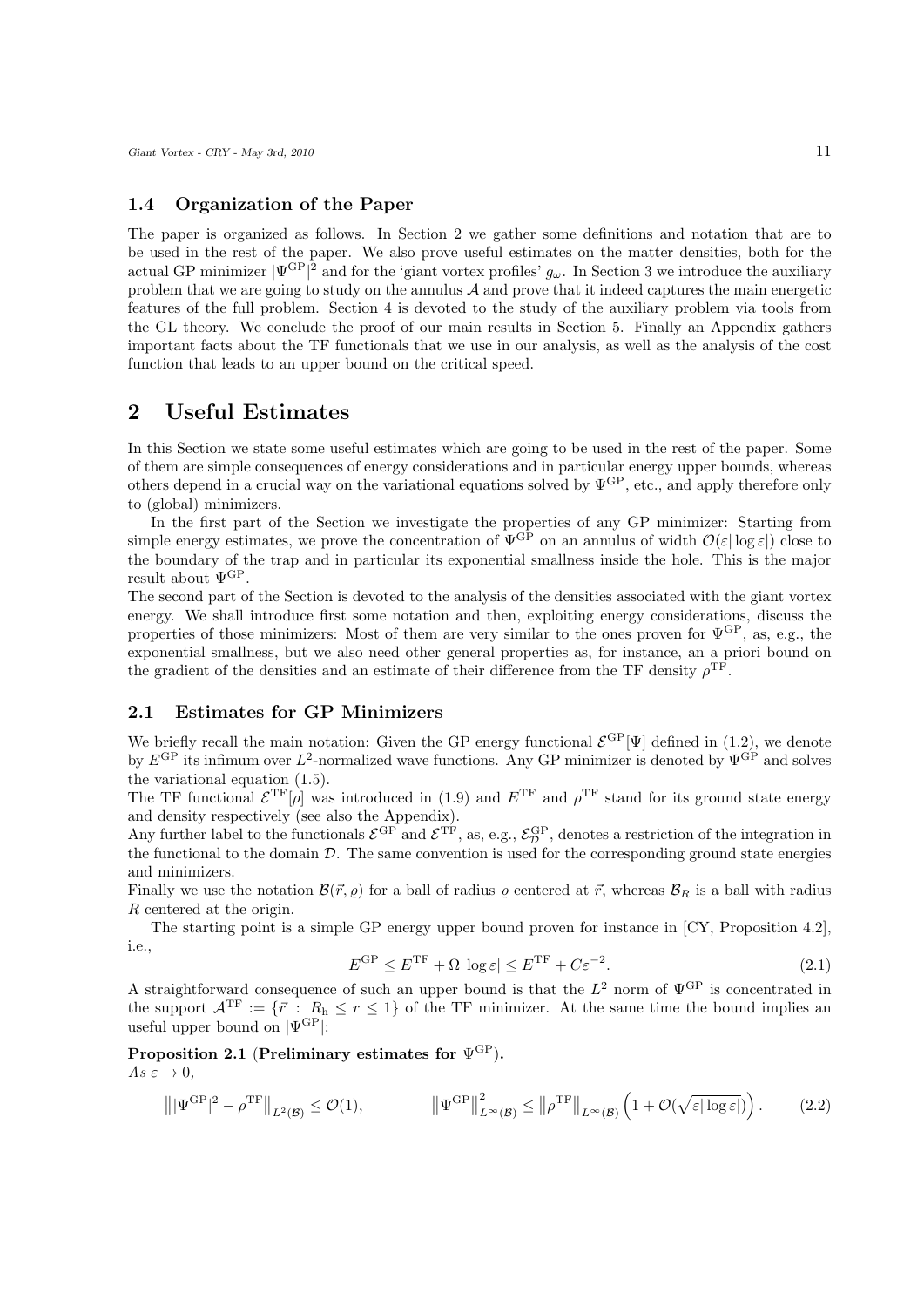*Proof.* In order to prove the first statement it is sufficient to use the fact that  $\rho^{TF}$  is the positive part of the function  $(\varepsilon^2/2)(\mu^{\text{TF}} + \Omega^2 r^2)$  together with the normalization of  $\rho^{\text{TF}}$  and  $\Psi^{\text{GP}}$  and estimate

$$
\int_{\mathcal{B}} d\vec{r} \left[ |\Psi^{\text{GP}}|^{2} - \rho^{\text{TF}} \right]^{2} = \left\| \Psi^{\text{GP}} \right\|_{4}^{4} + \left\| \rho^{\text{TF}} \right\|_{2}^{2} - 2 \int_{\mathcal{B}} d\vec{r} \left| \Psi^{\text{GP}} \right|^{2} \rho^{\text{TF}} \le
$$
\n
$$
\left\| \Psi^{\text{GP}} \right\|_{4}^{4} + \left\| \rho^{\text{TF}} \right\|_{2}^{2} - \varepsilon^{2} \mu^{\text{TF}} - \varepsilon^{2} \Omega^{2} \int_{\mathcal{B}} d\vec{r} \, r^{2} |\Psi^{\text{GP}}|^{2} = \varepsilon^{2} \left( \mathcal{E}^{\text{TF}} \left[ |\Psi^{\text{GP}}|^{2} \right] - E^{\text{TF}} \right) \le
$$
\n
$$
\varepsilon^{2} \left( E^{\text{GP}} - E^{\text{TF}} \right) \leq C, \quad (2.3)
$$

by (2.1).

The proof of the second inequality is similar to the proof of Lemma 5.1 in [CY] and involves the variational equation (1.5). We define

$$
\rho^{\rm GP} := |\Psi^{\rm GP}|^2. \tag{2.4}
$$

The crucial point is that at any maximum point of  $\rho$ <sup>GP</sup> in the closed ball  $\bar{B}$ , it has to be  $\Delta \rho$ <sup>GP</sup>  $\leq 0$ . This is trivially true in the open ball  $\beta$  but can be extended to the boundary thanks to Neumann boundary conditions: Since  $\partial_r \Psi^{\text{GP}} = 0$  at the boundary  $\partial \mathcal{B}$ , which implies  $\partial_r \rho^{\text{GP}} = 0$  there,  $\rho^{\text{GP}}$  can have a maximum at  $\vec{r}_0 \in \partial \mathcal{B}$  only if  $\nabla \rho^{\text{GP}}(\vec{r}_0) = 0$  and therefore  $\Delta \rho^{\text{GP}}(\vec{r}_0) \leq 0$ . From the variational equation (1.5) solved by  $\Psi^{\text{GP}}$ , one can estimate

$$
-\Delta\rho^{\rm GP} \le 4\varepsilon^{-2} \left(\varepsilon^2 \mu^{\rm GP} + \varepsilon^2 \Omega^2 r^2 - 2\rho^{\rm GP}\right) \rho^{\rm GP} \le 4\varepsilon^{-2} \left(\varepsilon^2 \mu^{\rm GP} + \varepsilon^2 \Omega^2 - 2\rho^{\rm GP}\right) \rho^{\rm GP},\tag{2.5}
$$

by using the properties

$$
-\Delta \rho^{\rm GP} = -\Psi^{\rm GP}{}^* \Delta \Psi^{\rm GP} - \Psi^{\rm GP} \Delta \Psi^{\rm GP}{}^* - 2 |\nabla \Psi^{\rm GP}|^2 ,
$$
  

$$
|\Psi^{\rm GP}{}^* 2\vec{\Omega} \cdot \vec{L} \Psi^{\rm GP}| \le |\nabla \Psi^{\rm GP}|^2 + \Omega^2 r^2 |\Psi^{\rm GP}|^2 .
$$
 (2.6)

Now since  $\Delta \rho^{\text{GP}} \leq 0$  at any maximum point of  $\rho^{\text{GP}}$ , one immediately has

$$
\left\|\Psi^{\text{GP}}\right\|_{\infty}^{2} \leq \left(\varepsilon^{2} \mu^{\text{GP}} + \varepsilon^{2} \Omega^{2}\right)/2 \leq \rho^{\text{TF}}(1) + C\varepsilon^{2}|\mu^{\text{GP}} - \mu^{\text{TF}}|.
$$

Now

$$
\rho^{\rm TF}(1) = \left\| \rho^{\rm TF} \right\|_{\infty} = C \varepsilon \Omega = C \varepsilon^{-1} |\log \varepsilon|^{-1},\tag{2.7}
$$

and the difference between the chemical potentials (see  $(1.6)$  and  $(A.2)$ ) for the definitions) can be estimated as follows

$$
|\mu^{\rm GP} - \mu^{\rm TF}| \leq E^{\rm GP} - E^{\rm TF} + \varepsilon^{-2} \left( \|\rho^{\rm TF}\|_\infty^{1/2} + \|\Psi^{\rm GP}\|_\infty \right) \left\| |\Psi^{\rm GP}|^2 - \rho^{\rm TF} \right\|_2 \leq
$$
  

$$
C\varepsilon^{-2} \left[ 1 + \|\rho^{\rm TF}\|_\infty^{1/2} \left( 1 + \varepsilon^3 |\log \varepsilon| |\mu^{\rm GP} - \mu^{\rm TF}| \right)^{1/2} \right] \leq
$$
  

$$
C\varepsilon^{-5/2} |\log \varepsilon|^{-1/2} \left( 1 + \varepsilon^{3/2} |\log \varepsilon|^{1/2} |\mu^{\rm GP} - \mu^{\rm TF}|^{1/2} \right),
$$

which yields

$$
|\mu^{\rm GP} - \mu^{\rm TF}| \le C\varepsilon^{-5/2} |\log \varepsilon|^{-1/2}
$$
\n(2.8)

and thus the result.

A consequence of the  $L^2$  estimate in (2.2) is that the  $L^2$  norm of  $\Psi^{\text{GP}}$  is concentrated inside the support of  $\rho^{\rm TF}$  or, in other words, the mass of  $\Psi^{\rm GP}$  inside the hole  $\mathcal{B}_{R_h}$  is small. Indeed one can easily realize that the first inequality in (2.2) implies

$$
\left\|\Psi^{\rm GP}\right\|_{L^2(\mathcal{B}_{R_{\rm h}})}^2 \le \mathcal{O}(\sqrt{\varepsilon |\log \varepsilon|}),\tag{2.9}
$$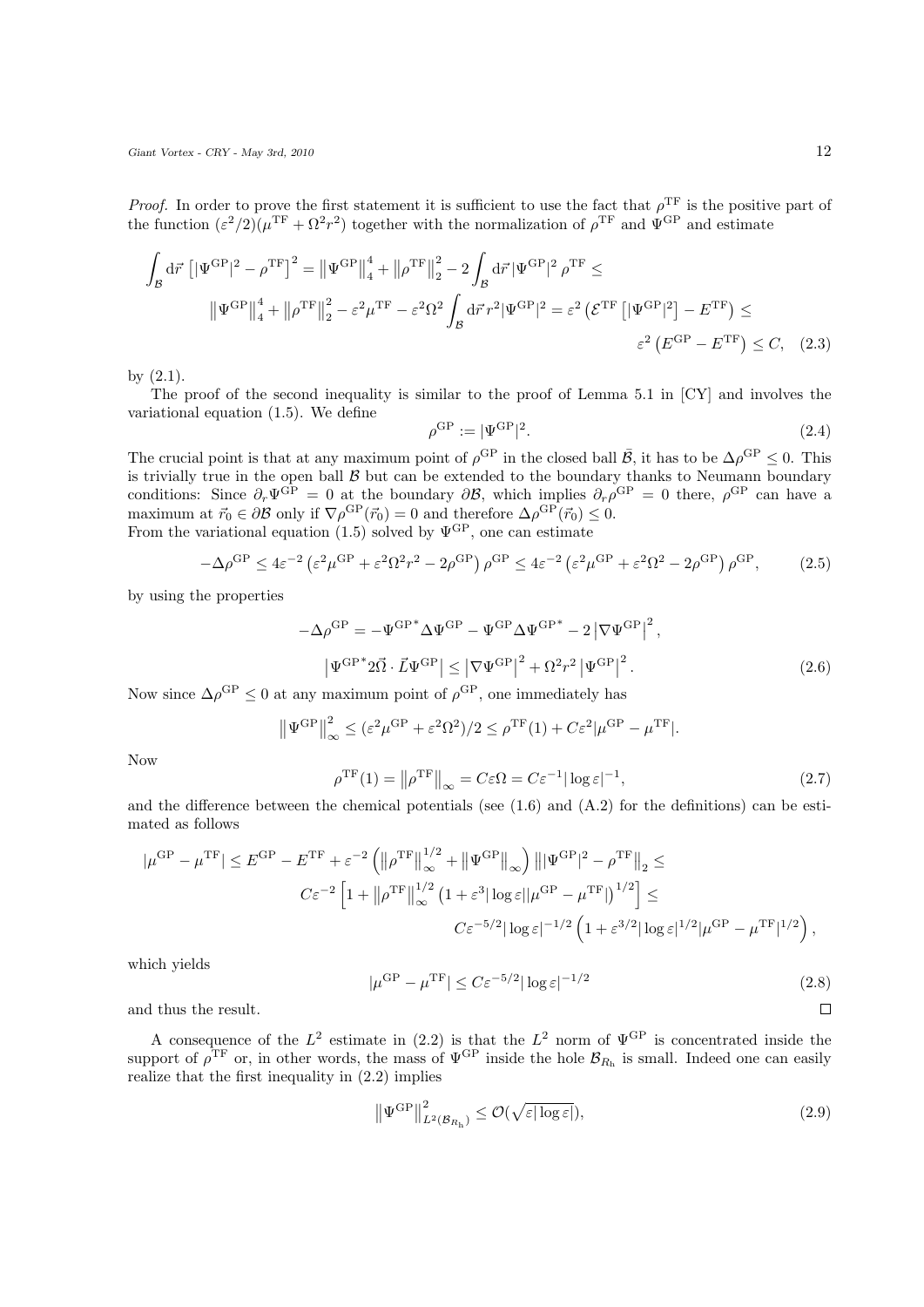since, due to the normalization of  $\rho^{\text{TF}}$  and its support in  $\mathcal{A}^{\text{TF}}$ ,

$$
1=\left\|\Psi^{\mathrm{GP}}\right\|_{L^2(\mathcal{B}_{R_{\mathrm{h}}})}^2+\left\|\Psi^{\mathrm{GP}}\right\|_{L^2(\mathcal{A}^{\mathrm{TF}})}^2=\left\|\Psi^{\mathrm{GP}}\right\|_{L^2(\mathcal{B}_{R_{\mathrm{h}}})}^2+\int_{\mathcal{A}^{\mathrm{TF}}}\mathrm{d}\vec{r}\left(\left|\Psi^{\mathrm{GP}}\right|^2-\rho^{\mathrm{TF}}\right)+1\geq\\\qquad \qquad \left\|\Psi^{\mathrm{GP}}\right\|_{L^2(\mathcal{B}_{R_{\mathrm{h}}})}^2+1-\mathcal{O}(\sqrt{\varepsilon|\log\varepsilon|})).
$$

This simple estimate can be refined (see, e.g., [CRY1, Proposition 2.5]) and one can actually show that  $\Psi^{\text{GP}}$  is exponentially small in  $\varepsilon$  inside  $\mathcal{B}_{R_h}$ . Next Proposition is devoted to the proof of two pointwise inequalities of this kind:

Proposition 2.2 (Exponential smallness of  $\Psi$ <sup>GP</sup> inside the hole).  $As \varepsilon \to 0$  and for any  $\vec{r} \in \mathcal{B}$ ,

$$
\left|\Psi^{\text{GP}}(\vec{r})\right|^2 \le C\epsilon^{-1}|\log\epsilon|^{-1} \exp\left\{-\frac{1-r^2}{1-R_h^2}\right\}.
$$
\n(2.10)

Moreover there exist a strictly positive constant c such that for any  $1/2 \le r \le R_h - \mathcal{O}(\varepsilon^{7/6})$ ,

$$
\left|\Psi^{\rm GP}(\vec{r})\right|^2 \le C\epsilon^{-1}|\log\epsilon|^{-1}\,\exp\left\{-\frac{c}{\epsilon^{1/6}}\right\}.\tag{2.11}
$$

Remark 2.1 (Comparison between  $(2.10)$  and  $(2.11)$ ).

At first sight the pointwise estimates in (2.10) and (2.11) look very similar. In fact, since  $1 - R_h^2$  $\mathcal{O}(\varepsilon |\log \varepsilon|)$ , one can easily realize that the first one yields a much better upper bound than the latter as soon as  $1-r^2 \gg \mathcal{O}(\varepsilon^{5/6})$ , i.e., in particular for  $1-r^2 = \mathcal{O}(1)$ . The main drawback of the first inequality is however that it becomes much weaker and even useless if one gets closer to the radius  $R_h$ . More precisely as soon as  $1 - r^2 \leq \mathcal{O}(\varepsilon)$  the bound is no longer exponentially small in  $\varepsilon$ . On the opposite the second inequality has no r dependence and a worse coefficient in the exponential function but it holds true and yields some exponential smallness up to a distance of order  $\varepsilon^{7/6}$  from the boundary  $\partial \mathcal{B}_{R_h}$ . Because of this fact the second inequality will be crucial in the reduction of the original problem to another one on an annulus close to the support of the TF minimizer. The first inequality, on the contrary, will be useful in a region far from the boundary of the hole  $\partial \mathcal{B}_{R_h}$  and close to the origin, where the second bound does not apply.

Note also that the factor in front of the exponential in both (2.10) and (2.11) is essentially given by the sup of  $|\Psi^{\text{GP}}|^{2}$  over the domain  $\mathcal{B}$ . In the case of the first inequality this is actually needed in order to make it meaningful on the whole of B.

*Proof.* The starting point of the proof of  $(2.10)$  is the inequality  $(2.5)$  together with the estimate  $(2.8)$ , which yield

$$
-\Delta \rho^{\rm GP} \le 4\varepsilon^{-2} \left[ \tilde{\rho}^{\rm TF}(r) + C\varepsilon^{-\frac{1}{2}} |\log \varepsilon|^{-\frac{1}{2}} - \rho^{\rm GP} \right] \rho^{\rm GP},\tag{2.12}
$$

where we have set

$$
\tilde{\rho}^{\rm TF}(r) := \frac{\varepsilon^2}{2} \left[ \mu^{\rm TF} + \Omega^2 r^2 \right],\tag{2.13}
$$

which coincides with the TF density  $\rho^{\text{TF}}$  inside  $\mathcal{A}^{\text{TF}}$  and is negative everywhere else. More precisely, for any  $\vec{r}$  such that  $r^2 \leq R_h^2 - \varepsilon$ , one has

$$
-\Delta \rho^{\rm GP} + 2\varepsilon^{-3} |\log \varepsilon|^{-2} \rho^{\rm GP} \le 0,\tag{2.14}
$$

since in that region

$$
\tilde{\rho}^{\mathrm{TF}}(r) + C\varepsilon^{-\frac{1}{2}}|\log \varepsilon|^{-\frac{1}{2}} \le -\varepsilon^3 \Omega^2 (1 - o(1)) \le -\frac{1}{2\varepsilon |\log \varepsilon|^2}.
$$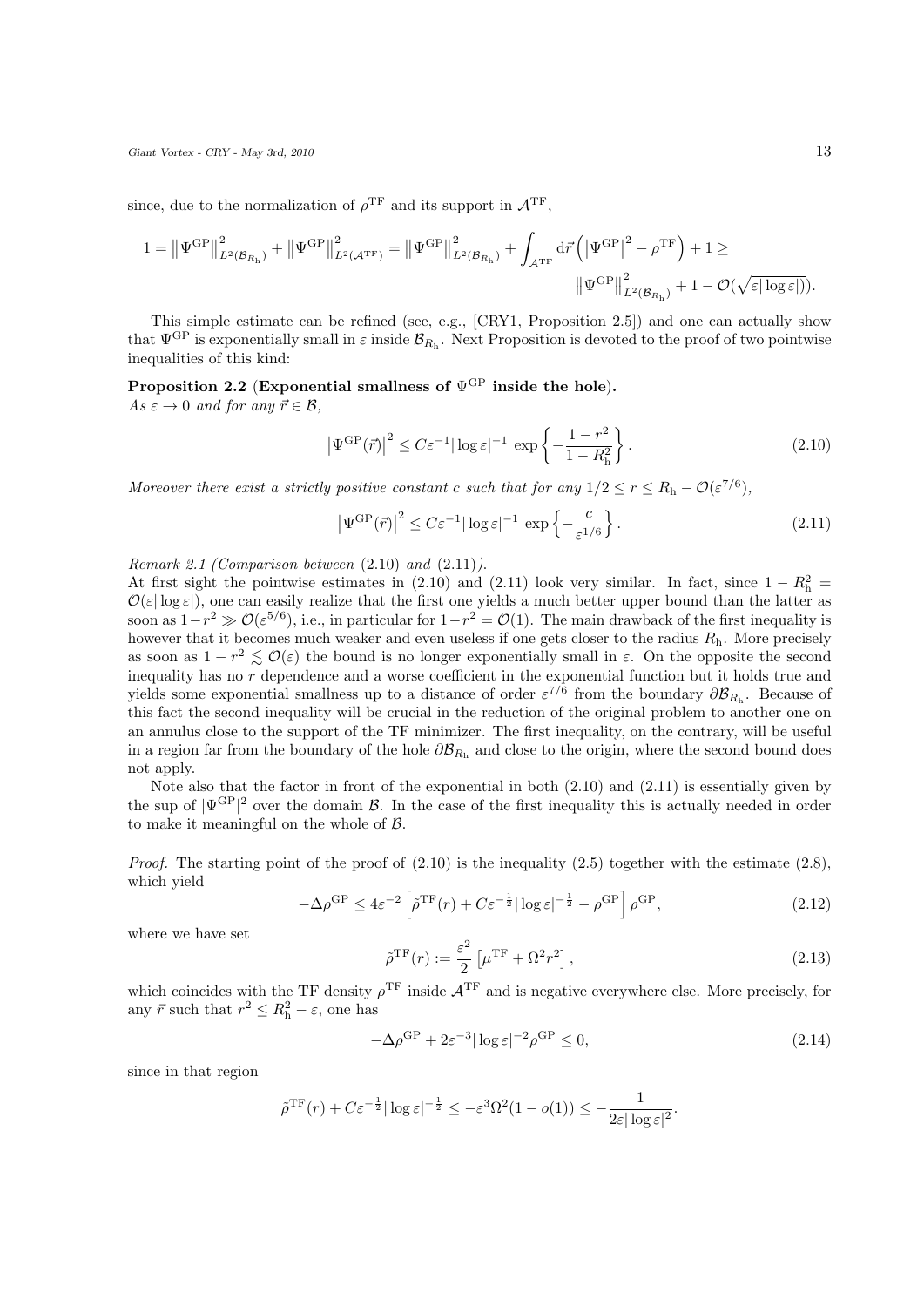On the other hand the function

$$
W(r) := \exp\left\{\frac{r^2 - 1}{1 - R_h^2 - \varepsilon}\right\},\,
$$

satisfies for any  $r \leq 1$ 

$$
-\Delta W + 2\varepsilon^{-3}|\log\varepsilon|^{-2}W \ge \frac{C}{\varepsilon^2|\log\varepsilon|^2} \left[-\varepsilon|\log\varepsilon| - r^2 + \varepsilon^{-1}\right]W \ge 0.
$$

If we then multiply W by  $\|\rho^{\rm GP}\|_\infty$  we get then a supersolution to (2.14), so that by the maximum principle (see, e.g., [E, Theorem 1 at p. 508])

$$
\left|\Psi^{\rm GP}(\vec{r})\right|^2\leq \left\|\Psi^{\rm GP}\right\|_\infty^2 W(r),
$$

for any  $r \le R_h - \varepsilon$ . However  $W(r)$  is an increasing function and  $W(\sqrt{R_h^2 - \varepsilon}) = ||\rho^{\text{GP}}||_{\infty}$  by construction, which implies that the estimate trivially holds true for any  $\vec{r} \in \mathcal{B}$ . The estimate (2.10) is a consequence of (2.2) and the inequality  $1 - R_h^2 = \varepsilon |\log \varepsilon| \gg \varepsilon$ .

Concerning the proof of the second inequality  $(2.11)$ , we first notice that  $(2.12)$  implies that, for any  $\vec{r} \in \mathcal{B}_{R_{\text{h}}}$  such that  $r \leq R_{\text{h}} - \mathcal{O}(\varepsilon^{7/6}),$ 

$$
-\Delta \rho^{\rm GP} \le -C \varepsilon^{-17/6} |\log \varepsilon|^{-2} \rho^{\rm GP},\tag{2.15}
$$

since in that region

$$
\tilde{\rho}^{\rm TF}(r) = \frac{\varepsilon^2 \Omega^2}{2} \left( r^2 - R_{\rm h}^2 \right) \le -\frac{C}{\varepsilon^{5/6} |\log \varepsilon|^2}.
$$
\n(2.16)

For any  $\vec{r}_0$  such that  $r_0 \leq R_h - \mathcal{O}(\varepsilon^{7/6})$  we can thus consider the annulus  $\mathcal{I} = \{\vec{r} \in \mathcal{B} : r \in [r_0 - \varrho, r_0 + \varrho]\}$ for some  $\varrho = \mathcal{O}(\varepsilon^{7/6})$ , such that  $r_0 + \varrho \le R_h - \mathcal{O}(\varepsilon^{7/6})$ , i.e., the outer boundary of the annulus is still at a distance of order  $\varepsilon^{7/6}$  from  $\partial \mathcal{B}_{R_h}$ , and it is straightforward to verify that the function

$$
U(r) := \left\| \rho^{\rm GP} \right\|_{\infty} \exp \left\{ \frac{\varrho^2 - (r - r_0)^2}{\varepsilon^{5/2}} \right\},\tag{2.17}
$$

satisfies

$$
-\Delta U = -\left[\frac{4(r-r_0)^2}{\varepsilon^5} + \frac{2}{\varepsilon^{5/2}} + \frac{2(r-r_0)}{\varepsilon^{5/2}r}\right]U(r) \ge -C\left[\frac{\varrho^2}{\varepsilon^5} + \frac{1}{\varepsilon^{5/2}}\right]U(r) \ge -C\varepsilon^{-8/3}U(r) \gg -C\varepsilon^{-17/6}|\log\varepsilon|^{-2}U(r), \quad (2.18)
$$

where we have used the fact that  $|r - r_0| \leq \varrho$  inside  $\mathcal I$  and  $\varrho = \mathcal O(\varepsilon^{7/6})$ . Denoting now  $V(\vec r)$  $\rho^{\text{GP}}(\vec{r}) - U(r)$ , we aim at proving that  $V \leq 0$ , but one has, for any  $\vec{r} \in \mathcal{I}$ ,

$$
-\Delta V(\vec{r}) \le -C\varepsilon^{-17/6} |\log \varepsilon|^{-2} V(\vec{r}).
$$

Now at any maximum point of V in the interior of  $\mathcal I$  it must be  $\Delta V \leq 0$ , which implies  $V \leq 0$  because of the above inequality. Hence it remains only to prove that  $V \leq 0$  at boundary  $\partial \mathcal{I}$  since the function might have a positive maximum there. However by construction  $V \leq 0$  at  $\partial \mathcal{I}$  since  $U(r_0 - \varrho) = U(r_0 + \varrho) = ||\rho^{\rm GP}||_{\infty}$ and thus  $V(\vec{r})$  is negative everywhere. In particular  $\rho^{\text{GP}}(\vec{r}) \leq U(r)$  for all  $\vec{r}$  such that  $r = r_0$  and  $\rho = \mathcal{O}(\varepsilon^{7/6})$ , which yields (2.11).  $\Box$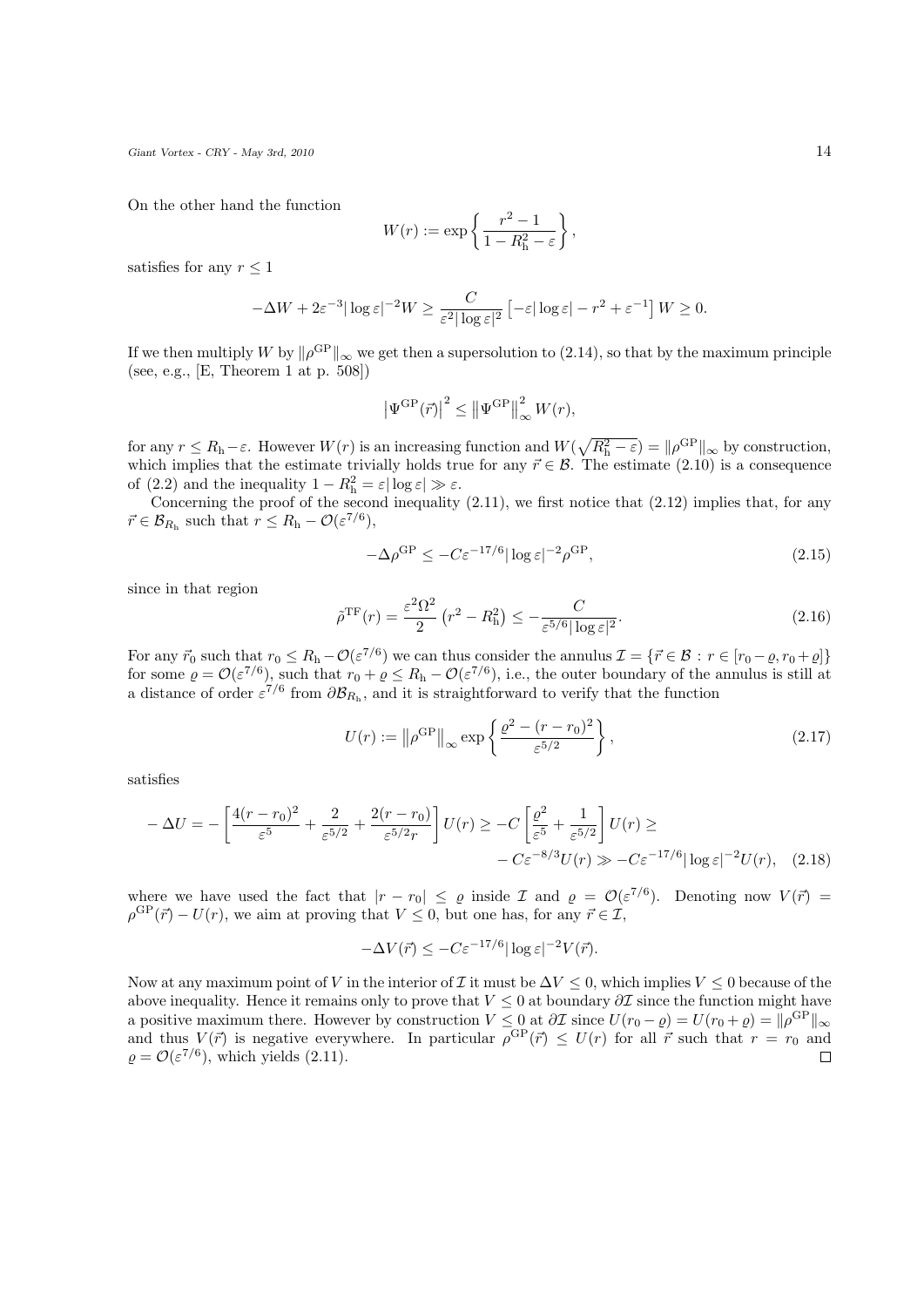#### 2.2 The Giant Vortex Densities

We now discuss some basic properties of the energy functional  $(1.16)$  together with those of an analogous functional where the integration is restricted to an annulus  $A = \{\vec{r} : R < \leq r \leq 1\} \subset \mathcal{B}$  with  $R < R_h$ and  $|R_{<} - R_{\rm h}| \ll \varepsilon |\log \varepsilon|$ . A precise choice for  $R_{<}$  will be made at the beginning of Section 3 (see (3.2)) but the results contained in this Section applies to any  $R_{\leq}$  satisfying the above conditions.

As indicated at the end of Section 1.2 the restricted functional is for technical reasons actually more useful for the proof of the main results than the original functional. It is defined in analogy with (1.16) and  $(1.24)$  for *real* valued functions f on A by

$$
\hat{\mathcal{E}}_{\mathcal{A},\omega}^{\text{GP}}[f] := \int_{\mathcal{A}} \mathrm{d}\vec{r} \left\{ |\nabla f|^2 + ([\Omega] - \omega)^2 r^{-2} f^2 - 2\Omega ([\Omega] - \omega) f^2 + \varepsilon^{-2} f^4 \right\} =
$$

$$
\int_{\mathcal{A}} \mathrm{d}\vec{r} \left\{ |\nabla f|^2 - \Omega^2 r^2 f^2 + B_{\omega}^2 f^2 + \varepsilon^{-2} f^4 \right\}, \quad (2.19)
$$

with  $B_{\omega}(r)$  given by (1.25). We use A as a subindex to label quantities associated with the annulus and thus denote the infimum of the functional (2.19) by

$$
\hat{E}_{\mathcal{A},\omega}^{\text{GP}} := \inf_{\|f\|_2 = 1} \hat{\mathcal{E}}_{\mathcal{A},\omega}^{\text{GP}}[f] \tag{2.20}
$$

while  $\hat{E}_{\omega}^{\text{GP}}$  stands for the corresponding infimum of (1.16).

We shall use the short-hand notation  $\tilde{\mathcal{E}}_{\star}^{\text{GP}}, \tilde{E}_{\star}^{\text{GP}}, g_{\star}, \text{etc.}$ , for quantities related either to (1.16) or (2.19), e.g., a statement about  $g_{\star}$  is meant to apply to both  $g_{\omega}$  and  $g_{A,\omega}$ .

# Proposition 2.3 (Minimization of  $\hat{\mathcal{E}}^{\mathrm{GP}}_\star$ ).

For any  $\omega \in \mathbb{Z}$  such that  $|\omega| \leq \mathcal{O}(\varepsilon^{-1})$ , the ground state energies  $\hat{E}_{\star}^{\text{GP}}$  satisfy the estimates

$$
E^{\rm TF} \le \hat{E}_{\omega}^{\rm TF} \le \hat{E}_{\star}^{\rm GP} \le \hat{E}_{\omega}^{\rm TF} + \mathcal{O}(\varepsilon^{-2} |\log \varepsilon|^{-2}) \le E^{\rm TF} + \mathcal{O}(\varepsilon^{-2}).\tag{2.21}
$$

The minimizers  $g_{\omega}$  and  $g_{A,\omega}$  exist, are radially symmetric and unique up to a global sign, which can be chosen so that they are given by positive functions solving the variational equation

$$
-\Delta g_{\star} + \frac{([\Omega] - \omega)^2}{r^2} g_{\star} - 2\Omega([\Omega] - \omega)g_{\star} + 2\varepsilon^{-2} g_{\star}^3 = \hat{\mu}_{\star}^{\text{GP}} g_{\star},\tag{2.22}
$$

where the chemical potentials  $\hat{\mu}_{\star}^{\text{GP}}$  are fixed by the  $L^2$  normalization of  $g_{\star}$ , i.e.,  $\hat{\mu}_{\star}^{\text{GP}} = \hat{E}_{\star}^{\text{GP}} + \varepsilon^{-2} ||g_{\star}||_4^4$ . In addition  $g_{\star}$  are smooth and increasing and satisfy Neumann conditions at the boundary  $\partial \mathcal{B}$ , i.e.,  $\partial_r g_*(1) = 0$ ;  $g_{\mathcal{A},\omega}$  satisfies an identical condition at the inner boundary as well, i.e.,  $\partial_r g_{\mathcal{A},\omega}(R_<) = 0$ .

Proof. The lower bounds to the ground state energies are simply obtained by neglecting positive terms (the kinetic energies) in the functionals: In the case of  $\hat{\mathcal{E}}_{\omega}^{\text{GP}}$  (the other case is identical), one has

$$
\hat{\mathcal{E}}_{\omega}^{\text{GP}}[f] \ge \hat{\mathcal{E}}^{\text{TF}}[f^2] \ge \hat{E}^{\text{TF}} \ge E^{\text{TF}},
$$

where we refer to the Appendix for the simple proof of the last inequality.

The upper bound can be easily obtained by testing the functionals on suitable regularizations of  $\sqrt{\hat{\rho}_{\omega}^{\text{TF}}}$ (see (A.6) for its definition and [CY], where such regularizations are performed on  $\sqrt{\rho^{TF}}$ ): The main correction to the energy is due to the radial kinetic energy of the regularization and one can easily realize that this energy can be made of order  $\mathcal{O}(\varepsilon^{-2}|\log \varepsilon|^{-2})$ , since  $\sqrt{\hat{\rho}_{\omega}^{\text{TF}}}$  is a monotone function going from 0 to  $\mathcal{O}(\varepsilon^{-1}|\log \varepsilon|^{-1})$  in an interval of size  $\mathcal{O}(\varepsilon|\log \varepsilon|)$ .

The last inequality is also discussed in the Appendix but it is basically due to the estimate

$$
\left|B_{\omega}(\vec{r})\right| \leq \Omega \left|r^{-1} - r\right| + C|\omega| + \mathcal{O}(1) \leq C\varepsilon^{-1},\tag{2.23}
$$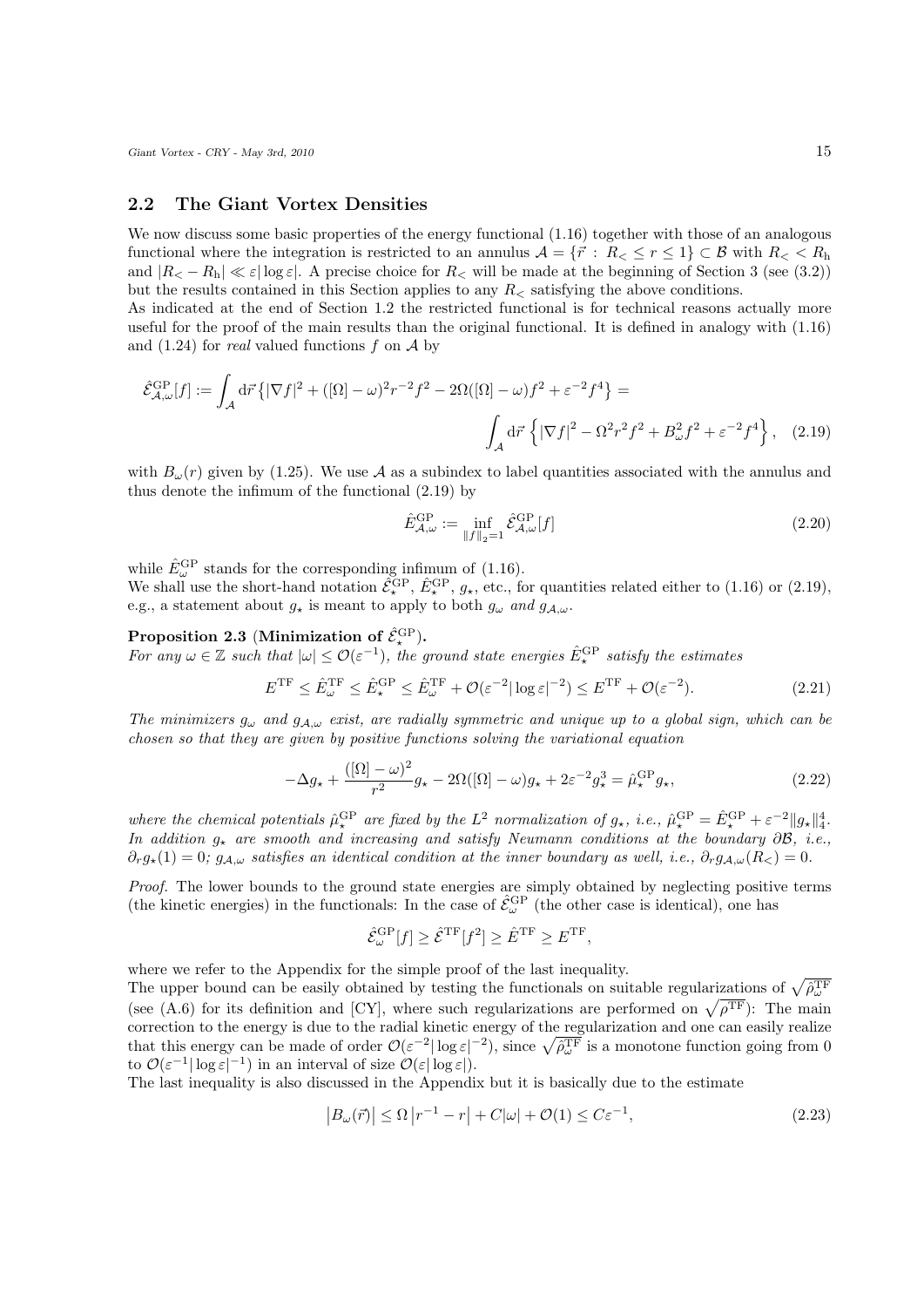for any  $\omega$  such that  $|\omega| \leq \mathcal{O}(\varepsilon^{-1})$  and  $\vec{r} \in \mathcal{A}$ .

We remark that the restriction of the integration to the annulus  $A$  has no effect because the support of the trial function can be assumed to be contained inside the support of  $\hat{\rho}_{\omega}^{\text{TF}}$ , i.e., the region where  $r \geq \hat{R}_{\omega}$ . On the other hand by (A.9),  $\hat{R}_{\omega} \geq R_{\rm h} - \mathcal{O}(\varepsilon^2 |\log \varepsilon|^2)$ , for any  $\omega \in \mathbb{Z}$  such that  $|\omega| \leq C \varepsilon^{-1}$ , which implies that the support of  $\hat{\rho}_{\omega}^{\text{TF}}$  is contained inside A.

Existence and uniqueness of the minimizers trivially follow from strict convexity of the functionals with respect to the density  $f^2$ , which can be made clearer by writing them as

$$
\hat{\mathcal{E}}_{\star}^{\text{GP}}[\sqrt{\rho}] = \int d\vec{r} \left\{ \left| \nabla \sqrt{\rho} \right|^2 + \left( [\Omega] - \omega \right)^2 r^{-2} \rho + \varepsilon^{-2} \rho^2 \right\} - 2\Omega([\Omega] - \omega),\tag{2.24}
$$

where  $\rho = f^2$  and we have used the  $L^2$  normalization of f. Similarly the radial symmetry of  $g_*$  can be proven by averaging over the angular variable and exploiting the convexity of the functional.

All the other properties of  $g_{\star}$ , including the variational equations (2.22), are trivial consequences of the minimization: Positivity can be proven by noticing that the minimizers  $q<sub>+</sub>$  are actually ground states of suitable one-dimensional Schrödinger operators and therefore can not vanish except at the origin (see, e.g., [LL, Theorem 11.8]). Smoothness follows from (2.22) by a simple bootstrap argument, etc.

The only property which requires a brief discussion is the monotonicity and we state it in a separate Lemma.  $\Box$ 

#### Lemma 2.1 (Monotonicity of the density).

Let  $\rho(r) \geq 0$  be the L<sup>1</sup>-normalized minimizer of

$$
\int_R^1 \mathrm{d}r\, r \bigg\{\left|\frac{\mathrm{d}\sqrt{\rho}}{\mathrm{d}r}\right|^2 + \frac{a}{r^2}\rho + b\rho^2\bigg\}
$$

in  $H^1(\mathcal{B} \setminus \mathcal{B}_R) \cap L^2(\mathcal{B} \setminus \mathcal{B}_R)$  with  $a, b > 0$  and  $0 \le R < 1$ . Then  $\rho$  is monotonously increasing in r.

*Proof.* After a transformation of variables  $r^2 \mapsto s$  and considering  $\rho$  as a function of s, the functional takes the form

$$
\int_{R^2}^1 ds \left\{ s \left| \frac{d\sqrt{\rho}}{ds} \right|^2 + \frac{a}{s} \rho + b\rho^2 \right\}
$$

and the normalization condition is

$$
\int_{R^2}^1 \mathrm{d} s \, \rho = \text{const.}
$$

Suppose the assertion is false. Then  $\rho$  has a maximum at  $s = s_1$  for some  $R \leq s_1 < 1$  and a local minimum at some  $s_2$  with  $s_1 < s_2 \leq 1$ . For  $0 < \epsilon < \rho(s_1) - \rho(s_2)$  consider the set  $\mathcal{I}_{\epsilon} = \{s < s_2 :$  $\rho(s_1) - \epsilon \leq \rho(s) \leq \rho(s_1)$ . Then, because  $\rho$  is continuous,

$$
\Phi(\varepsilon):=\int_{\mathcal{I}_\epsilon}\mathrm{d} s\,\rho(s)
$$

is strictly positive and  $\Phi(\epsilon) \to 0$  as  $\epsilon \to 0$ . Likewise, for  $\delta > 0$  we consider  $\mathcal{J}_{\delta} = \{s > s_1 : \rho(s_2) \leq \rho(s) \leq \epsilon \}$  $\rho(s_2) + \delta$  and the function

$$
\Gamma(\delta) := \int_{\mathcal{J}_{\delta}} \mathrm{d} s \, \rho(s)
$$

that has the same properties as  $\Phi$ .

Since both  $\Phi$  and  $\Gamma$  are continuous, strictly positive and tend to zero when their arguments tends to zero, there exist  $\bar{\epsilon}, \bar{\delta} > 0$  such that  $\rho(s_2) + \bar{\delta} < \rho(s_1) - \bar{\epsilon}$  and  $\Phi(\bar{\epsilon}) = \Gamma(\bar{\delta})$ : Because  $\rho$  is continuous one can, for any given  $\bar{\delta} > 0$ , always find an  $\bar{\epsilon} > 0$  such that the equality  $\Phi(\bar{\epsilon}) = \Gamma(\bar{\delta})$  holds and  $\bar{\epsilon} \to 0$  as  $\bar{\delta} \to 0$ . The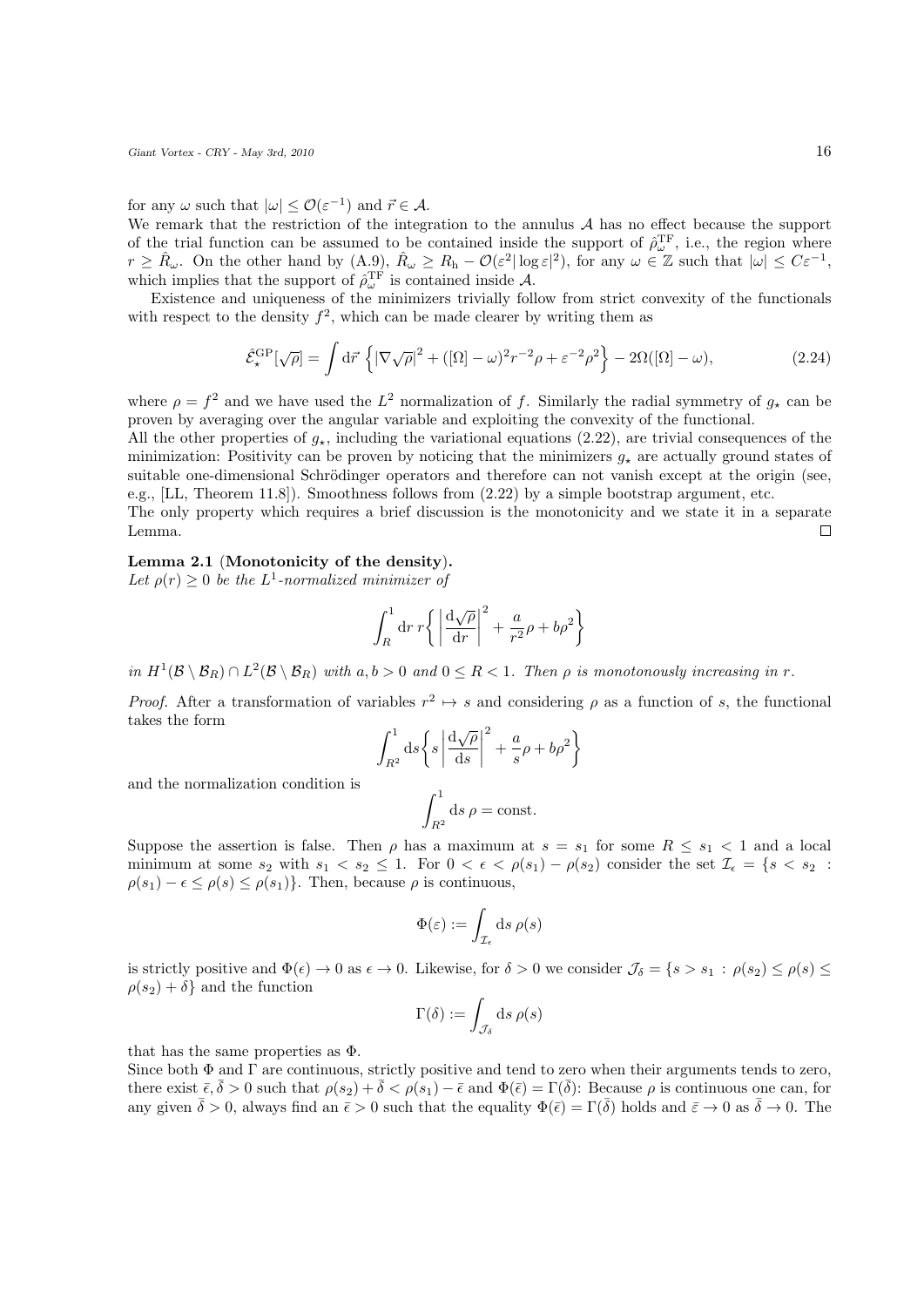inequality  $\rho(s_2) + \bar{\delta} < \rho(s_1) - \bar{\epsilon}$  is fulfilled if  $\bar{\delta}$ , and hence also  $\bar{\epsilon}$ , are small enough. We now define a new function  $\bar{\rho}$  by putting

$$
\bar{\rho}(s) := \begin{cases}\n\rho(s_1) - \bar{\epsilon}, & \text{if } s \in \mathcal{I}_{\bar{\epsilon}}, \\
\rho(s_2) + \bar{\delta}, & \text{if } s \in \mathcal{J}_{\bar{\delta}}, \\
\rho(s), & \text{otherwise.} \n\end{cases}
$$

We now compute the energy of the new density  $\bar{\rho}$ . Note that it belongs by definition to the minimization domain and it is normalized in  $L^1$  because  $\Phi(\bar{\epsilon}) = \Gamma(\bar{\delta}).$ 

The kinetic energy of  $\bar{\rho}$  vanishes in the intervals  $\mathcal{I}_{\bar{\epsilon}}$  and  $\mathcal{J}_{\bar{\delta}}$  and the potential term for  $\bar{\rho}$  is strictly smaller than for  $\rho$  because  $1/s$  is strictly decreasing and the value of  $\bar{\rho}$  on  $\mathcal{I}_{\bar{\epsilon}}$  is larger than on  $\mathcal{J}_{\bar{\delta}}$ . Finally

$$
\int_{R^2}^1 \mathrm{d} s\, \bar\rho^2 < \int_{R^2}^1 \mathrm{d} s\, \rho^2
$$

because when modifying  $\rho$  to define  $\bar{\rho}$ , mass is moved from  $\mathcal{I}_{\bar{\epsilon}}$  to  $\mathcal{J}_{\delta}$  where the density is lower. Altogether the functional evaluated on  $\bar{\rho}$  is strictly smaller than on  $\rho$  and this contradicts the assumption that  $\rho$  is a minimizer.  $\Box$ 

As next we compare the densities  $g^2$  with the TF density and prove exponential smallness in the hole. The analogue of Proposition 2.1 is

Proposition 2.4 (Preliminary estimates for  $q_{+}$ ).  $As \varepsilon \to 0$  and for any  $\omega \in \mathbb{Z}$  such that  $|\omega| \leq \mathcal{O}(\varepsilon^{-1}),$ 

$$
\left\|g_{\star}^2 - \rho^{\text{TF}}\right\|_{L^2(\mathcal{B})} = \mathcal{O}(1), \qquad \qquad \left\|g_{\star}\right\|_{L^{\infty}(\mathcal{B})}^2 \le \left\|\rho^{\text{TF}}\right\|_{L^{\infty}(\mathcal{B})} \left(1 + \mathcal{O}(\sqrt{\varepsilon |\log \varepsilon|})\right). \tag{2.25}
$$

*Proof.* The proof of the  $L^2$  estimate is exactly the same as for the first inequality in (2.2). The only difference occurs in the energy remainder on the r.h.s. of (2.3) which can now be bounded by  $\varepsilon^2(\hat{E}_{\star}^{\text{GP}} E^{\text{TF}} \leq C$  because of (2.21). Here the condition on  $\omega$ , i.e.,  $|\omega| \leq C \varepsilon^{-1}$ , is used as in Proposition 2.3.

The sup estimate can be proven by applying the same argument used to prove the second inequality in (2.2) to the variational equations (2.22) solved by  $g_{\star}$ , exploiting as well Neumann boundary conditions: Indeed thanks to the monotonicity of the potential  $([\Omega] - \omega)^2 r^{-2}$ , one obtains the inequality

$$
-\Delta g_{\star}^2 \leq 4\varepsilon^{-2} \left(\varepsilon^2 \hat{\mu}_{\star}^{\mathrm{GP}} + 2\varepsilon^2 \Omega([\Omega] - \omega) - \varepsilon^2 ([\Omega] - \omega)^2 - 2g_{\star}^2 \right) g_{\star}^2,
$$

which as in the proof of Proposition 2.1 implies

$$
||g_{\star}||_{\infty}^{2} \le \frac{\varepsilon^{2} \hat{\mu}_{\star}^{\mathrm{GP}} + 2\varepsilon^{2} \Omega([\Omega] - \omega) - \varepsilon^{2}([\Omega] - \omega)^{2}}{2}.
$$
\n(2.26)

The difference between the chemical potential can be estimated as in (2.8):

$$
\left|\hat{\mu}_{\star}^{\mathrm{GP}} - \mu^{\mathrm{TF}}\right| \leq \mathcal{O}(\varepsilon^{-5/2} |\log \varepsilon|^{-1/2}),\tag{2.27}
$$

so that  $||g_{\star}||_{\infty}^{2} \leq \rho^{\mathrm{TF}}(1)(1 + o(1)).$ 

As for  $\Psi^{\text{GP}}$  the above estimates imply the exponential smallness of the densities  $g_{\star}$  inside the hole. Moreover the  $L^2$  estimate (2.2) can be refined to a pointwise estimate inside  $\mathcal{A}^{\text{TF}}$  and one can actually prove that there is a region where the difference between  $g_{\star}$  and  $\rho^{\text{TF}}$  is much smaller than  $\rho^{\text{TF}}$ :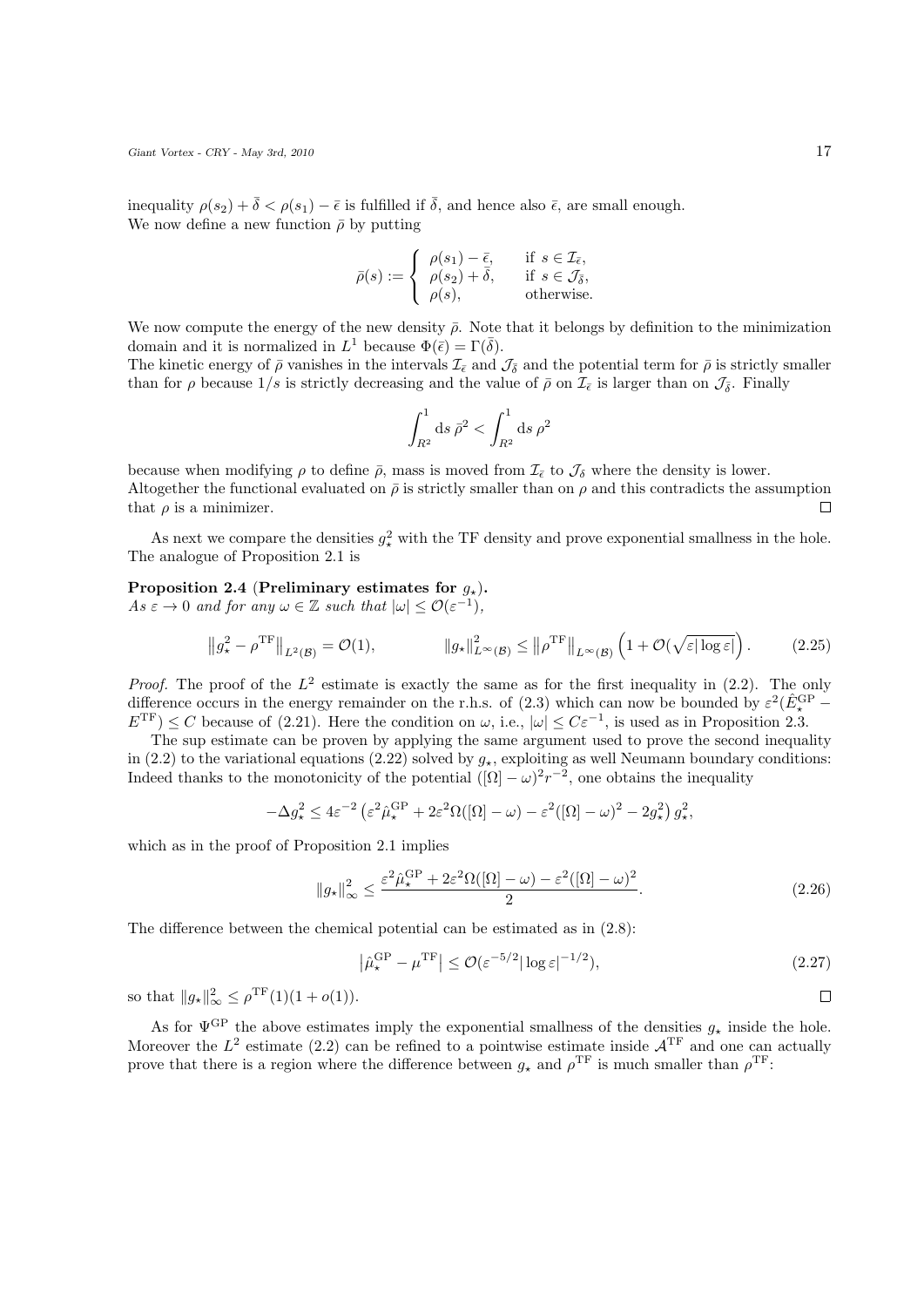Proposition 2.5 (Exponential smallness of  $g_{\star}$  inside the hole).

 $As \varepsilon \to 0$  and for any  $\vec{r} \in \mathcal{B}$ 

$$
g_{\star}^{2}(r) \leq C\varepsilon^{-1}|\log\varepsilon|^{-1}\exp\left\{-\frac{1-r^{2}}{1-R_{\mathrm{h}}^{2}}\right\}.
$$
\n(2.28)

Moreover there exists a strictly positive constant c such that for any  $1/2 \le r \le R_h - \mathcal{O}(\varepsilon^{7/6})$ ,

$$
g_{\star}^{2}(r) \leq C\epsilon^{-1}|\log\epsilon|^{-1}\exp\left\{-\frac{c}{\epsilon^{1/6}}\right\}.
$$
 (2.29)

Proof. The proof can be easily reduced to the proof of Proposition 2.2 by using  $(2.27)$ .

Proposition 2.6 (Pointwise estimate for  $q_*$ ).  $As \varepsilon \to 0 \text{ and for any } \omega \in \mathbb{Z} \text{ with } |\omega| \leq \mathcal{O}(\varepsilon^{-1})$ 

$$
\left|g_{\star}^{2}(r) - \rho^{\mathrm{TF}}(r)\right| \leq C\varepsilon^{2}|\log\varepsilon|^{2}(r^{2} - R_{\mathrm{h}}^{2})^{-3/2}\rho^{\mathrm{TF}}(r)
$$
\n(2.30)

for any  $\vec{r} \in A^{\text{TF}}$  such that  $r \geq R_{\text{h}} + \mathcal{O}(\varepsilon^{3/2} |\log \varepsilon|^2)$ .

Proof. The proof is similar to the proof of Proposition 1 in [AAB] but for the sake of completeness we bring here all the details.

The variational equation (2.22) can be rewritten in the following form

$$
-\Delta g_{\star} = \frac{2}{\varepsilon^2} \left[ \tilde{\rho}_{\star}(r) - g_{\star}^2 \right] g_{\star},\tag{2.31}
$$

where the function  $\tilde{\rho}_{\star}$  is given by

$$
\tilde{\rho}_{\star}(r) := \frac{1}{2} \left( \varepsilon^2 \hat{\mu}_{\star}^{\text{GP}} + \varepsilon^2 \Omega^2 r^2 - \varepsilon^2 B_{\omega}^2(r) \right). \tag{2.32}
$$

Moreover by  $(2.23)$  and  $(2.27)$ 

$$
\left\|\tilde{\rho}_{\star} - \rho^{\mathrm{TF}}\right\|_{L^{\infty}(\mathcal{A}^{\mathrm{TF}})} \leq \varepsilon^{2} \left|\hat{\mu}^{\mathrm{GP}} - \mu^{\mathrm{TF}}\right| + \mathcal{O}(1) \leq \mathcal{O}(\varepsilon^{-1/2} |\log \varepsilon|^{-1/2}).\tag{2.33}
$$

On the other hand, for any  $\vec{r} \in A^{\text{TF}}$  such that  $r - R_h \geq \mathcal{O}(\varepsilon^{3/2} |\log \varepsilon|^2)$ ,  $\rho^{\text{TF}}(r) \geq \mathcal{O}(\varepsilon^{-1/2})$  and therefore

$$
\tilde{\rho}_{\star}(r) \ge \rho^{\mathrm{TF}}(r)(1 - C|\log \varepsilon|^{-1/2}) > C\varepsilon^{-1/2}
$$
\n(2.34)

and in particular  $\tilde{\rho}_t$  is strictly positive for such  $\vec{r}$ , which is crucial in order to apply the maximum principle. The pointwise estimates are indeed proven by providing local super- and subsolutions to (2.31).

For the upper bound, we consider an interval  $[r_0-\delta, r_0+\delta]$ , where  $R_h + C\epsilon^{3/2} |\log \epsilon|^2 + \delta < r_0 < 1-\delta$ with  $\delta \ll 1$ , and the function

$$
W(r) := \sqrt{\tilde{\rho}_{\star}(r_0 + \delta)} \coth\left[\coth^{-1}\left(\sqrt{\frac{\tilde{\rho}_{\star}(1)}{\tilde{\rho}_{\star}(r_0 + \delta)}}\right) + \frac{\delta^2 - |r - r_0|}{3\delta\varepsilon} \sqrt{2\tilde{\rho}_{\star}(r_0 + \delta)}\right].
$$
 (2.35)

One has (see [AS, Proof of Proposition 2.1]) for any  $r \in [r_0 - \delta, r_0 + \delta]$ 

$$
-\Delta W \ge \frac{2}{\varepsilon^2} \left( \tilde{\rho}_\star (r_0 + \delta) - W^2 \right) W \ge \frac{2}{\varepsilon^2} \left( \tilde{\rho}_\star (r) - W^2 \right) W,\tag{2.36}
$$

where we have used the fact that  $\tilde{\rho}_{\star}(r)$  is an increasing function of r. Moreover at the boundary of the interval  $W(r_0 - \delta) = W(r_0 + \delta) = \sqrt{\tilde{\rho}_\star(1)}$  which is not smaller than  $g_\star$  thanks to the upper bound (2.26),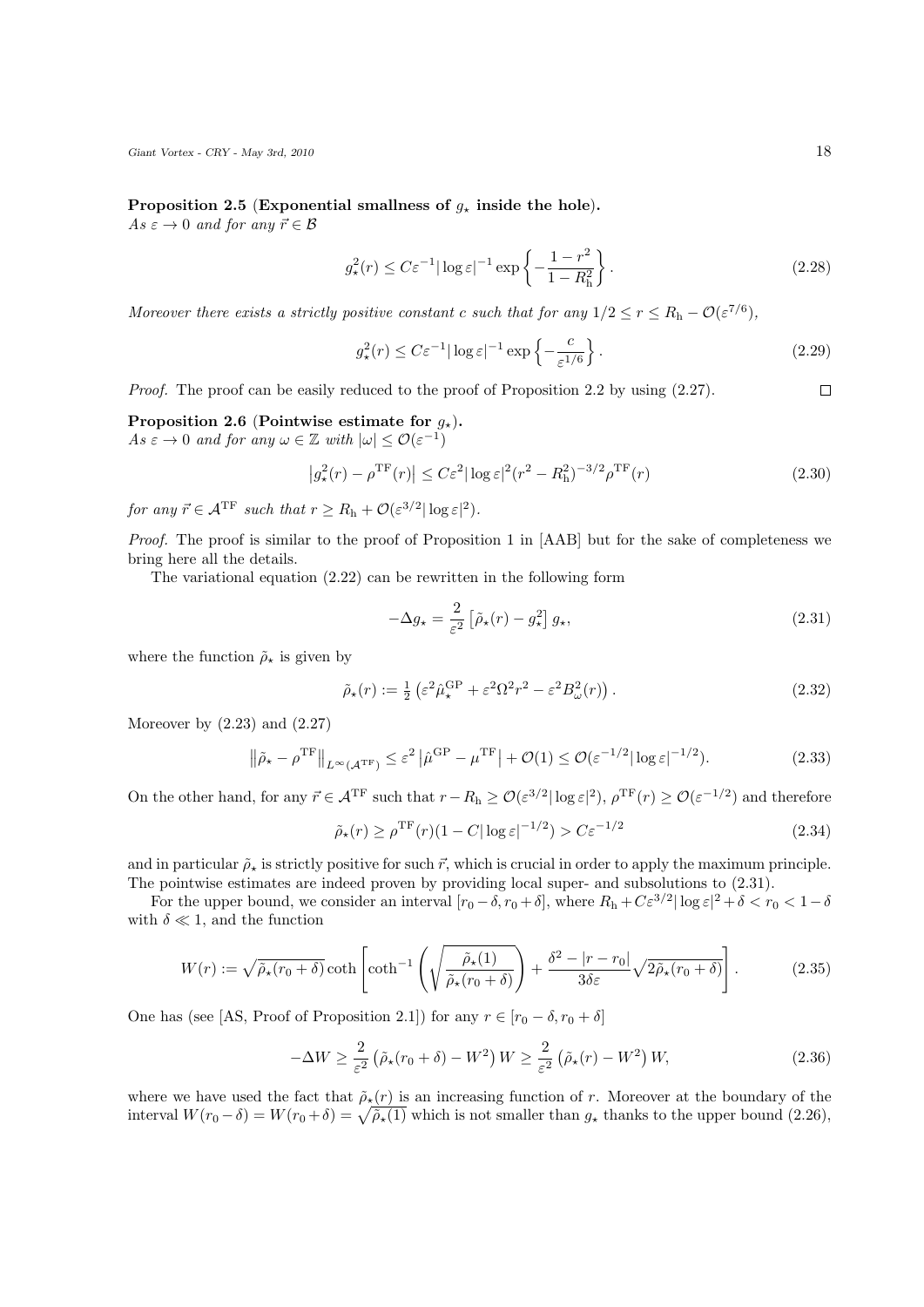which reads  $g^2_{\star} \leq \tilde{\rho}_{\star}(1)$ . Therefore  $W(r)$  is a supersolution to  $(2.31)$  in the interval  $[r_0 - \delta, r_0 + \delta]$  and by the maximum principle

$$
g_{\star}(r_0) \le W(r_0) = \sqrt{\tilde{\rho}_{\star}(r_0 + \delta)} \coth\left[\frac{\delta}{3\varepsilon} \sqrt{2\tilde{\rho}_{\star}(r_0 + \delta)}\right]
$$
(2.37)

where we have used the fact that  $\coth(x)$  is a non-increasing function. By the explicit expression (2.32) and the inequality (2.34), one has

$$
|\tilde{\rho}_{\star}(r_0 + \delta) - \tilde{\rho}_{\star}(r_0)| \le C\varepsilon^2 \Omega^2 \delta,
$$
\n(2.38)

$$
\tilde{\rho}_{\star}(r_0) \ge \rho^{\mathrm{TF}}(r_0) \left(1 - \mathcal{O}(|\log \varepsilon|^{-1/2})\right) \ge C\varepsilon^2 \Omega^2 (r_0^2 - R_{\mathrm{h}}^2),\tag{2.39}
$$

so that (2.37) becomes

$$
g_{\star}(r_0) \le \sqrt{\tilde{\rho}_{\star}(r_0)} \left( 1 + \frac{C\delta}{r_0^2 - R_h^2} \right) \coth\left[ \frac{\delta}{3\varepsilon} \sqrt{2\tilde{\rho}_{\star}(r_0 + \delta)} \right]. \tag{2.40}
$$

When the argument of coth tends to  $\infty$ , i.e.,

$$
\frac{\delta}{\varepsilon}\sqrt{\tilde{\rho}_{\star}(r_0+\delta)}\gg 1,
$$

we can bound

$$
\coth(x) = \frac{1 + e^{-2x}}{1 - e^{-2x}} \le (1 + Ce^{-2x}),
$$

and obtain the inequality

$$
g_{\star}(r_0) \leq \sqrt{\tilde{\rho}_{\star}(r_0)} \left( 1 + \frac{C\delta}{r_0^2 - R_{\rm h}^2} \right) \left( 1 + C \exp\left\{ -\frac{2\delta}{3\varepsilon} \sqrt{2\tilde{\rho}_{\star}(r_0 + \delta)} \right\} \right). \tag{2.41}
$$

By (2.39) the second error term on the r.h.s. of the above expression is bounded from above by

$$
\exp\left\{-C\delta\Omega\sqrt{r_0^2 - R_h^2}\right\},\
$$
  

$$
\delta = C\varepsilon^2 |\log\varepsilon|^2 \sqrt{r_0^2 - R_h^2},\
$$
 (2.42)

so that by taking

such an error can be made smaller than any power of  $\varepsilon$ , since one can choose the constant coefficient in  $\delta$  arbitrarily large. With such a choice the other error term becomes

$$
C\varepsilon^2 |\log \varepsilon|^2 \left(r_0^2 - R_{\rm h}^2\right)^{-3/2} > C\varepsilon^{1/2} |\log \varepsilon|^{1/2},
$$

since by definition  $r^2 - R_h^2 \le 1 - R_h^2 \le \mathcal{O}(\varepsilon |\log \varepsilon|)$ . Hence the second factor on the r.h.s. of (2.41) can be absorbed in the above remainder.

Moreover for any  $r \ge R_h$ ,  $\delta \le \varepsilon^{5/2} |\log \varepsilon|^{1/2} \ll \varepsilon^{3/2}$  and one can extend the estimate to any  $r \ge$  $R_h + \mathcal{O}(\varepsilon^{3/2} |\log \varepsilon|^2)$ . For the same reason the estimate applies also to the region  $[1 - 2\delta, 1]$ : There one can use (2.26) and the fact that  $\tilde{\rho}_{\star}(1) - \tilde{\rho}_{\star}(1 - 2\delta) \leq C\Omega^2 \varepsilon^2 \delta \leq C\varepsilon^{1/2}$ , which is much smaller than the error term above.

The final estimate is then

$$
g_{\star}(r) \le \sqrt{\tilde{\rho}_{\star}(r)} \left[ 1 + C \varepsilon^2 |\log \varepsilon|^2 \left( r^2 - R_{\rm h}^2 \right)^{-3/2} \right],\tag{2.43}
$$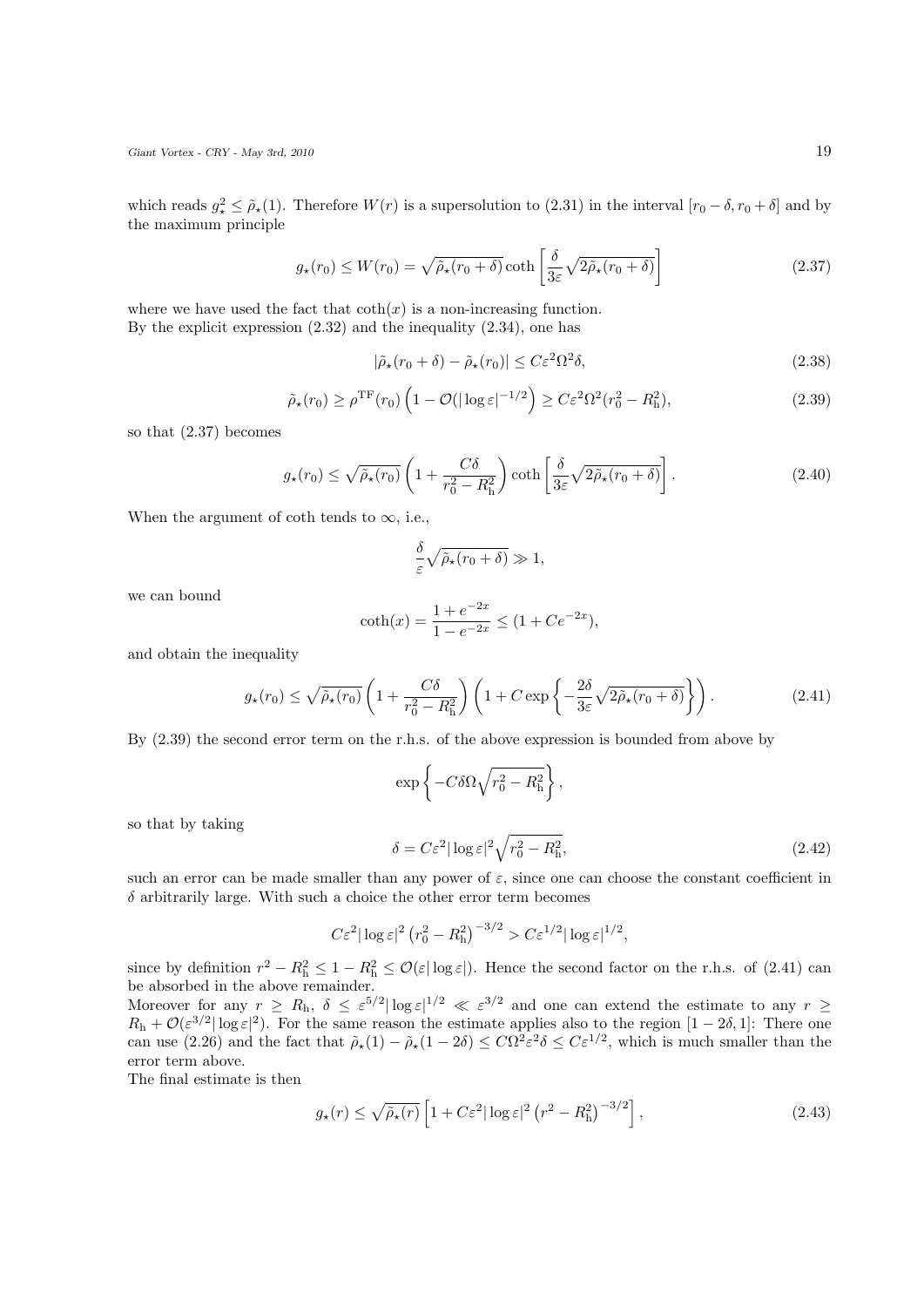for any  $R_{\rm h} + C\varepsilon^{3/2}|\log\varepsilon|^2 \le r \le 1$ .

The next step is the replacement of  $\tilde{\rho}_*$  with  $\rho^{\text{TF}}$  by means of (2.33), which yields an additional remainder given by

$$
\rho^{\rm TF}(r)^{-1} \left| \tilde{\rho}_\star(r) - \rho^{\rm TF}(r) \right| \le C(\varepsilon \Omega)^{-2} \left( r^2 - R_{\rm h}^2 \right)^{-1} \left\| \tilde{\rho}_\star - \rho^{\rm TF} \right\|_{L^\infty(\mathcal{A}^{\rm TF})} \le C\varepsilon^2 |\log \varepsilon|^2 \left( r^2 - R_{\rm h}^2 \right)^{-1}, \quad (2.44)
$$

which can however be absorbed in the error term in (2.40), since  $r^2 - R_h^2 \le \varepsilon |\log \varepsilon|$ .

In order to prove a corresponding lower bound, we fix some  $r_0$  and  $\delta$  as before, i.e., such that  $R_h + C\varepsilon^{3/2}|\log\varepsilon|^2 + \delta < r_0 < 1-\delta$  and  $\delta \ll 1$ . Since  $\tilde{\rho}_\star$  is an increasing function of r and  $g_\star$  is positive

$$
-\Delta g_{\star} \ge \frac{2}{\varepsilon^2} \left[ \tilde{\rho}_{\star} (r_0 - \delta) - g_{\star}^2 \right] g_{\star}.
$$
 (2.45)

Then we denote by  $h(r)$  the function solving for  $\vec{r} \in \mathcal{B}$ 

$$
-\Delta h = \tilde{\varepsilon}^{-2} \left( 1 - h^2 \right) h,
$$

with Dirichlet boundary condition  $h(1) = 0$  and  $\tilde{\varepsilon} \to 0$ . In [Se] it was proven that h satisfies the bound

$$
1 - c \exp\left\{-\frac{1 - r^2}{2\tilde{\varepsilon}}\right\} \le h(r) \le 1.
$$

If we now set

$$
\tilde{h}(r) := \sqrt{\tilde{\rho}_{\star}(r_0 - \delta)} h\left(\frac{|r - r_0|}{\delta}\right),\tag{2.46}
$$

$$
\tilde{\varepsilon} := \frac{\varepsilon}{\delta \sqrt{2\tilde{\rho}_*(r_0 - \delta)}},\tag{2.47}
$$

then  $\tilde{h}$  solves in  $[r_0 - \delta, r_0 + \delta]$  the equation

$$
-\Delta \tilde{h} = \frac{2}{\varepsilon^2} \left[ \tilde{\rho}_{\star} (r_0 - \delta) - \tilde{h}^2 \right] \tilde{h},
$$

with Dirichlet conditions at the boundary  $r = r_0 \pm \delta$ . Thanks to (2.45),  $g_*$  is a supersolution for the same problem, so that by the maximum principle  $g_{\star}(r) \geq \tilde{h}(r)$  inside the interval and in particular

$$
g_{\star}(r_0) \ge \tilde{h}(r_0) \ge \sqrt{\tilde{\rho}_{\star}(r_0 - \delta)} \left[ 1 - c \exp\left\{-\frac{1}{2\tilde{\varepsilon}}\right\} \right],\tag{2.48}
$$

for any  $R_h + C\varepsilon^{3/2} |\log \varepsilon|^2 + \delta < r_0 < 1 - \delta$ .

Note that by choosing  $\delta$  as in (2.42) the remainder in the above expression can be made smaller than any power of  $\varepsilon$ . However the estimate of  $\tilde{\rho}_*(r - \delta)$  in terms of  $\tilde{\rho}_*(r)$  provides the same remainder as in the upper bound proof, i.e.,

$$
g_{\star}(r) \ge \sqrt{\tilde{\rho}_{\star}(r)} \left[ 1 - C \varepsilon^2 |\log \varepsilon|^2 (r^2 - R_{\rm h}^2)^{-3/2} \right].
$$

The extension of the estimate to the whole region  $[R_h + \mathcal{O}(\varepsilon^{3/2} | \log \varepsilon|^2), 1]$  as well as the replacement of  $\tilde{\rho}_{\star}$  with  $\rho^{\rm TF}$  can be done exactly as in the upper bound and the remainders included in the above error term.  $\Box$ 

We conclude the Section with an useful estimate of the gradient of the densities  $q_{+}$ :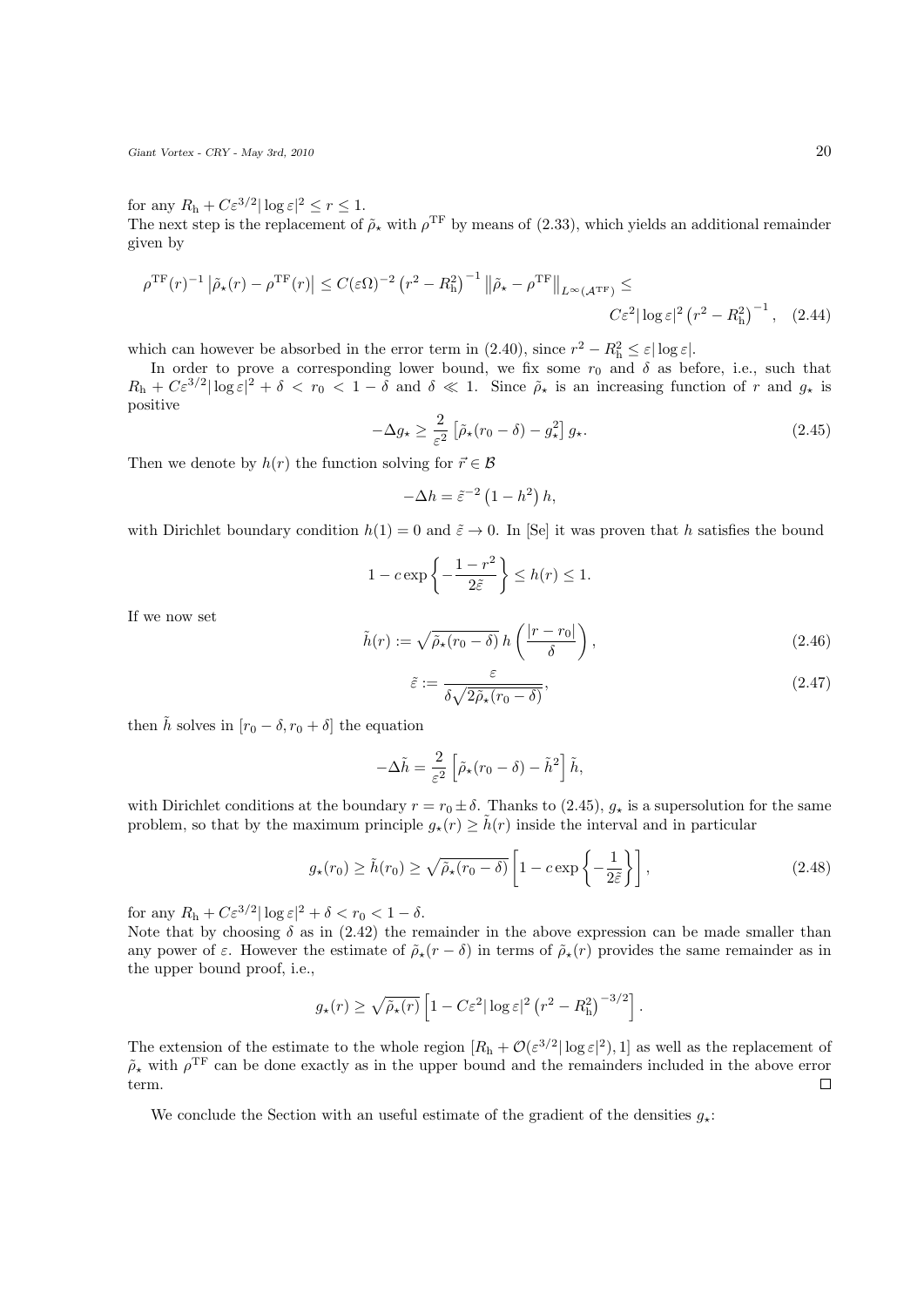Proposition 2.7 (Gradient estimate for  $g<sub>*</sub>$ ).

 $As \varepsilon \to 0$  and for any  $R > R_h + \mathcal{O}(\varepsilon^{3/2} |\log \varepsilon|^2)$ , one has

$$
\|\nabla g_{\star}\|_{L^{\infty}(\mathcal{B}\setminus\mathcal{B}_R)} \leq C\varepsilon^{-1} \left(R^2 - R_{\rm h}^2\right)^{-1/4} \|g_{\star}\|_{L^{\infty}(\mathcal{B})},\tag{2.49}
$$

which inside  $\tilde{\mathcal{A}} = \{ \vec{r} : R_h + \varepsilon | \log \varepsilon |^{-1} \le r \le 1 \}$  becomes

$$
\|\nabla g_{\star}\|_{L^{\infty}(\tilde{\mathcal{A}})} \leq C\varepsilon^{-7/4} |\log \varepsilon|^{-3/4}.
$$
\n(2.50)

*Proof.* We first exploit the fact that any  $q_*$  is radial to rewrite (2.22) as

$$
-g'_{\star} - r^{-1}g'_{\star} + ([\Omega] - \omega)^2 r^{-2}g_{\star} + 2\varepsilon^{-2}g_{\star}^3 = (\hat{\mu}_{\star}^{\text{GP}} + 2\Omega[\Omega - \omega])g_{\star}
$$
 (2.51)

and take the  $L^{\infty}$  norm inside  $\mathcal{B} \setminus \mathcal{B}_R$ , for some  $R > R_h + \mathcal{O}(\varepsilon^{3/2} |\log \varepsilon|^2)$ , of both sides to obtain (see (2.32))

$$
\|g''_{\star}\|_{L^{\infty}(\mathcal{B}\backslash\mathcal{B}_R)} \leq C \left\|r^{-1}g'_{\star}\right\|_{L^{\infty}(\mathcal{B}\backslash\mathcal{B}_R)} + C\varepsilon^{-2} \left\|(\tilde{\rho}_{\star} - g_{\star}^2)g_{\star}\right\|_{L^{\infty}(\mathcal{B}\backslash\mathcal{B}_R)} \leq
$$

$$
C \left[\|g'_{\star}\|_{L^{\infty}(\mathcal{B}\backslash\mathcal{B}_R)} + \varepsilon^{-2} \left(R^2 - R_{\rm h}^2\right)^{-1/2} \|g_{\star}\|_{L^{\infty}(\mathcal{B})}\right], \quad (2.52)
$$

by  $(2.33)$  and the pointwise estimate  $(2.30)$ :

$$
\|\tilde{\rho}_{\star} - g_{\star}^2\|_{L^{\infty}(\mathcal{B} \setminus \mathcal{B}_R)} \le \|\rho^{\mathrm{TF}} - g_{\star}^2\|_{L^{\infty}(\mathcal{B} \setminus \mathcal{B}_R)} + \mathcal{O}(\varepsilon^{-1/2} |\log \varepsilon|^{-1/2}) \le
$$
  

$$
C (R^2 - R_h^2)^{-1/2} + \mathcal{O}(\varepsilon^{-1/2} |\log \varepsilon|^{-1/2}) \le C (R^2 - R_h^2)^{-1/2},
$$

since  $R^2 - R_h^2 \leq C \varepsilon |\log \varepsilon|$ .

On the other hand by the Gagliardo-Nirenberg inequality (see, e.g., [N, Theorem at p. 125])

$$
||g'_{\star}||_{L^{\infty}(\mathcal{B}\backslash\mathcal{B}_R)} \leq C ||g''_{\star}||_{L^{\infty}(\mathcal{B}\backslash\mathcal{B}_R)}^{1/2} ||g_{\star}||_{L^{\infty}(\mathcal{B})}^{1/2} \leq
$$
  

$$
C \left[ \varepsilon^{-1} \left( R^2 - R_h^2 \right)^{-1/4} ||g_{\star}||_{L^{\infty}(\mathcal{B})} + ||g'_{\star}||_{L^{\infty}(\mathcal{B}\backslash\mathcal{B}_R)}^{1/2} ||g_{\star}||_{L^{\infty}(\mathcal{B})}^{1/2} \right], \quad (2.53)
$$

which implies the result.

# 3 Reduction to an Auxiliary Problem on an Annulus

The first step towards the proof of the main results is the reduction of the original GP energy functional to an analogous functional on a suitable annulus. The main ingredients of such a reduction are, on the one hand, the exponential smallness of the GP minimizer proven in last Section (see, e.g., (2.10), (2.11),  $(2.28)$ , etc.), which intuitively implies that all the  $L^2$  mass and therefore the energy are concentrated in a annulus close to the boundary, and on the other a decoupling of the GP energy functional, which allows the extraction of the giant vortex energies introduced in (1.16).

The second part of the Section is devoted to the discussion of the optimal giant vortex phase: Whereas both the energy splitting and upper bound hold true for any reasonable phase  $\omega$ , they are useful only for specific choices of the phase. As we are going to see, the optimal phase  $\omega_0$  can be defined as the minimizer of a suitable coupled problem in the annulus.

We also discuss the existence of the analogous minimizer associated with the original problem in the ball  $\mathcal{B}$ , i.e., the phase  $\omega_{\text{opt}}$  occurring in Theorems 1.2 and 1.3, as well as some relevant properties of it.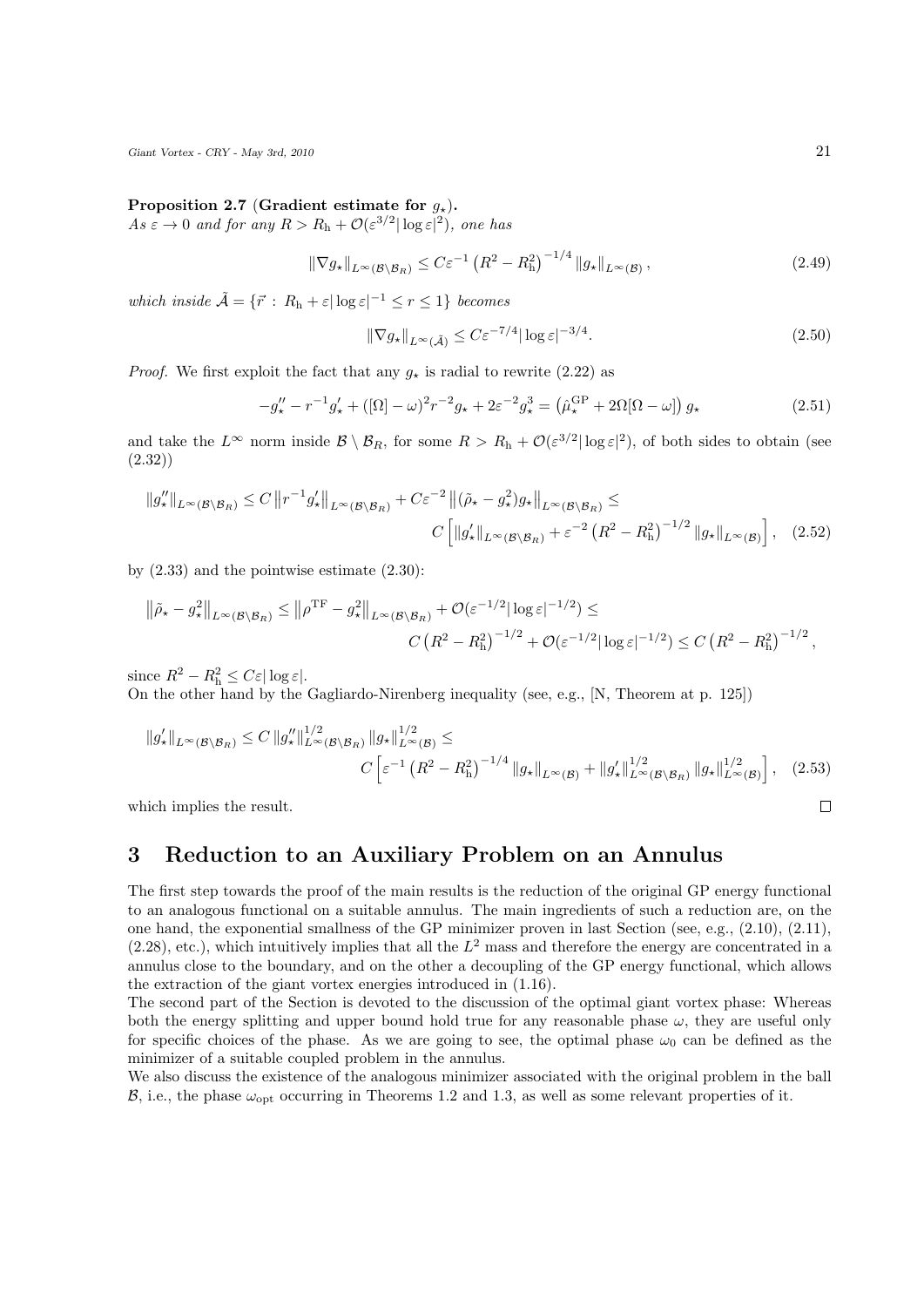## 3.1 Energy Decoupling

Before stating the main result of this Section, we first recall and introduce some notation. The main object of the reduction is an annulus

$$
\mathcal{A} := \{ \vec{r} : R_{<} \le r \le 1 \},\tag{3.1}
$$

where the inner radius  $R$  <  $R$ <sub>h</sub> has to be chosen in a proper way so that two conditions are simultaneously fulfilled: The radius  $R_{\leq}$  should be sufficiently far from  $R_{h}$  in such a way that the exponential smallness proven in Propositions 2.2 and 2.5 applies inside the complement of A. At the same time,  $R_{\leq}$  must not be too far from  $R_h$ ; in fact we shall in Section 4 need that  $|R_1 - R_h| \ll \varepsilon |\log \varepsilon|^{-1}$  (see (4.90) and the use of (4.22) in the proof of Proposition 4.1).

All these conditions are satisfied if one chooses

$$
R_{<} := R_{\rm h} - \varepsilon^{8/7}.\tag{3.2}
$$

The apparently strange power of  $\varepsilon$  occurring in the above expression is essentially motivated by the pointwise estimates (2.11) and (2.29), which hold true for any  $r \leq R_h - \mathcal{O}(\varepsilon^{7/6})$ : In the definition of the inner radius of the annulus we could have chosen any  $R_{\le}$  satisfying such a condition in addition to  $|R_{\leq}-R_{\rm h}|\ll \varepsilon |\log \varepsilon|^{-1}$ . In particular any remainder given by a power of  $\varepsilon$  smaller than 7/6 but larger than 1 would have been all right. However for the sake of simplicity we make an explicit choice among the allowed remainders and take  $\varepsilon^{8/7}$ .

The auxiliary problem on the annulus is associated with the estimate of the energy functional

$$
\mathcal{E}_{\mathcal{A},\omega}[v] := \int_{\mathcal{A}} d\vec{r} \, g_{\mathcal{A},\omega}^2 \left\{ |\nabla v|^2 - \vec{B}_{\omega} \cdot (iv, \nabla v) + \varepsilon^{-2} g_{\mathcal{A},\omega}^2 \left( 1 - |v|^2 \right)^2 \right\},\tag{3.3}
$$

where  $\vec{B}_{\omega}$  is defined in (1.32). According to the convention used in the rest of the paper,  $\mathcal{E}_{\omega}$  without the label A stands for the same energy as above but with the integral extended to the whole of B.

A key ingredient in the proof of the GP energy asymptotics is a lower estimate of (3.3). In fact in the next Proposition, which is the main result proven in this Section, we show that the energy (3.3) provides a lower bound to  $E^{\text{GP}} - \hat{E}^{\text{GP}}_{\mathcal{A},\omega}$  when v is suitably linked to  $\Psi^{\text{GP}}$ :

# Proposition 3.1 (Reduction to an annulus).

For any  $\omega \in \mathbb{Z}$  such that  $|\omega| \leq \mathcal{O}(\varepsilon^{-1})$  and for  $\varepsilon$  sufficiently small

$$
\hat{E}_{\mathcal{A},\omega}^{\text{GP}} + \mathcal{E}_{\mathcal{A},\omega}[u_{\omega}] - \mathcal{O}(\varepsilon^{\infty}) \le E^{\text{GP}} \le \hat{E}_{\mathcal{A},\omega}^{\text{GP}} + \mathcal{O}(\varepsilon^{\infty}),
$$
\n(3.4)

where the function  $u_{\omega} \in H^1(\mathcal{A})$  is given by the decomposition

$$
\Psi^{\text{GP}}(\vec{r}) = g_{\mathcal{A},\omega}(r)u_{\omega}(\vec{r})\exp\left\{i([\Omega]-\omega)\vartheta\right\}.
$$
\n(3.5)

Proof. The proof of (3.4) is done by proving suitable upper and lower bounds to the GP ground state energy.

The upper bound is obtained by testing  $\mathcal{E}^{\text{GP}}$  on a trial function of the form  $\tilde{g}(r) \exp\{i([\Omega] - \omega)\vartheta\}$ , where  $\tilde{g}$  is an appropriate regularization of  $g_{\mathcal{A},\omega}$ , and using the definition (2.19). Since  $g_{\mathcal{A},\omega}$  does not vanish at  $R_<$ , it is not in the minimization domain of  $\mathcal{E}^{\rm GP}$  and one has to regularize it at the boundary  $\partial R_<$ , e.g., taking

$$
\tilde{g}(r) := c \begin{cases}\n g_{\mathcal{A},\omega}(r) & \text{if } \vec{r} \in \mathcal{A}, \\
 \varepsilon^{-n} g_{\mathcal{A},\omega}(R_<)(R_< - \varepsilon^n - r) & \text{if } R_< - \varepsilon^n \le r \le R_<, \\
 0 & \text{if } r \le R_< - \varepsilon^n,\n\end{cases}
$$
\n(3.6)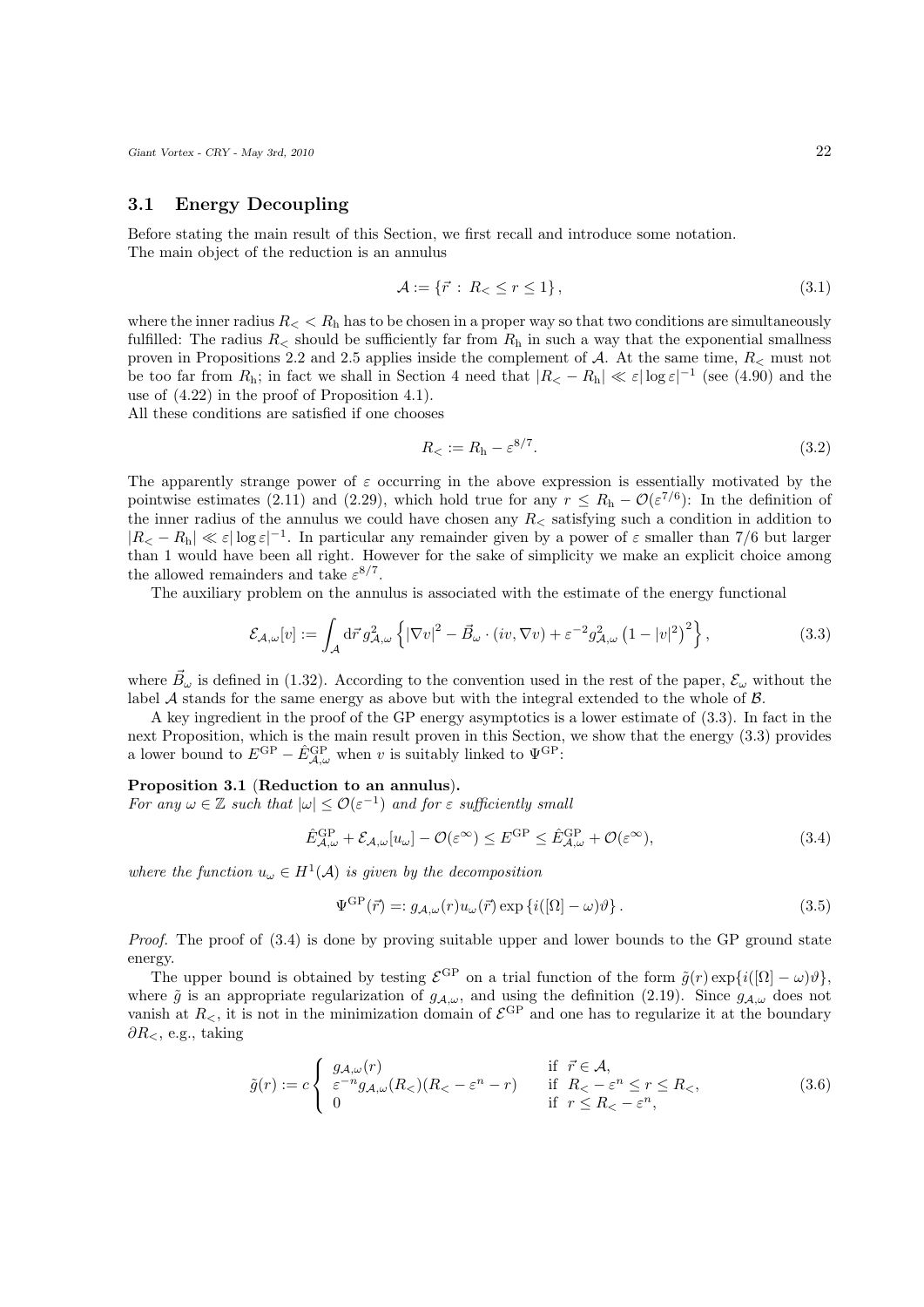where  $c$  is a normalization constant and  $n$  some arbitrary power greater than 0. Thanks to the exponential smallness (2.29), which implies  $g_{\mathcal{A},\omega}(R_<) = \mathcal{O}(\varepsilon^{\infty})$ , the normalization constant is  $c = 1 - \mathcal{O}(\varepsilon^{\infty})$  and the energy of  $\tilde{g}$  in  $[R_{<} -\varepsilon^n, R_{<}]$  is exponentially small as well. The upper bound trivially follows.

The lower bound is mainly a consequence of a classical result of energy decoupling, which has been already used in different contexts, e.g., in [LM].

The starting point is however a reduction to the annulus  $\mathcal A$  of the GP energy functional: Exploiting the exponential smallness  $(2.11)$  of  $\Psi$ <sup>GP</sup>, it is very easy to show that

$$
E^{\rm GP} = \mathcal{E}^{\rm GP} \left[ \Psi^{\rm GP} \right] \ge \mathcal{E}_{\mathcal{A}}^{\rm GP} \left[ \Psi^{\rm GP} \right] - \mathcal{O}(\varepsilon^{\infty}),\tag{3.7}
$$

where we have used the symbol  $\mathcal{E}_{\mathcal{A}}^{\text{GP}}$  to denote the restriction of the integration to A. Note that in the above inequality one can avoid the estimate of the gradient of  $\Psi^{\text{GP}}$  by simply rewriting the functional as in (1.2) and neglecting all the positive terms given by the integration over  $\mathcal{B} \setminus \mathcal{A}$ ; the only negative term (centrifugal energy) can then be estimated by (2.11).

Thanks to the exponential smallness, one also has that the  $L^2$  mass of  $\Psi^{\rm GP}$  outside A is very small, i.e.,

$$
\left\|\Psi^{\rm GP}\right\|_{L^2(\mathcal{A})} \ge 1 - \mathcal{O}(\varepsilon^{\infty}).\tag{3.8}
$$

Now inside  $A$  the decomposition  $(3.5)$  is well defined and therefore one can calculate

$$
\mathcal{E}_{\mathcal{A}}^{\text{GP}} \left[ \Psi^{\text{GP}} \right] = \mathcal{E}_{\mathcal{A},\omega}[u_{\omega}] + \int_{\mathcal{A}} d\vec{r} \left\{ \left| u_{\omega} \right|^2 |\nabla g_{\mathcal{A},\omega}|^2 + g_{\mathcal{A},\omega} \nabla g_{\mathcal{A},\omega} \cdot \nabla \left| u_{\omega} \right|^2 + \left( [\Omega] - \omega \right)^2 r^{-2} g_{\mathcal{A},\omega}^2 \left| u_{\omega} \right|^2 - 2\Omega \left( [\Omega] - \omega \right) g_{\mathcal{A},\omega}^2 \left| u_{\omega} \right|^2 + \varepsilon^{-2} g_{\mathcal{A},\omega}^4 \left( 2 \left| u_{\omega} \right|^2 - 1 \right) \right\}.
$$

A simple integration by parts then yields

$$
\int_{\mathcal{A}} \mathrm{d} \vec{r} \, g_{\mathcal{A},\omega} \nabla g_{\mathcal{A},\omega} \cdot \nabla |u_{\omega}|^2 = - \int_{\mathcal{A}} \mathrm{d} \vec{r} \, \left\{ |u_{\omega}|^2 \left| \nabla g_{\mathcal{A},\omega} \right|^2 + g_{\mathcal{A},\omega} \left| u_{\omega} \right|^2 \Delta g_{\mathcal{A},\omega} \right\},\,
$$

since the boundary terms vanish because of the Neumann conditions satisfied by  $g_{A,\omega}$  at the boundaries  $\partial \mathcal{B}_{R_<}$  and  $\partial \mathcal{B}$ . Then one can replace in the above expression  $\Delta g_{A,\omega}$  by means of the variational equation (2.22) and the result is

$$
\mathcal{E}_{\mathcal{A}}^{\text{GP}} \left[ \Psi^{\text{GP}} \right] = \mathcal{E}_{\mathcal{A},\omega}[u_{\omega}] + \hat{\mu}_{\mathcal{A},\omega}^{\text{GP}} \int_{\mathcal{A}} d\vec{r} \, g_{\mathcal{A},\omega}^{2} \left| u_{\omega} \right|^{2} - \varepsilon^{-2} \int_{\mathcal{A}} d\vec{r} \, g_{\mathcal{A},\omega}^{4} =
$$

$$
\mathcal{E}_{\mathcal{A},\omega}[u_{\omega}] + \hat{\mu}_{\mathcal{A},\omega}^{\text{GP}} \left\| \Psi^{\text{GP}} \right\|_{L^{2}(\mathcal{A})}^{2} - \varepsilon^{-2} \left\| g_{\mathcal{A},\omega} \right\|_{L^{4}(\mathcal{A})}^{4} \geq \mathcal{E}_{\mathcal{A},\omega}[u_{\omega}] + \hat{E}_{\mathcal{A},\omega}^{\text{GP}} - \mathcal{O}(\varepsilon^{\infty}), \quad (3.9)
$$

by (3.8) and the definition of the chemical potential  $\hat{\mu}_{\mathcal{A},\omega}^{\text{GP}}$  (see Proposition 2.3).

#### 3.2 Optimal Phases and Densities

The idea behind the decomposition (3.5) is that, after the extraction from  $\Psi^{\text{GP}}$  of a density  $g_{\omega}$  and a giant vortex phase, i.e., the phase factor  $\exp{i([\Omega]-\omega)\vartheta}$ , what is left is a function  $u_\omega$ , which contains all the remaining vorticity in  $\Psi^{\text{GP}}$ . Therefore in the giant vortex regime, one would like to prove that  $|u_{\omega}| \sim 1$  inside a suitable annulus at the boundary of the trap, and the key tool to prove such a behavior is a detailed analysis of the reduced energy  $\mathcal{E}_{A,\omega}$ .

However, in order to prove such a result, both the phase and the associated density  $g_{A,\omega}$  have to be chosen in an appropriate way: The result stated in Proposition 3.1 is basically independent of  $\omega$ , i.e., it applies to any reasonable giant vortex phase  $\omega$ . Nevertheless the leading order term in the GP energy asymptotics is given in (3.4) by  $\hat{E}_{\mathcal{A},\omega}^{\text{GP}}$  which depends in crucial way on  $\omega$  and it is clear that, in order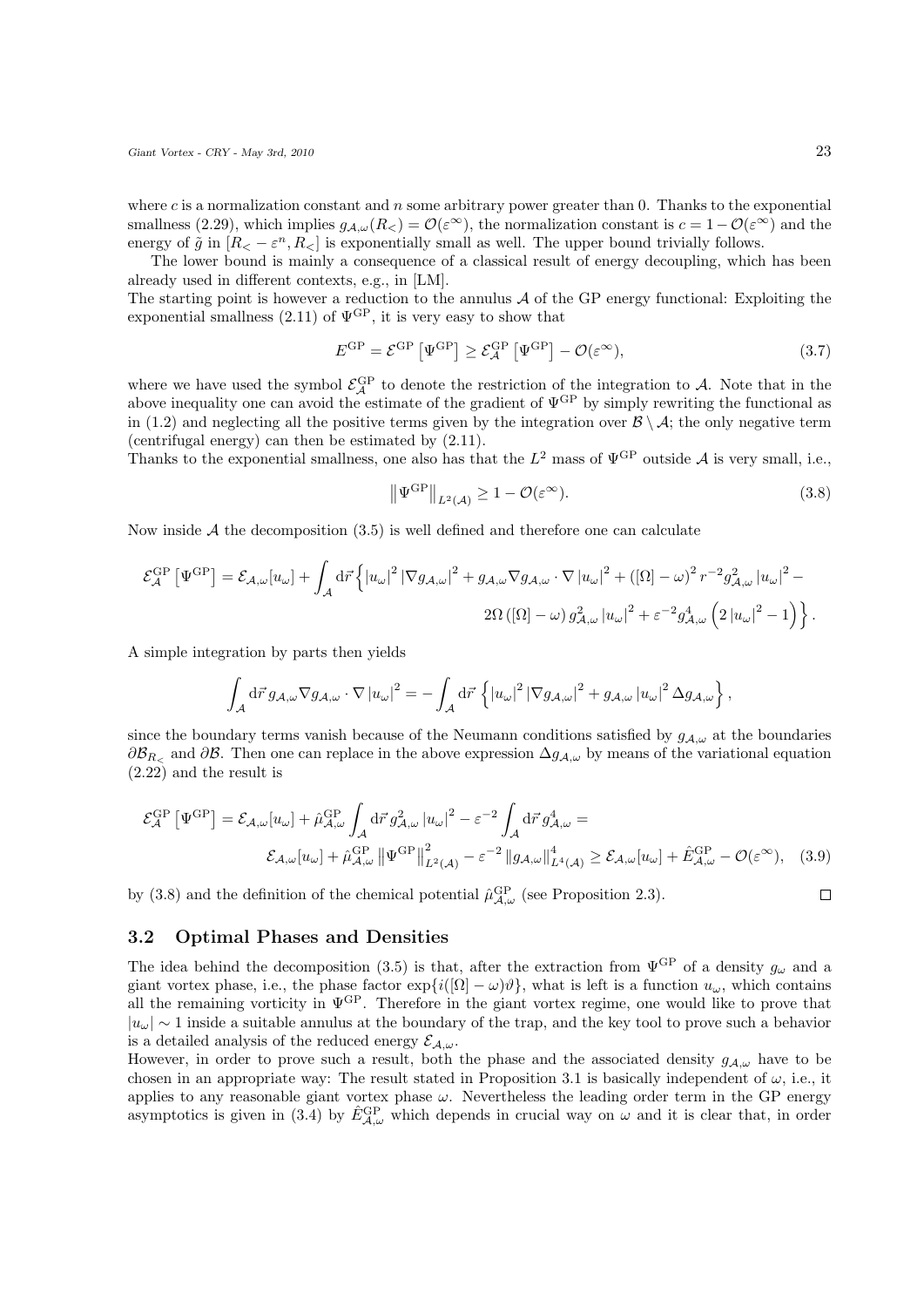to extract some delicate information about  $u_{\omega}$  like the absence of zeros, the estimate (upper bound) of the reduced energy  $\mathcal{E}_{\mathcal{A},\omega}[u_{\omega}]$  through (3.4) has to be very precise. This leads to the definition of a giant vortex *optimal phase* (associated with the annulus  $A$ ), which is nothing but the minimizer of the energy  $\hat{E}_{\mathcal{A},\omega}^{\text{GP}}$  with respect to  $\omega$ .

In the next Proposition we show that there exists at least one  $\omega_0$  minimizing  $\hat{E}_{\mathcal{A},\omega}^{\text{GP}}$  as well as some properties which are going to be crucial in the rest of the proof.

Proposition 3.2 (Properties of the optimal phase  $\omega_0$  and density  $g_{\mathcal{A},\omega_0}$ ). For every  $\varepsilon > 0$  there exists an  $\omega_0 \in \mathbb{Z}$  minimizing  $\hat{E}_{\mathcal{A},\omega}^{\text{GP}}$ . It satisfies

$$
\omega_0 = \frac{2}{3\sqrt{\pi}\varepsilon} \left( 1 + \mathcal{O}(|\log \varepsilon|^{-1/2}) \right). \tag{3.10}
$$

Moreover the minimizer  $g_{\mathcal{A},\omega_0}$  of  $\hat{\mathcal{E}}^{\rm GP}_{\mathcal{A},\omega_0}$  satisfies the bound

$$
\int_{\mathcal{A}} d\vec{r} \, g_{\mathcal{A},\omega_0}^2 \left( \Omega - \frac{[\Omega] - \omega_0}{r^2} \right) = \mathcal{O}(1). \tag{3.11}
$$

*Proof.* The existence of a minimizing  $\omega_0 \in \mathbb{Z}$  can be easily proven by noticing that  $\lim_{\omega \to \pm \infty} \hat{E}_{\mathcal{A},\omega}^{\text{GP}} = +\infty$ since by  $(2.19)$ 

$$
\hat{E}_{\mathcal{A},\omega}^{\text{GP}} \ge (\left[\Omega\right] - \omega)^2 - 2\Omega\left(\left[\Omega\right] - \omega\right),
$$

which implies that, for given  $\varepsilon > 0$ , only finitely many  $\omega \in \mathbb{Z}$  can minimize the energy.

The main ingredient for the proof of (3.10) is the energy bound (2.21), which implies, for any  $\omega \in \mathbb{Z}$ such that  $|\omega| \leq C \varepsilon^{-1}$ ,

$$
\hat{E}_{\omega_0}^{\rm TF} \le \hat{E}_{\mathcal{A},\omega_0}^{\rm GP} \le \hat{E}_{\mathcal{A},\omega}^{\rm GP} \le \hat{E}_{\omega}^{\rm TF} + \mathcal{O}(\varepsilon^{-2}|\log \varepsilon|^{-2}),\tag{3.12}
$$

by definition of  $\omega_0$ . Choosing now  $\omega = \left[2/(3\sqrt{\pi}\epsilon)\right]$  in the r.h.s. of the above expression and using (A.10) for  $\hat{E}_{\omega}^{\text{TF}}$ , we get the inequality

$$
E^{\rm TF} + \left[\omega_0 - \frac{2}{3\sqrt{\pi}\varepsilon}\right]^2 + \frac{2}{9\pi\varepsilon^2} - C\varepsilon^{-2}|\log\varepsilon|^{-1} \le \hat{E}_{\omega_0}^{\rm TF} \le E^{\rm TF} + \frac{2}{9\pi\varepsilon^2} + C\varepsilon^{-2}|\log\varepsilon|^{-1},\tag{3.13}
$$

which yields the result.

We now prove (3.11). A simple estimate yields

$$
\hat{\mathcal{E}}_{\mathcal{A},\omega_0\pm1}^{\text{GP}}\left[g_{\mathcal{A},\omega_0}\right] = \hat{\mathcal{E}}_{\mathcal{A},\omega_0}^{\text{GP}}\left[g_{\mathcal{A},\omega_0}\right] \pm 2 \int_{\mathcal{A}} d\vec{r} \left[\Omega - \left(\left[\Omega\right] - \omega_0\right)r^{-2}\right] g_{\mathcal{A},\omega_0}^2 + \int_{\mathcal{A}} d\vec{r} \, r^{-2} g_{\mathcal{A},\omega_0}^2 \le
$$
\n
$$
\hat{E}_{\mathcal{A},\omega_0}^{\text{GP}} \pm 2 \int_{\mathcal{A}} d\vec{r} \left[\Omega - \left(\left[\Omega\right] - \omega_0\right)r^{-2}\right] g_{\mathcal{A},\omega_0}^2 + R_{\lt}^{-2}.\tag{3.14}
$$

Now suppose that

$$
\left| \int_{\mathcal{A}} d\vec{r} \left[ \Omega - \left( [\Omega] - \omega_0 \right) r^{-2} \right] g_{\mathcal{A}, \omega_0}^2 \right| > \frac{2}{3},
$$

then, since  $R_0 = 1 - o(1)$ , (3.14) would imply that there exists some  $\bar{\omega} \in \mathbb{Z}$  equal to  $\omega_0 \pm 1$  such that

$$
\hat{E}_{\mathcal{A},\bar{\omega}}^{\text{GP}} \leq \hat{\mathcal{E}}_{\mathcal{A},\bar{\omega}}^{\text{GP}} [g_{\mathcal{A},\omega_0}] < \hat{E}_{\mathcal{A},\omega_0}^{\text{GP}},
$$

which contradicts the fact that  $\omega_0$  minimizes  $\hat{E}_{\mathcal{A},\omega}^{\text{GP}}$ . Note that the above argument implies that the constant on the r.h.s. of (3.11) is actually smaller than 1, i.e.,

$$
\left| \int_{\mathcal{A}} d\vec{r} \left[ \Omega - \left( [\Omega] - \omega_0 \right) r^{-2} \right] g_{\mathcal{A}, \omega_0}^2 \right| < 1. \tag{3.15}
$$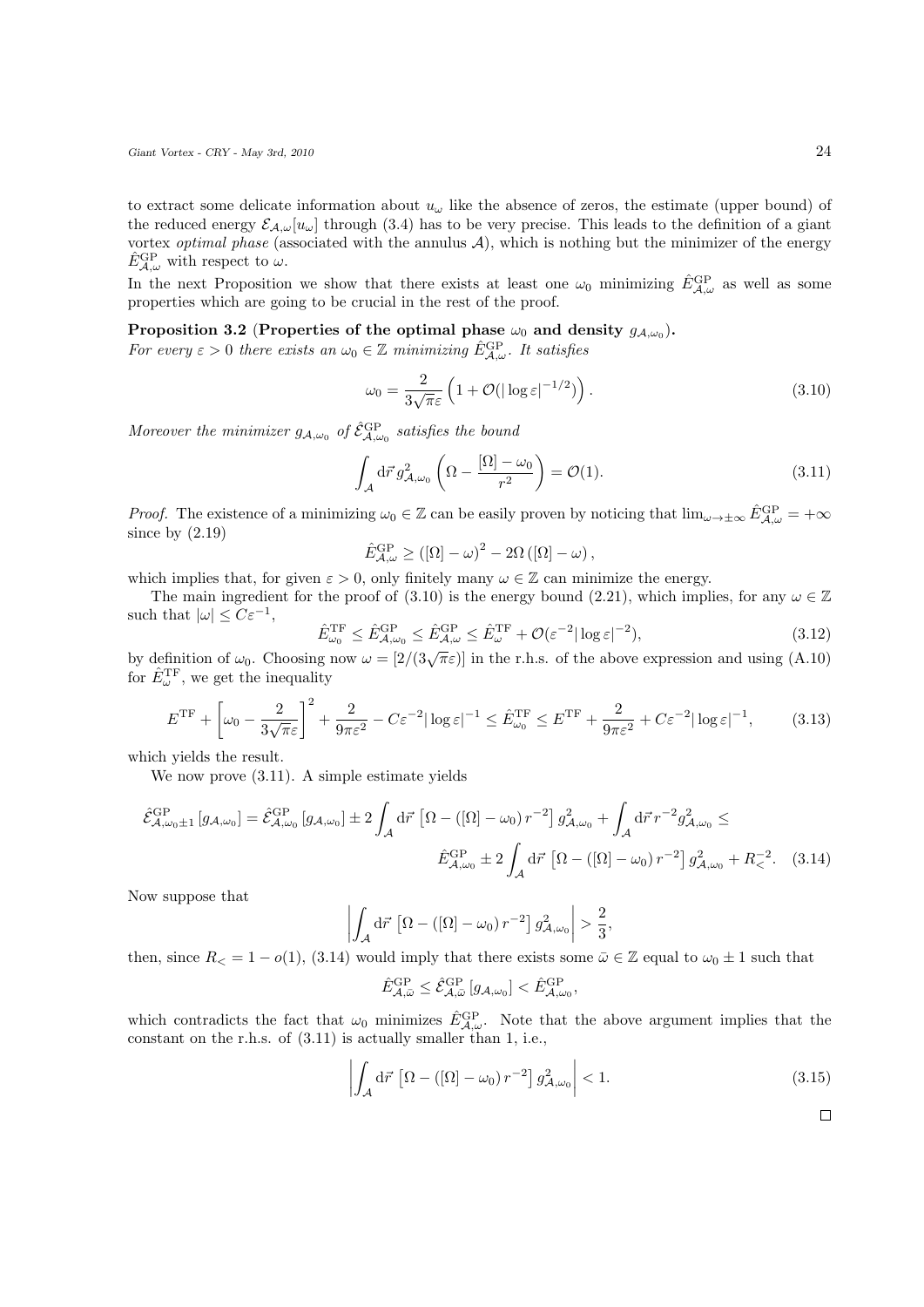As anticipated above and in the Introduction, there is another giant vortex phase that naturally emerges in the study of the above functionals, i.e., the one associated with the energy in the whole ball B: More precisely it is defined as the minimizer of

$$
\hat{E}^{\mathrm{GP}}_\omega := \inf_{\|f\|_2 = 1} \hat{\mathcal{E}}^{\mathrm{GP}}_\omega[f]
$$

with respect to  $\omega \in \mathbb{Z}$  and denoted by  $\omega_{\text{opt}}$ :

# Proposition 3.3 (Optimal phase  $\omega_{\text{opt}}$ ).

For every  $\varepsilon > 0$  there exists an  $\omega_{\text{opt}} \in \mathbb{Z}$  minimizing  $\hat{E}_{\omega}^{\text{GP}}$ . It satisfies

$$
\omega_{\rm opt} = \frac{2}{3\sqrt{\pi}\varepsilon} \left( 1 + \mathcal{O}(|\log \varepsilon|^{-1/2}) \right). \tag{3.16}
$$

*Proof.* The proof is basically identical to the one of  $(3.10)$ : For instance it is sufficient to replace  $(3.12)$ with the corresponding version in  $\mathcal{B}$  (see (2.21)).  $\Box$ 

# 4 Estimates of the Reduced Energy

In this Section we study the auxiliary problem introduced in Section 3. From now on we shall simplify notations by dropping some subscripts:  $g_{\mathcal{A},\omega_0} := g,$ 

also

$$
\vec{B}(r) := \vec{B}_{\omega_0}(r) = \left(\frac{[\Omega] - \omega_0}{r} - \Omega r\right) \vec{e}_{\vartheta},\tag{4.1}
$$

and

$$
\mathcal{E}[v] := \int_{\mathcal{A}} d\vec{r} \left\{ g^2 \left| \nabla v \right|^2 - g^2 \vec{B} \cdot (iv, \nabla v) + \frac{g^4}{\varepsilon^2} \left( 1 - |v|^2 \right)^2 \right\}.
$$

The following energy is crucial in our analysis:

$$
\mathcal{F}[v] := \int_{\mathcal{A}} d\vec{r} \left\{ g^2 \left| \nabla v \right|^2 + \frac{g^4}{\varepsilon^2} \left( 1 - |v|^2 \right)^2 \right\}.
$$
\n(4.2)

We recall that  $u := u_{\omega_0}$  is defined by

$$
\Psi^{\text{GP}}(\vec{r}) =: g(r)u(\vec{r}) \exp\left\{i([\Omega] - \omega_0)\vartheta\right\} \tag{4.3}
$$

and that from Proposition 3.1 we have

$$
\mathcal{E}[u] \le \mathcal{O}(\varepsilon^{\infty}).\tag{4.4}
$$

We also need to define a reduced annulus

$$
\tilde{\mathcal{A}} := \{ \vec{r} : R_{>} \le r \le 1 \} \tag{4.5}
$$

with

$$
R_{>} := R_{\rm h} + \varepsilon |\log \varepsilon|^{-1}.
$$
\n(4.6)

An important point is that from (2.30) we have the lower bound

$$
g^2(r) \ge \frac{C}{\varepsilon |\log \varepsilon|^3} \text{ on } \tilde{\mathcal{A}}.\tag{4.7}
$$

The main result of this Section is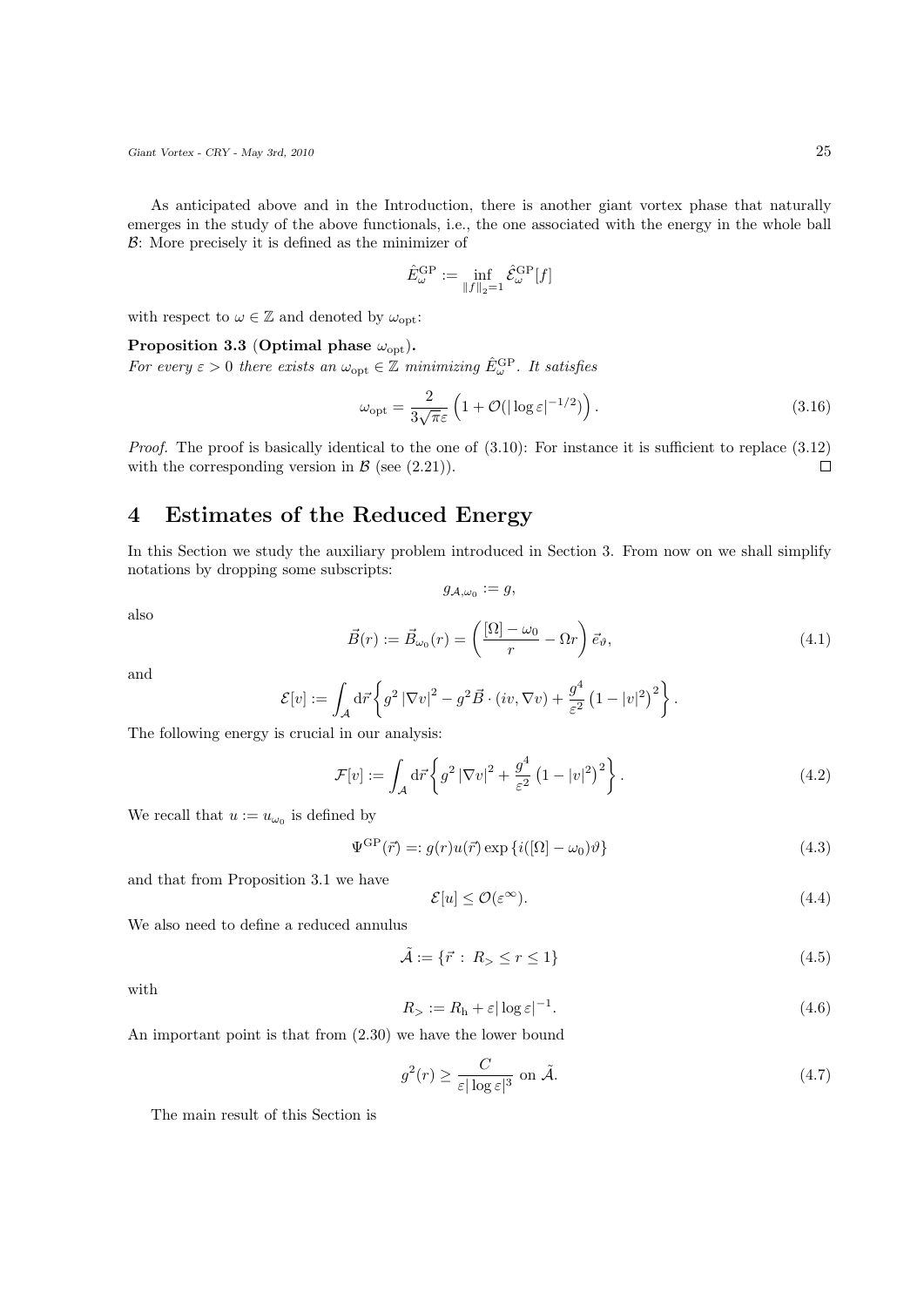#### Proposition 4.1 (Bounds for the reduced energies).

Let u be defined by (4.3). If  $\Omega_0 > (3\pi)^{-1}$  we have for  $\varepsilon$  small enough

$$
\mathcal{F}[u] \le C \frac{|\log \varepsilon|^{5/2}}{\varepsilon^{1/2} (\log |\log \varepsilon|)^2} \tag{4.8}
$$

$$
\mathcal{E}[u] \ge -C \frac{|\log \varepsilon|^{3/2}}{\varepsilon^{1/2} \log |\log \varepsilon|}.
$$
\n(4.9)

Since the proof of Proposition 4.1 is rather involved we sketch the main ideas before going into the details.

It is useful to introduce a potential function  $F$  defined as follows:

$$
F(r) := \int_{R_{<}}^{r} \mathrm{d}s \, g^{2}(s) \left( \Omega s - \left( [\Omega] - \omega_0 \right) \frac{1}{s} \right) = \int_{R_{<}}^{r} \mathrm{d}s \, g^{2}(s) \vec{B}(s) \cdot \vec{e}_{\vartheta}.
$$
\n
$$
(4.10)
$$

We have

$$
\nabla^{\perp} F = g^2 \vec{B}, \qquad F(R_<) = 0, \tag{4.11}
$$

i.e., F is the "primitive" of  $g^2 \vec{B}$  vanishing at  $R_{\leq}$ . We refer to Subsection 4.1 for further properties of F. Integrating by parts we have

$$
\int_{\mathcal{A}} d\vec{r} \left\{ g^2 \left| \nabla u \right|^2 - g^2 \vec{B} . (iu, \nabla u) \right\} = \int_{\mathcal{A}} d\vec{r} \left\{ g^2 \left| \nabla u \right|^2 + F \operatorname{curl}(iu, \nabla u) \right\} - \int_{\partial \mathcal{B}} d\sigma \, F(1)(iu, \partial_\tau u) \tag{4.12}
$$

and thus the energy  $\mathcal{E}[u]$  can be rewritten as follows

$$
\mathcal{E}[u] = \int_{\mathcal{A}} d\vec{r} \, g^2 \left| \nabla u \right|^2 + \int_{\mathcal{A}} d\vec{r} \, F \text{curl}(iu, \nabla u) - \int_{\partial \mathcal{B}} d\sigma \, F(1)(iu, \partial_\tau u) + \int_{\mathcal{A}} d\vec{r} \, \frac{g^4}{\varepsilon^2} \left( 1 - |u|^2 \right)^2. \tag{4.13}
$$

It is in this form that the energy is best bounded from below.

The boundary term (third term in (4.13)) is estimated in the following way : The property of  $\omega_0$  given in (3.11) implies that  $F(1) = \mathcal{O}(1)$ . We combine this fact with an estimate of the circulation of u on the boundary of the unit ball that we provide in Subsection 4.2. Proving this estimate requires to derive a PDE satisfied by u, and use it in much the same way as in the proof of the Pohozaev identity [P].

The two first terms can be estimated in terms of the vorticity of u. Indeed, suppose that  $|u| \sim 1$  except in some balls (that we identify with vortices) whose radii are much smaller than the width of A. Let us denote this balls by  $\{\mathcal{B}(\vec{a}_j, t)\}_{j\in J}$  with  $J \subset \mathbb{N}$  and  $t \ll \varepsilon |\log \varepsilon|$ , i.e., much smaller than the width of the annulus. Then by Stokes theorem, if the degree of u around  $\vec{a}_j$  is  $d_j$  (we systematically neglect remainder terms in this sketch)

$$
\int_{\mathcal{A}} d\vec{r} F \operatorname{curl}(iu, \nabla u) \simeq \sum_{j \in J} 2\pi F(a_j) d_j.
$$
\n(4.14)

Minimizing the sum of the first and the last term with respect to t yields  $t \propto \varepsilon^{3/2} |\log \varepsilon|^{1/2}$  (see also [CY] for heuristics about the optimal size of the vortex core), which implies an estimate of the form

$$
\int_{\mathcal{A}} d\vec{r} \, g^2 \left| \nabla u \right|^2 \gtrsim \sum_{j \in J} 2\pi g^2(a_j) |d_j| \log \left( \frac{\varepsilon |\log \varepsilon|}{t} \right) \gtrsim \sum_{j \in J} \pi g^2(a_j) |d_j| |\log \varepsilon|. \tag{4.15}
$$

In Subsections 4.3 and 4.4 we give a rigorous version of this heuristic analysis. The main tools were originally introduced in the context of GL theory (we refer to [BBH2, SS] and references therein). The method of growth and merging of vortex balls introduced independently by Sandier [Sa] and Jerrard [J]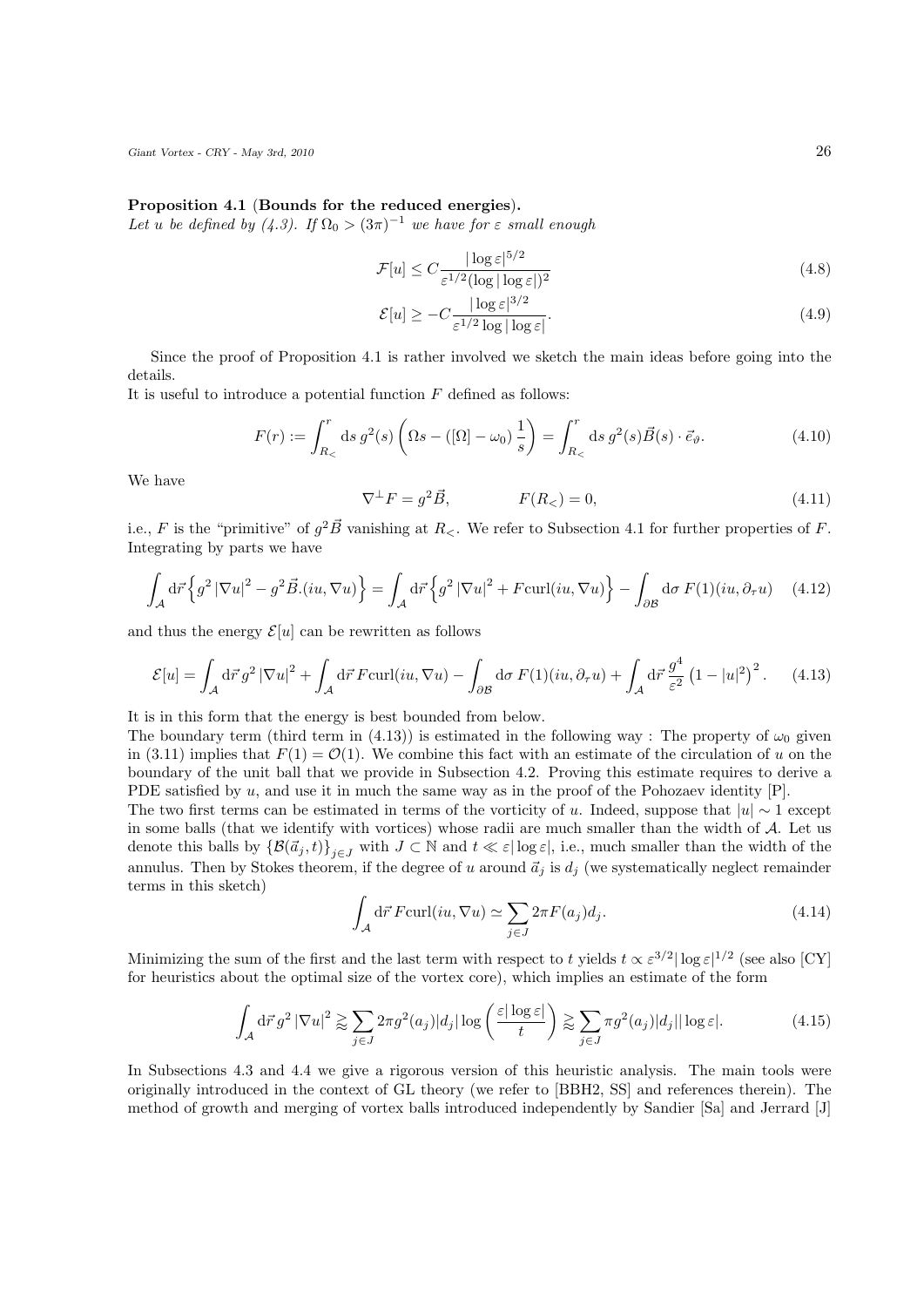provides a lower bound of the form (4.15) (see Subsection 4.3). On the other hand, the jacobian estimates of Jerrard and Soner [JS] allow to deduce in Subsection 4.4 that

$$
\operatorname{curl}(iu, \nabla u) \simeq \sum_{j \in J} 2\pi d_j \delta(\vec{r} - \vec{a}_j), \tag{4.16}
$$

i.e., the vorticity measure of u is close to a sum of Dirac masses. This implies an estimate of the form (4.14).

Having performed this analysis, the role of the critical velocity becomes clear: We have essentially (note that the boundary term is negligible in a first approach)

$$
\mathcal{E}[u] \gtrapprox \sum_{j \in J} 2\pi |d_j| \left( \frac{1}{2} g^2(a_j) |\log \varepsilon| + F(a_j) \right). \tag{4.17}
$$

If  $\Omega_0 > (3\pi)^{-1}$  the sum in the parenthesis is positive for any  $\vec{a}_j$  in the bulk (see the Appendix), which means that vortices become energetically unfavorable.

So far we have assumed that the zeros of  $u$  were isolated in small 'vortex' balls. One can show that this is indeed the case by exploiting upper bounds to  $\mathcal{F}[u]$  (this energy controls, via the co-area formula the size of the set where |u| is no close to 1). We derive a first bound from our a priori estimate on  $\mathcal{E}[u]$ (4.4) in Subsection 4.1. We emphasize however that this first bound is not strong enough to construct vortex balls in the whole annulus  $A$ . To get around this point we split in Subsection 4.3 the annulus into cells, and distinguish between two type of cells. In 'good' cells we have the proper control and perform locally the vortex balls construction. On the other hand we are able to show that there are relatively few 'bad' cells where the construction is not possible. Thus the analysis in the good cells allows to get lower bounds for  $\mathcal{E}[u]$ . These bounds can in turn be used to improve our control on  $\mathcal{F}[u]$  and reduce the number of bad cells. The analysis can then be repeated, but now on a larger set. Finally we see that there are no bad cells. Such an induction process is 'hidden' at the end of the proof of Proposition 4.1 in Subsection 4.5 (see in particular the discussion after (4.102)).

#### 4.1 Preliminaries

We first give some elementary estimates on  $B$  and  $F$  that we need in our analysis:

# Lemma 4.1 (Useful properties of  $\vec{B}$  and F).

Let  $\vec{B}~$  and F be defined in (4.1) and (4.10) respectively. We have

$$
||B||_{L^{\infty}(\mathcal{A})} \leq C\varepsilon^{-1}, \tag{4.18}
$$

$$
||F||_{L^{\infty}(\mathcal{A})} \leq C\varepsilon^{-1}, \tag{4.19}
$$

$$
\|\nabla F\|_{L^{\infty}(\mathcal{A})} \leq C\varepsilon^{-2} |\log \varepsilon|^{-1}, \tag{4.20}
$$

$$
|F(1)| = \left| \int_{R_{<}}^{1} ds \, g^2(s) \vec{B}(s) \cdot \vec{e}_{\vartheta} \right| \leq C. \tag{4.21}
$$

Moreover there is a constant C such that

$$
|F(r)| \le C \min\left(\frac{|r - R_{\le}|}{\varepsilon} g^2(r), \ 1 + \frac{C}{\varepsilon^2 |\log \varepsilon|} |r - 1|\right) \tag{4.22}
$$

for any  $\vec{r} \in \mathcal{A}$ .

Proof. We have

$$
\vec{B}(r) = ((\Omega - [\Omega])r + [\Omega](r - r^{-1}) + \omega_0 r^{-1}) \vec{e}_{\vartheta}
$$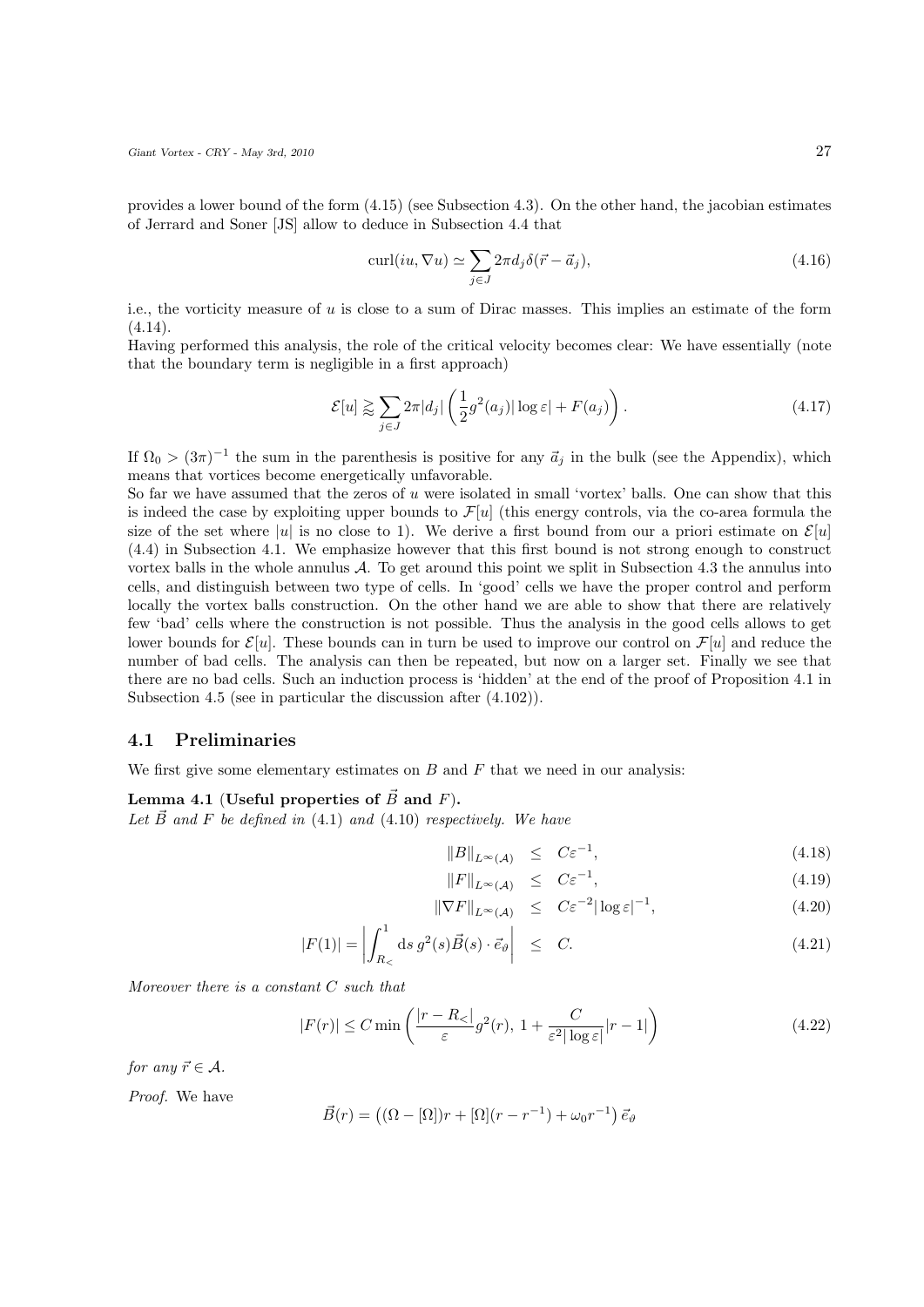so (4.18) is a consequence of  $|\omega_0| \leq C\varepsilon^{-1}$  (see (3.10)) and the fact that  $|\mathcal{A}| \propto \varepsilon |\log \varepsilon|$  (see (3.1) and (3.2)) and  $\Omega \propto \varepsilon^{-2} |\log \varepsilon|^{-1}$ .

We obtain (4.20) from (2.25), (4.11) and (4.18). On the other hand  $F(R_<) = 0$ , which implies that (4.19) follows from (4.20) and  $|\mathcal{A}| \propto \varepsilon |\log \varepsilon|$ . Moreover (4.21) is exactly the same as (3.11) in Proposition 3.2. To prove (4.22) we prove that  $|F(r)|$  is smaller than both terms on the right-hand side. From equation  $(4.10)$  we have

$$
|F(r)| \le ||B||_{L^{\infty}(\mathcal{A})} \int_{R_{<}}^{r} ds g^{2}(s) \le C\varepsilon^{-1} \int_{R_{<}}^{r} ds g^{2}(s)
$$

but  $g^2$  is increasing so

$$
\int_{R_{<}^r}^r ds g^2(s) \leq g^2(r)|r - R_{<}^r|.
$$

We deduce that  $|F(r)|$  is smaller than the first term on the right-hand side of (4.22). On the other hand, using  $(4.20)$  and  $(4.21)$  we have immediately

$$
|F(r)|\leq C+\frac{C}{\varepsilon^2|\log\varepsilon|}|r-1|
$$

for some finite constant  $C$ . Thus  $(4.22)$  is proven.

We now prove the energy bounds that are the starting point for the vortex balls construction in Subsection 4.3.

### Lemma 4.2 (Preliminary energy bounds).

We have, for  $\varepsilon > 0$  small enough,

$$
\mathcal{F}[u] \leq \frac{C}{\varepsilon^2},\tag{4.23}
$$

$$
\mathcal{E}[u] \ge -\frac{C}{\varepsilon^2}.\tag{4.24}
$$

*Proof.* We have, using (4.18) together with the normalization of  $\Psi$ <sup>GP</sup>,

$$
\left| \int_{\mathcal{A}} d\vec{r} \, g^2 \vec{B} \cdot (iu, \nabla u) \right| \leq \frac{1}{2} \int_{\mathcal{A}} d\vec{r} \, g^2 \left| \nabla u \right|^2 + \frac{1}{2} \int_{\mathcal{A}} d\vec{r} \, g^2 B^2 |u|^2 \leq \frac{1}{2} \int_{\mathcal{A}} d\vec{r} \, g^2 \left| \nabla u \right|^2 + \frac{C}{\varepsilon^2}.
$$
 (4.25)

Equation  $(4.24)$  immediately follows. We obtain  $(4.23)$  from  $(4.4)$ :

$$
\mathcal{F}[u] = \mathcal{E}[u] + \int_{\mathcal{A}} d\vec{r} \, g^2 \vec{B} \cdot (iu, \nabla u) \le \mathcal{O}(\varepsilon^{\infty}) + \left| \int_{\mathcal{A}} d\vec{r} \, g^2 \vec{B} \cdot (iu, \nabla u) \right| \le
$$
  

$$
\frac{1}{2} \int_{\mathcal{A}} d\vec{r} \, g^2 \left| \nabla u \right|^2 + \frac{C}{\varepsilon^2} \le \frac{1}{2} \mathcal{F}[u] + \frac{C}{\varepsilon^2}.
$$
 (4.26)

Subtracting  $\frac{1}{2}\mathcal{F}[u]$  from both sides of the last inequality we get (4.23).

# 4.2 Equation for u and Boundary Estimate

We first derive from the equations for  $\Psi^{\text{GP}}$  and g an equation satisfied by u:

Lemma 4.3 (Equation for  $u$ ).

Let u be defined by  $(4.3)$ . We have on A

$$
-\nabla(g^2 \nabla u) - 2ig^2 \vec{B} \cdot \nabla u + 2\frac{g^4}{\varepsilon^2} \left( |u|^2 - 1 \right) u = \lambda g^2 u \tag{4.27}
$$

 $\Box$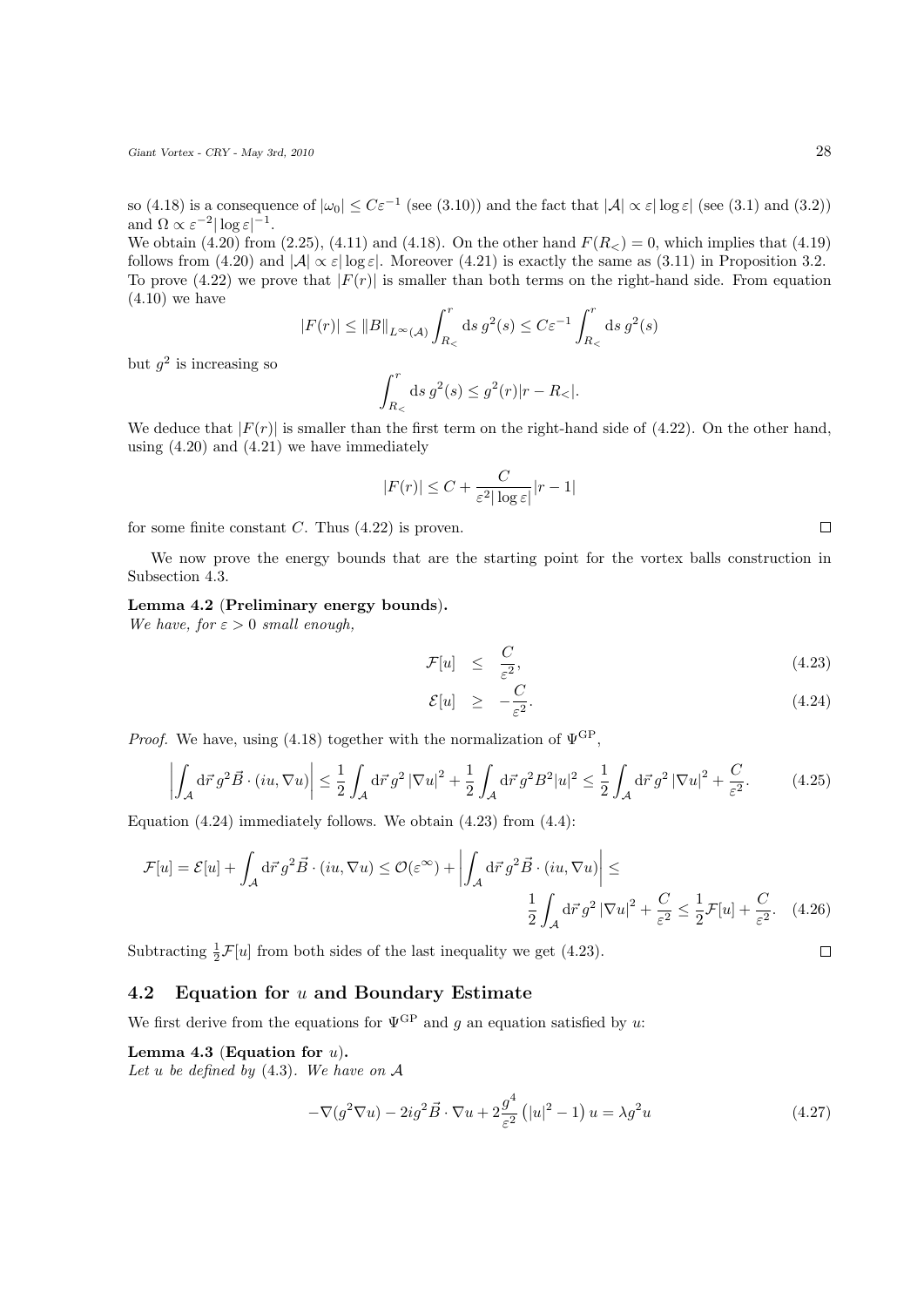where  $\lambda \in \mathbb{R}$  satisfies the estimate

$$
|\lambda| \le C \left( |\mathcal{E}[u]| + \frac{1}{\varepsilon^{3/2} |\log \varepsilon|^{1/2}} \mathcal{F}[u]^{1/2} \right). \tag{4.28}
$$

Moreover u satisfies the boundary condition

$$
\partial_r u = 0 \text{ on } \partial \mathcal{B}. \tag{4.29}
$$

Proof. In this proof we use the short hand notation

$$
\vec{\hat{\Omega}} = \hat{\Omega} \vec{e}_r := \left( [\Omega] - \omega_0 \right) \vec{e}_r. \tag{4.30}
$$

The equation for u is a consequence of the variational equation (1.5) satisfied by  $\Psi^{\text{GP}}$ ,

$$
-\Delta\Psi^{\rm GP} - 2\vec{\Omega} \cdot \vec{L}\Psi^{\rm GP} + 2\varepsilon^{-2} |\Psi^{\rm GP}|^2 \Psi^{\rm GP} = \mu^{\rm GP} \Psi^{\rm GP},\tag{4.31}
$$

and that solved by  $g$  (see  $(2.22)$ ),

$$
-\Delta g + \left(\Omega r - \frac{\hat{\Omega}}{r}\right)^2 g - \Omega^2 r^2 + 2\varepsilon^{-2} g^3 = \hat{\mu}^{\text{GP}} g. \tag{4.32}
$$

Direct computations starting from (4.3) show that

$$
-\Delta \Psi^{\rm GP} = \left(-u\Delta g - g\Delta u - 2\nabla u \cdot \nabla g + \frac{\hat{\Omega}^2}{r^2}gu + \frac{2}{r^2}g\vec{\hat{\Omega}} \cdot \vec{L}u\right)e^{i\hat{\Omega}\vartheta}
$$
(4.33)

and

$$
-2\vec{\Omega} \cdot \vec{L} \Psi^{\text{GP}} = \left( -2g\vec{\Omega} \cdot \vec{L}u - 2\Omega \hat{\Omega}gu \right) e^{i\hat{\Omega}\vartheta}.
$$
 (4.34)

Plugging the equation for  $g$  in (4.33) we obtain

$$
-\Delta \Psi^{\text{GP}} = \left(-g\Delta u - 2\nabla u \cdot \nabla g + \hat{\mu}^{\text{GP}}gu + 2\Omega \hat{\Omega} gu - 2\varepsilon^{-2} g^3 u + 2g \vec{\hat{\Omega}} \cdot \vec{L}u\right) e^{i\hat{\Omega}\vartheta}.
$$
 (4.35)

Next, combining  $(4.31)$ ,  $(4.34)$  and  $(4.35)$ , we have

$$
-g\Delta u - 2\nabla u \cdot \nabla g + \frac{2}{\varepsilon^2} g^3 \left( |u|^2 - 1 \right) u + \frac{2}{r^2} g \vec{\hat{\Omega}} \cdot \vec{L} u - 2g \vec{\Omega} \cdot \vec{L} u = \lambda g u \tag{4.36}
$$

where

$$
\lambda = \mu^{\rm GP} - \hat{\mu}^{\rm GP}.\tag{4.37}
$$

There only remains to multiply  $(4.36)$  by g and reorganize the terms to obtain  $(4.27)$ .

The Neumann condition (4.29) is a straightforward consequence of the corresponding boundary conditions for g and  $\Psi$ <sup>GP</sup>.

We now turn to the proof of (4.28). Multiplying (4.27) by  $u^*$  and integrating over A, we obtain, recalling (3.8),

$$
|\lambda| (1 - \mathcal{O}(\varepsilon^{\infty})) \le |\lambda| \int_{\mathcal{A}} d\vec{r} |\Psi^{\text{GP}}|^2 = |\lambda| \int_{\mathcal{A}} d\vec{r} g^2 |u|^2 = \mathcal{E}[u] + \int_{\mathcal{A}} d\vec{r} \frac{g^4}{\varepsilon^2} (|u|^4 - 1).
$$
 (4.38)

Using Cauchy-Schwarz inequality

$$
\left| \int_{\mathcal{A}} \frac{g^4}{\varepsilon^2} \left( |u|^4 - 1 \right) \right| \le \left( \int_{\mathcal{A}} \frac{g^4}{\varepsilon^2} \left( |u|^2 - 1 \right)^2 \right)^{1/2} \left( \int_{\mathcal{A}} \frac{1}{\varepsilon^2} \left( g^2 |u|^2 + g^2 \right)^2 \right)^{1/2}
$$

so (4.28) follows using the upper bounds (2.2) and (2.25) on  $g^2|u|^2 = |\Psi^{\text{GP}}|^2$  and  $g^2$  respectively together with  $|\mathcal{A}| \propto \varepsilon |\log \varepsilon|$ .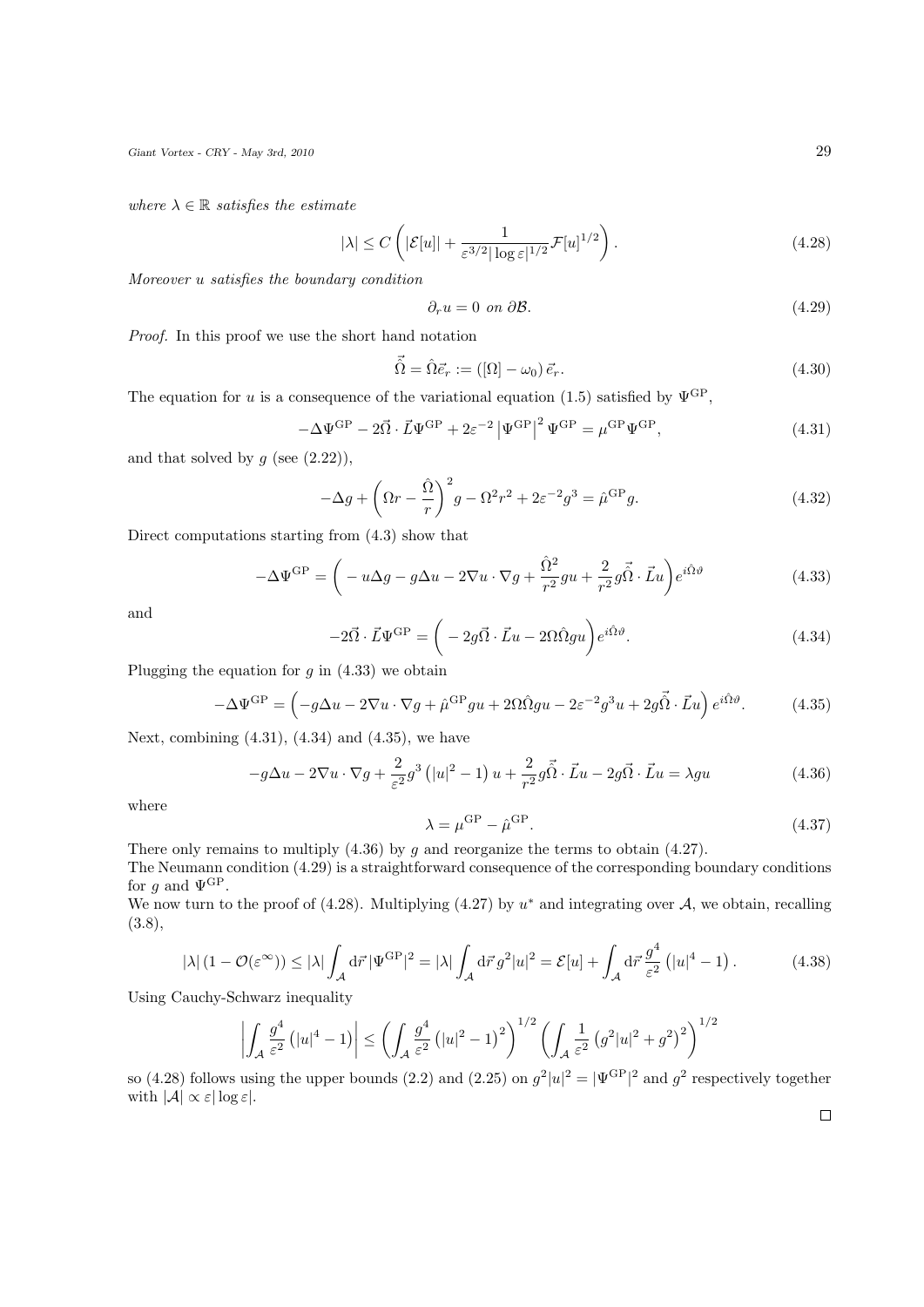We remark that the equation satisfied by  $u$  is exactly of the form that we would have obtained if  $u$ had been a minimizer of  $\mathcal E$  under a mass constraint for  $gu$ .

We are now able to estimate the circulation of  $u$  at the boundary of the unit ball:

Lemma 4.4 (Boundary estimate).

We have, for  $\varepsilon > 0$  small enough,

$$
\int_{\partial \mathcal{B}} d\sigma \, g^2 \, |\partial_\tau u|^2 + \int_{\partial \mathcal{B}} d\sigma \, \frac{g^4}{\varepsilon^2} \left(1 - |u|^2\right)^2 \le \frac{C}{\varepsilon^{3/2} |\log \varepsilon|^{1/2}} \mathcal{F}[u] + \frac{C}{\varepsilon} |\mathcal{E}[u]|. \tag{4.39}
$$

Proof. The main idea is a Pohozaev-like trick, like in [BBH2, Theorem 3.2]. We multiply both sides of  $(4.27)$  by  $(r - R_{>}) \vec{e_r} \cdot \nabla u^*$ , then integrate over  $\tilde{\mathcal{A}} \subset \mathcal{A}$  (see (4.5) for the definition of  $\tilde{\mathcal{A}}$ ) and take the real part. Recall that  $1 - R_{>} \propto \varepsilon |\log \varepsilon|$ . The first term is given by

$$
-\frac{1}{2}\int_{\tilde{\mathcal{A}}}d\vec{r}\left\{(r-R_{>})\vec{e}_{r}\cdot\nabla u^{*}\cdot\nabla\left(g^{2}\nabla u\right)+(r-R_{>})\vec{e}_{r}\cdot\nabla u\cdot\nabla\left(g^{2}\nabla u^{*}\right)\right\} =
$$

$$
\int_{\tilde{\mathcal{A}}}d\vec{r}\left\{\left(1-\frac{R_{>}}{2r}\right)g^{2}|\nabla u|^{2}+\frac{1}{2}g^{2}(r-R_{>})\vec{e}_{r}\cdot\nabla|\nabla u|^{2}\right\} =
$$

$$
\frac{1}{2}\int_{\partial\mathcal{B}}d\sigma\,g^{2}\left(1-R_{>}\right)|\partial_{\tau}u|^{2}-\int_{\tilde{\mathcal{A}}}d\vec{r}\,g\left(r-R_{>}\right)\vec{e}_{r}\cdot\nabla g\,|\nabla u|^{2},\quad(4.40)
$$

where we have integrated by parts twice, remembering the Neumann boundary conditions for  $g$  and  $u$  on ∂B.

The third terms yields

$$
\frac{1}{\varepsilon^2} \int_{\tilde{\mathcal{A}}} d\vec{r} \left\{ (r - R_{>}) \, \vec{e}_r \cdot \nabla u^* g^4 (|u|^2 - 1) u + (r - R_{>}) \, \vec{e}_r \cdot \nabla u \, g^4 (|u|^2 - 1) u^* \right\} =
$$
\n
$$
\frac{1}{2\varepsilon^2} \int_{\tilde{\mathcal{A}}} d\vec{r} \, g^4 (r - R_{>}) \, \vec{e}_r \cdot \nabla (1 - |u|^2)^2 = \frac{1}{2\varepsilon^2} \int_{\partial \mathcal{B}} d\sigma (1 - R_{>}) \, g^4 (1 - |u|^2)^2 -
$$
\n
$$
\frac{1}{\varepsilon^2} \int_{\tilde{\mathcal{A}}} d\vec{r} \left\{ \left( 1 - \frac{R_{>}}{2r} \right) g^4 (1 - |u|^2)^2 + 2g^3 (r - R_{>}) \, \vec{e}_r \cdot \nabla g (1 - |u|^2)^2 \right\}. \tag{4.41}
$$

Altogether we thus obtain

$$
\frac{1}{2} (1 - R_{>}) \int_{\partial \mathcal{B}} d\sigma \left\{ g^{2} |\partial_{\tau} u|^{2} + \frac{g^{4}}{\varepsilon^{2}} (1 - |u|^{2})^{2} \right\} =
$$
\n
$$
\int_{\tilde{\mathcal{A}}} d\vec{r} \left\{ g (r - R_{>}) \vec{e}_{r} \cdot \nabla g |\nabla u|^{2} + 2ig^{2} (r - R_{>}) \vec{e}_{r} \cdot \nabla u^{*} \vec{B} \cdot \nabla u \right\} +
$$
\n
$$
\frac{1}{\varepsilon^{2}} \int_{\tilde{\mathcal{A}}} d\vec{r} \left\{ \left( 1 - \frac{R_{>}}{2r} \right) g^{4} (1 - |u|^{2})^{2} + 2g^{3} (r - R_{>}) \vec{e}_{r} \cdot \nabla g (1 - |u|^{2})^{2} \right\} +
$$
\n
$$
\frac{\lambda}{2} \int_{\tilde{\mathcal{A}}} d\vec{r} g^{2} (r - R_{>}) \vec{e}_{r} \cdot \nabla |u|^{2} . \quad (4.42)
$$

We then estimate the moduli of the terms of the r.h.s.. Obviously

$$
\int_{\tilde{\mathcal{A}}} d\vec{r} \frac{g^4}{\varepsilon^2} \left( 1 - \frac{R_>}{2r} \right) \left( 1 - |u|^2 \right)^2 \le \mathcal{F}[u].\tag{4.43}
$$

Using  $(4.6)$  and  $(4.18)$  we obtain

$$
\left| \int_{\tilde{\mathcal{A}}} d\vec{r} \, ig^2 \left( r - R_{>} \right) \vec{e}_r \cdot \nabla u^* \, \vec{B} \cdot \nabla u \right| \le C |\log \varepsilon| \int_{\tilde{\mathcal{A}}} d\vec{r} \, g^2 |\nabla u|^2 \le C |\log \varepsilon| \mathcal{F}[u],\tag{4.44}
$$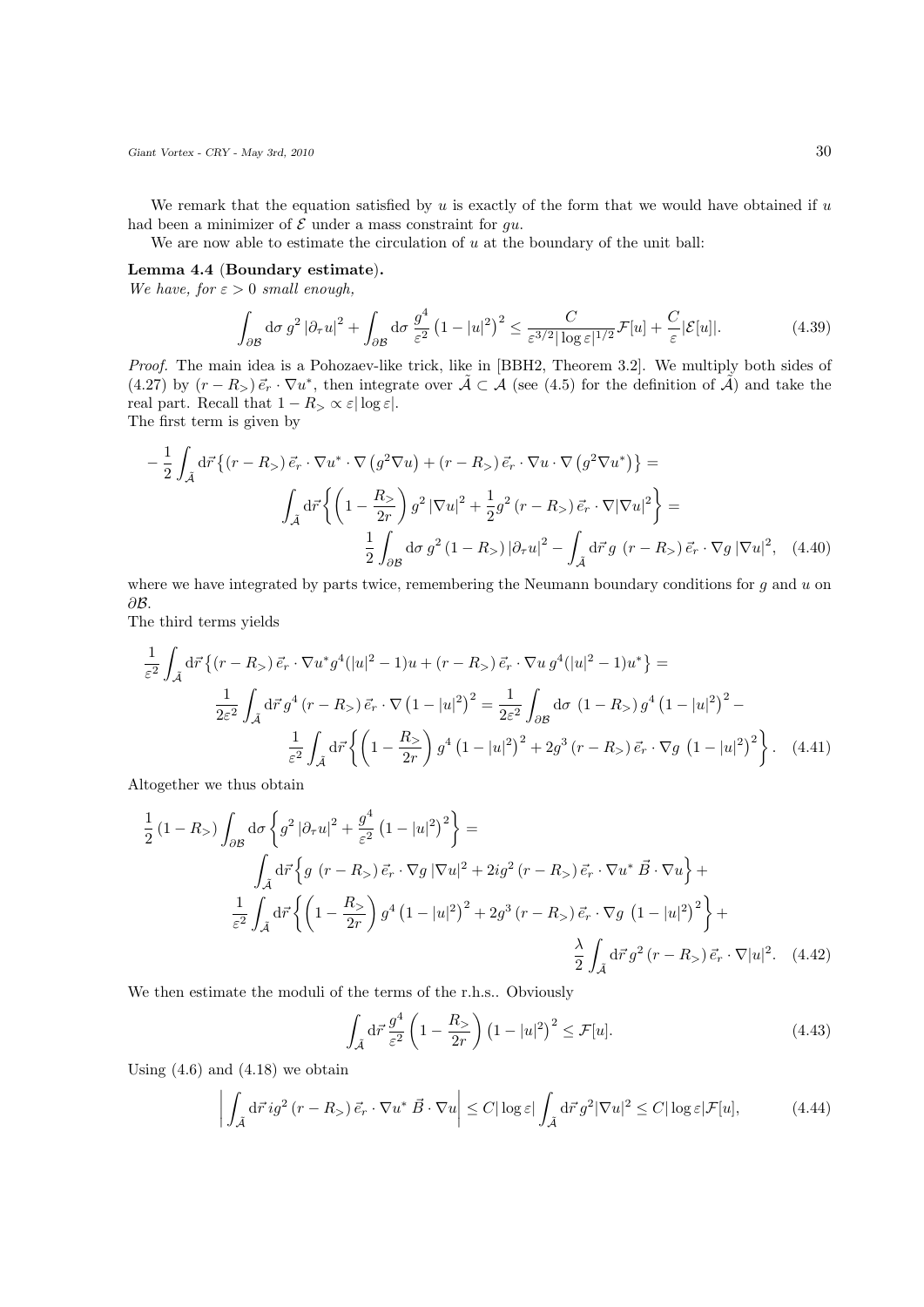whereas, using the normalization of  $\Psi^{\text{GP}}$ , (4.23) and (4.28),

$$
\left| \frac{\lambda}{2} \int_{\tilde{\mathcal{A}}} d\vec{r} \, g^2 \left( r - R_{>} \right) \vec{e}_r \cdot \nabla |u|^2 \right| = \left| \lambda \int_{\tilde{\mathcal{A}}} d\vec{r} \, g^2 u \left( r - R_{>} \right) \vec{e}_r \cdot \nabla u^* \right| \le
$$
  

$$
C \varepsilon |\log \varepsilon| \left( |\mathcal{E}[u]| + \frac{1}{\varepsilon^{3/2} |\log \varepsilon|^{1/2}} \mathcal{F}[u]^{1/2} \right) \left( \int_{\tilde{\mathcal{A}}} d\vec{r} \, g^2 |u|^2 \right)^{1/2} \left( \int_{\tilde{\mathcal{A}}} d\vec{r} \, g^2 |\nabla u|^2 \right)^{1/2} \le
$$
  

$$
C |\log \varepsilon| |\mathcal{E}[u]| + \frac{C |\log \varepsilon|^{1/2}}{\varepsilon^{1/2}} \mathcal{F}[u]. \quad (4.45)
$$

Combining  $(2.50)$  with  $(4.7)$ , we obtain

$$
\left| \frac{1}{\varepsilon^2} \int_{\tilde{\mathcal{A}}} d\vec{r} \, g^3(r - R_>) \, \vec{e}_r \cdot \nabla g \, \left( 1 - |u|^2 \right)^2 \right| \le
$$
\n
$$
\frac{C |\log \varepsilon|^{9/4}}{\varepsilon^{1/4}} \int_{\tilde{\mathcal{A}}} d\vec{r} \, \frac{1}{\varepsilon^2} g^4 (1 - |u|^2)^2 \le \frac{C |\log \varepsilon|^{9/4}}{\varepsilon^{1/4}} \mathcal{F}[u]. \quad (4.46)
$$

By similar arguments

$$
\left| \int_{\tilde{\mathcal{A}}} d\vec{r} \, g \, (r - R_{>} ) \, \vec{e}_r \cdot \nabla g \, |\nabla u|^2 \right| \leq \frac{C |\log \varepsilon|^{9/4}}{\varepsilon^{1/4}} \mathcal{F}[u]. \tag{4.47}
$$

Gathering equations  $(4.42)$  to  $(4.47)$ , we have

$$
\frac{1}{2} (1 - R_{>}) \int_{\partial \mathcal{B}} d\sigma \left\{ g^{2} |\partial_{\tau} u|^{2} + \frac{g^{4}}{\varepsilon^{2}} (1 - |u|^{2})^{2} \right\} \leq C |\log \varepsilon| |\mathcal{E}[u]| + \frac{C |\log \varepsilon|^{1/2}}{\varepsilon^{1/2}} \mathcal{F}[u]
$$

and there only remains to divide by  $1 - R_{>}\propto \varepsilon |\log \varepsilon|$  to get the result.

## 4.3 Cell Decomposition and Vortex Ball Construction

In this Subsection we aim at constructing vortex balls for u. Namely, we want to construct a collection of balls whose radii are much smaller than the width of  $A$  and that cover the set where  $|u|$  is not close to 1. The usual of way of performing this task is to exploit bounds on  $\mathcal{F}[u]$ . Unfortunately, the bound (4.23) is not sufficient for our purpose. It only implies that the area of the set where  $u$  can possibly vanish is of order  $\varepsilon^2 |\log \varepsilon|^2$ , whereas the vortex balls method requires to cover it by balls of radii much smaller than the width of A, which is  $\mathcal{O}(\varepsilon|\log \varepsilon|)$ . However, the estimates of Lemma 4.2 are definitely not optimal and can be improved by using a procedure of local vortex balls construction.

The idea is the following: If the bound (4.23) could be localized (in a sense made clear below), we could construct vortex balls. As this is not the case we split the annulus  $A$  into regions where the bound can be localized and therefore vortex balls can be constructed as usual, and regions where this is not the case.

#### Definition 4.1 (Good and bad cells).

We cover A with (almost rectangular) cells of side length  $C\varepsilon|\log\varepsilon|$ , using a corresponding division of the angular variable. We denote by  $N \propto \varepsilon^{-1} |\log \varepsilon|^{-1}$  the total number of cells and label the cells as  $\mathcal{A}_n, n \in \{1, ..., N\}$ . Let  $0 \leq \alpha < \frac{1}{2}$  be a parameter to be fixed later on.

• We say that  $A_n$  is an  $\alpha$ -good cell if

$$
\int_{\mathcal{A}_n} d\vec{r} \left\{ g^2 \left| \nabla u \right|^2 + \frac{g^4}{\varepsilon^2} \left( 1 - |u|^2 \right)^2 \right\} \le \frac{|\log \varepsilon|}{\varepsilon} \varepsilon^{-\alpha}.
$$
\n(4.48)

We denote by  $N_{\alpha}^{\text{G}}$  the number of  $\alpha$ -good cells and  $GS_{\alpha}$  the (good) set they cover.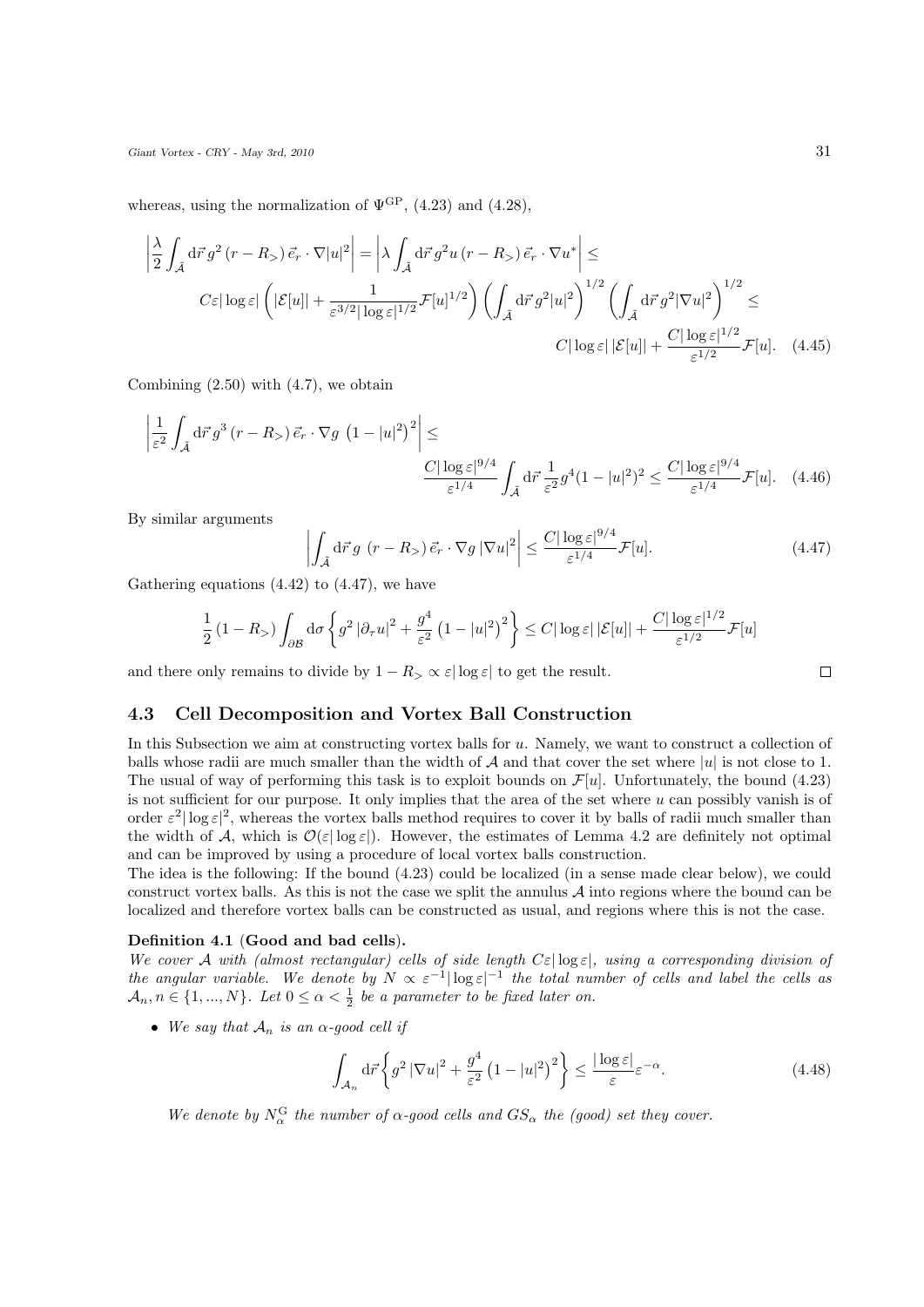• We say that  $A_n$  is an  $\alpha$ -bad cell if

$$
\int_{\mathcal{A}_n} d\vec{r} \left\{ g^2 \left| \nabla u \right|^2 + \frac{g^4}{\varepsilon^2} \left( 1 - |u|^2 \right)^2 \right\} > \frac{|\log \varepsilon|}{\varepsilon} \varepsilon^{-\alpha}.
$$
\n(4.49)

We denote by  $N_{\alpha}^{\text{B}}$  the number of  $\alpha$ -bad cells and  $BS_{\alpha}$  the (bad) set they cover.

Note that the annulus A has a width  $\ell \propto \varepsilon |\log \varepsilon|$  (which implies that  $N \propto \varepsilon^{-1} |\log \varepsilon|^{-1}$ ) so that we are actually dividing it into bad cells where there is much more energy that what would be expected from the localization of the bound (4.23) (namely  $C\ell\varepsilon^{-2} \propto \varepsilon^{-1} |\log \varepsilon|$ ) and regions (good cells) of reasonably small energy. A first consequence of this is, neglecting the good cells and using (4.23),

$$
N_{\alpha}^{\mathcal{B}} \le \frac{\varepsilon}{|\log \varepsilon|} \varepsilon^{\alpha} \mathcal{F}[u] \le \frac{C}{\varepsilon |\log \varepsilon|} \varepsilon^{\alpha} \ll N,
$$
\n(4.50)

i.e., there are very few  $\alpha$ -bad cells. A consequence of the refined bound (4.8) that we are aiming at is that there are actually no  $\alpha$ -bad cells at all.

We now construct the vortex balls in the good set. The proof is merely sketched because it is an adaptation of well-established methods (see [SS] and references therein). Note that the construction is possible only in the subdomain  $\tilde{\mathcal{A}}$  where the density is large enough.

#### Proposition 4.2 (Vortex ball construction in the good set).

Let  $0 \leq \alpha < \frac{1}{2}$ . There is a certain  $\varepsilon_0$  so that, for  $\varepsilon \leq \varepsilon_0$  there exists a finite collection  $\{\mathcal{B}_i\}_{i\in I}$  :=  $\{\mathcal{B}(\vec{a}_i, \varrho_i)\}_{i\in I}$  of disjoint balls with centers  $\vec{a}_i$  and radii  $\varrho_i$  such that

- 1.  $\left\{ \vec{r} \in GS_{\alpha} \cap \tilde{\mathcal{A}} \, : \, ||u|-1| > |\log \varepsilon|^{-1} \right\} \subset \cup_{i=1}^{I} \mathcal{B}_{i},$
- 2. for any  $\alpha$ -good cell  $\mathcal{A}_n$ ,  $\sum_{i,\mathcal{B}_i \cap \mathcal{A}_n \neq \varnothing} \varrho_i = \varepsilon |\log \varepsilon|^{-5}$ .

Setting  $d_i := \deg\{u, \partial B_i\}, \text{ if } B_i \subset \tilde{\mathcal{A}} \cap GS_{\alpha}, \text{ and } d_i = 0 \text{ otherwise, we have the lower bounds }$ 

$$
\int_{\mathcal{B}_i} d\vec{r} \, g^2 \left| \nabla u \right|^2 \ge 2\pi \left( \frac{1}{2} - \alpha \right) |d_i| g^2(a_i) \left| \log \varepsilon \right| \left( 1 - C \frac{\log |\log \varepsilon|}{|\log \varepsilon|} \right). \tag{4.51}
$$

*Proof.* We begin by covering the subset of  $GS_\alpha \cap \tilde{A}$  where u can possibly vanish by balls of much smaller radii than those announced in the Proposition. Let  $\mathcal{A}_n$  be an  $\alpha$ -good cell. We have, using (4.7) and (4.48),

$$
\begin{aligned} \int_{\mathcal{A}_n\cap\tilde{\mathcal{A}}} \mathrm{d}\vec{r}\left\{\left|\nabla u\right|^2+\frac{1}{\varepsilon^3|\log\varepsilon|^3}\left(1-|u|^2\right)^2\right\}\leq\\ C\varepsilon|\log\varepsilon|^3\int_{\mathcal{A}_n}\mathrm{d}\vec{r}\left\{g^2\left|\nabla u\right|^2+\frac{g^4}{\varepsilon^2}\left(1-|u|^2\right)^2\right\}\leq C|\log\varepsilon|^4\varepsilon^{-\alpha}. \end{aligned}
$$

Then, using the Cauchy-Schwarz inequality,

$$
\int_{\mathcal{A}_n \cap \tilde{\mathcal{A}}} d\vec{r} \, \frac{|\nabla |u|| \, |1 - |u|^2|}{\varepsilon^{3/2} |\log \varepsilon|^{3/2}} \le C |\log \varepsilon|^{4} \varepsilon^{-\alpha}
$$

and the coarea formula implies

$$
\int_{t\in\mathbb{R}^+} dt \, \frac{\left|1-t^2\right|}{\varepsilon^{3/2}|\log \varepsilon|^{3/2}} \mathcal{H}^1\left(\left\{\vec{r}\in\mathcal{A}_n\cap\tilde{\mathcal{A}}\,:\,|u|(\vec{r})=t\right\}\right) \leq C|\log \varepsilon|^4 \varepsilon^{-\alpha},
$$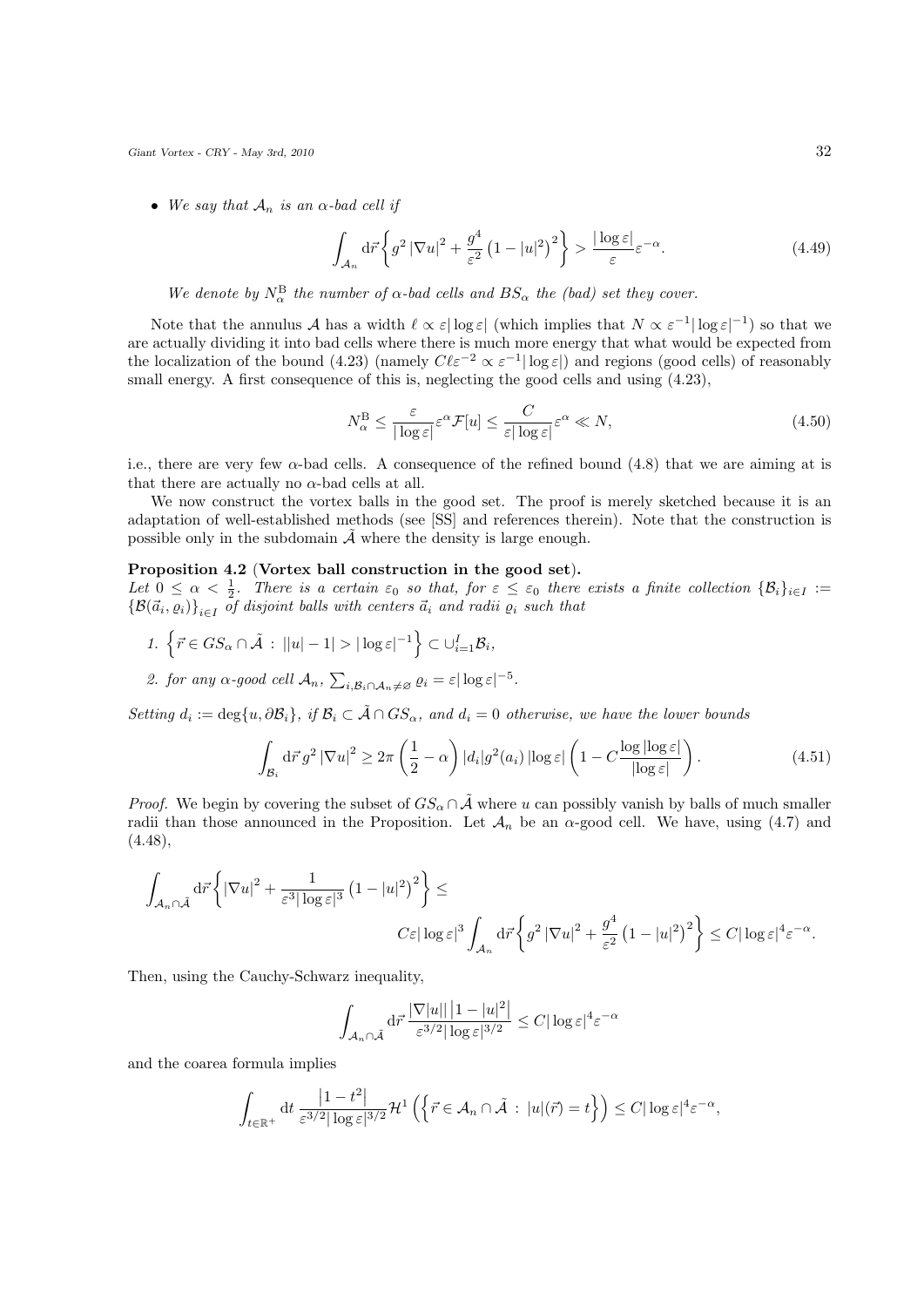

Figure 1: Initial collection of vortex balls

where  $\mathcal{H}^1$  stands for the 1-dimensional Hausdorff measure. We argue as in [SS, Propositions 4.4 and 4.8] to deduce from this that the set  $\{\vec{r} \in A_n \cap \tilde{A} : ||u|-1| > |\log \varepsilon|^{-1}\}\)$  can be covered by a finite number of disjoint balls  $\{\mathcal{B}(\vec{a}_j, \tilde{\varrho}_j)\}_{j\in J}$  with  $\sum_{j\in J} \tilde{\varrho}_j \leq C\epsilon^{3/2-\alpha} |\log \epsilon|^{13/2}$ . Doing likewise on each  $\alpha$ -good cell, we get a collection  $\{\mathcal{B}(\vec{a}_i, \tilde{\varrho}_i)\}_{i \in I}$ , covering  $\{\vec{r} \in GS_\alpha \cap \tilde{\mathcal{A}} : ||u|-1| > |\log \varepsilon|^{-1}\}$  and satisfying

$$
\sum_{i \in I, \mathcal{B}(\vec{a}_i, \tilde{\varrho}_i) \cap \mathcal{A}_n \neq \varnothing} \tilde{\varrho}_i \le C \varepsilon^{3/2 - \alpha} |\log \varepsilon|^{13/2}, \text{ for any } \alpha \text{-good cell } \mathcal{A}_n. \tag{4.52}
$$

The balls in this collection may overlap because we have constructed them locally in the cells. However, by merging the balls that intersect as in [SS, Lemma 4.1], we can construct a finite collection of disjoint balls (still denoted by  $\mathcal{B}(\vec{a}_i, \tilde{\varrho}_i)$ ) satisfying the same bounds on their radii and still covering  $\{\vec{r} \in GS_\alpha \cap \tilde{\mathcal{A}}$ :  $||u|-1|>|\log \varepsilon|^{-1}$ .

The collection  $\mathcal{B}(\vec{a}_i, \tilde{\varrho}_i)$  is represented in Figure 1. The gray regions are those were u could vanish, i.e., bad cells and vortex balls. The dashed circle is the inner boundary of  $\mathcal{A}$ .

We now let the balls in our initial collection grow and merge using the method described in [SS, Section 4.2], adding lower bounds on the conformal annuli constructed. In brief, the idea is to introduce a process parametrized by a variable  $t$  (interpreted as 'time') so that, as  $t$  increases, the balls will grow all with the same dilatation factor. There are two phases in the process: When balls grow independently their radii get multiplied by some factor, say  $m(t)$ , and we add lower bounds to the kinetic energy of u on the annuli between the initial and grown balls. When two or more balls hit, we merge them into larger balls (see [SS, Lemma 4.1]), and continue with the growing phase. Figure 2 shows this process.

The lower bounds on the annuli are obtained by integrating the kinetic energy over circles centered at the balls centers  $\vec{a}_i$  during the growth phases:

$$
\int_{\mathcal{B}(\vec{a}_i,m(t)\varrho_i)\setminus\mathcal{B}(\vec{a}_i,\varrho_i)} d\vec{r} \, |\nabla u|^2 \geq 2\pi d_i^2 \log\left(m(t)\right) \left(1 - |\log \varepsilon|^{-1}\right),\tag{4.53}
$$

where  $d_i := \deg\{u, \partial \mathcal{B}(\vec{a}_i, \varrho_i)\}.$ 

The main point in this computation is that  $||u|-1|<|\log \varepsilon|^{-1}$  (in particular u can not vanish) between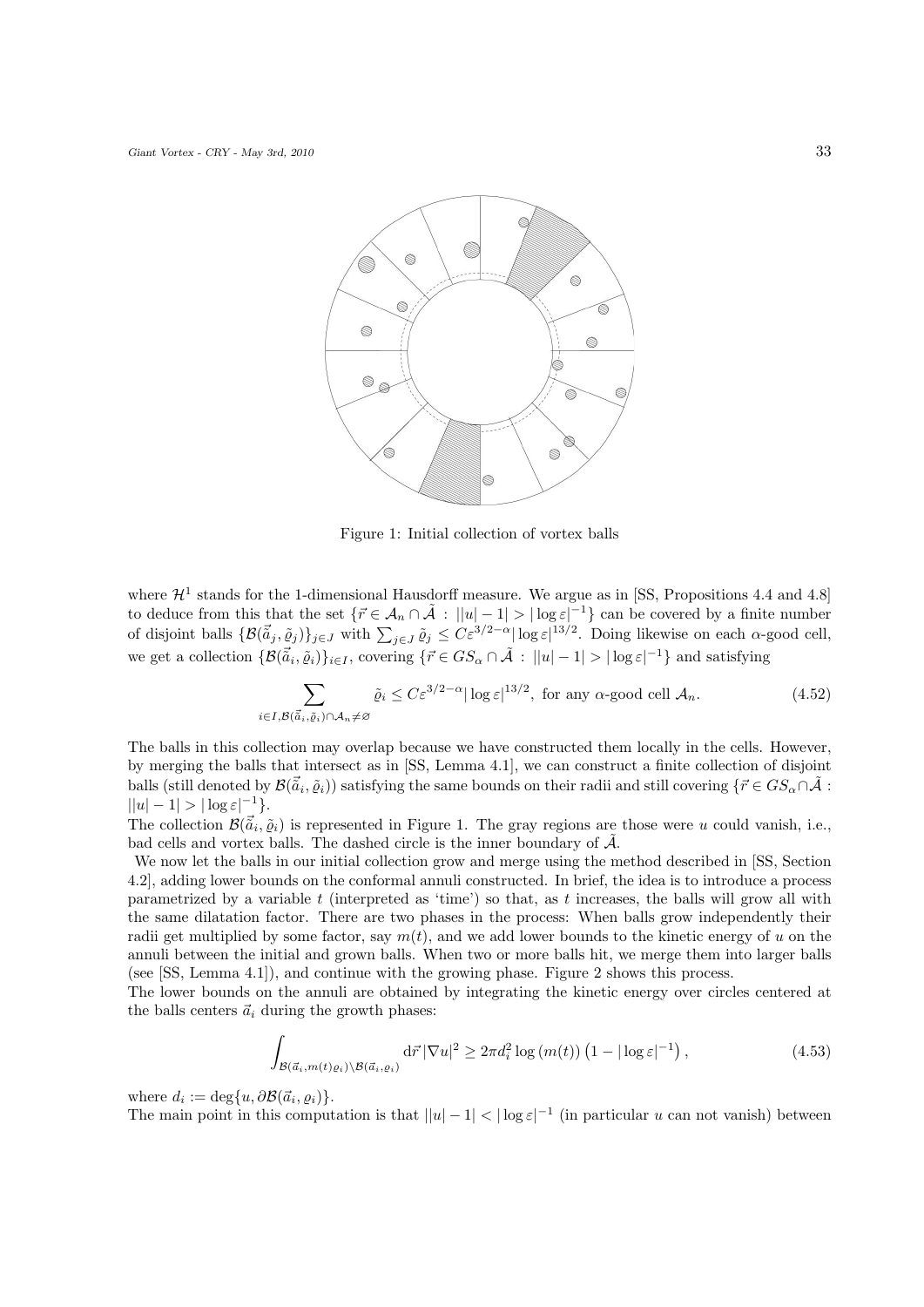

Figure 2: Growth and merging process

the circles  $\partial \mathcal{B}(\vec{a}_i, \varrho_i)$  and  $\partial \mathcal{B}(\vec{a}_i, m(t)\varrho_i)$ . Thus the degree of u is  $d_i$  on any circle  $\partial \mathcal{B}(\vec{a}_i, \varrho)$  with  $\varrho_i < \varrho <$  $m(t)\varrho_i.$ 

To add the lower bounds obtained during the different growth phases we use that if two balls, say  $\mathcal{B}(\vec{a}_p, \varrho_p)$ and  $\mathcal{B}(\vec{a}_q, \varrho_q)$  merge into a new ball  $\mathcal{B}(\vec{a}_s, \varrho_s)$  one has always  $d_p^2 + d_q^2 \ge |d_p| + |d_q| \ge |d_p + d_q| = |d_s|$ . This accounts for the fact that we get a factor  $|d_i|$  in (4.51), whereas the factor in (4.53) is  $d_i^2$ .

We stop the process when we have a collection of disjoint balls  $\{\mathcal{B}_i\}_{i\in I} := \{\mathcal{B}(\vec{a}_i, \varrho_i)\}_{i\in I}$  satisfying the condition 2 of Proposition 4.2 (the property 1 is satisfied by construction, since it holds true for the initial family of balls), i.e., the balls are large enough, so that we have

$$
\int_{\mathcal{B}(\vec{a}_i,\varrho_i)} d\vec{r} \, |\nabla u|^2 \ge 2\pi \left(\frac{1}{2} - \alpha\right) |d_i| \left|\log \varepsilon\right| \left(1 - C \frac{\log|\log \varepsilon|}{|\log \varepsilon|}\right),\tag{4.54}
$$

where  $d_i := \deg\{u, \partial B_i\}$ , if  $B_i \subset GS_\alpha \cap \tilde{A}$ , and  $d_i = 0$  otherwise. The final configuration is drawn in Figure 3.

The logarithmic factor  $(\frac{1}{2} - \alpha) \left| \log \varepsilon \right| \left( 1 - C \frac{\log |\log \varepsilon|}{|\log \varepsilon|} \right)$  $\frac{\log|\log \varepsilon|}{|\log \varepsilon|}$  comes from the logarithm of the dilatation factor of the collections of balls, i.e.,

$$
\frac{\sum_{i \in I} \varrho_i}{\sum_{i \in \tilde{I}} \tilde{\varrho}_i} \ge C \varepsilon^{\alpha - 1/2} |\log \varepsilon|^{-23/2}.
$$

On the other hand, using (2.30) and the fact that  $|\nabla \rho^{\rm TF}| \leq C \varepsilon^{-2} |\log \varepsilon|^{-2}$  (see (1.11)), we have

$$
\left| \min_{\vec{r} \in \mathcal{B}_i} g^2(r) - g^2(a_i) \right| \le C \left( \varepsilon^{1/2} |\log \varepsilon|^{3/2} \left\| \rho^{\text{TF}} \right\|_{L^\infty(\mathcal{A})} + \left| \min_{\vec{r} \in \mathcal{B}_i} \rho^{\text{TF}}(r) - \rho^{\text{TF}}(a_i) \right| \right) \le C \left( \varepsilon^{-1/2} |\log \varepsilon|^{1/2} + \varepsilon^{-2} |\log \varepsilon|^{-2} \varrho_i \right) \le C \varepsilon^{-1} |\log \varepsilon|^{-7} \le C |\log \varepsilon|^{-4} g^2(a_i), \quad (4.55)
$$

because  $\vec{a}_i \in \tilde{\mathcal{A}}$  and  $\varrho_i \leq C \varepsilon |\log \varepsilon|^{-5}$ . We conclude from (4.54) and (4.55) that the lower bound (4.51) holds on each ball we have constructed by bounding below  $g^2$  with its minimum on the ball  $\mathcal{B}_i$ . The error  $\min_{\vec{r} \in \mathcal{B}_i} g^2(\vec{r}) - g^2(a_i)$  can then be absorbed into the  $g^2(a_i) \log |\log \varepsilon|$  term.  $\Box$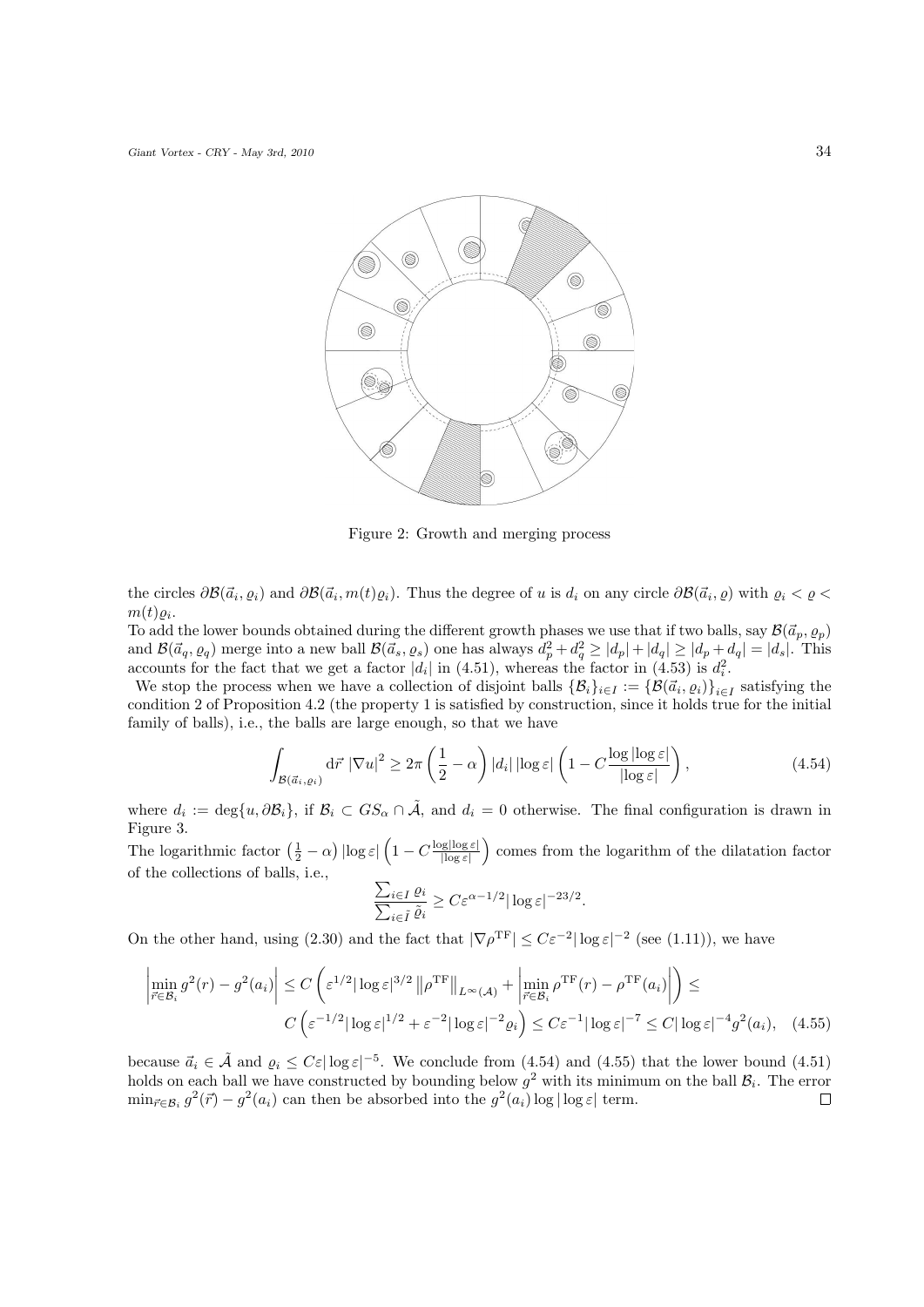

Figure 3: Final configuration of cells and vortex balls.

#### 4.4 Jacobian Estimate

We now turn to the jacobian estimate. With the vortex balls that we have constructed, it is to be expected that in the  $\alpha$ -good set the vorticity measure of u will be close to a sum of Dirac masses

$$
\operatorname{curl}(iu, \nabla u) \simeq \sum_{i \in I} d_i \delta(\vec{r} - \vec{a}_i),
$$

where  $\delta(\vec{r} - \vec{a}_i)$  stands for the Dirac mass at  $\vec{a}_i$ . Indeed, outside of the balls  $|u| \simeq 1$ , so curl $(iu, \nabla u) \simeq 0$ , and the balls have very small radii compared to the size of A.

Proposition 4.3 gives a rigorous statement of this fact. Note that we can quantify the difference between curl(iu,  $\nabla u$ ) and  $\sum_i d_i \delta(\vec{r} - \vec{a}_i)$  in terms of the energy only in the domain  $\tilde{\mathcal{A}}$  where the density is large enough.

### Proposition 4.3 (Jacobian estimate).

Let  $0 \leq \alpha < \frac{1}{2}$  and  $\phi$  be any piecewise-C<sup>1</sup> test function with compact support

$$
supp(\phi) \subset \tilde{\mathcal{A}} \cap GS_{\alpha}.
$$

Let  $\{\mathcal{B}_i\}_{i\in I} := \{\mathcal{B}(\vec{a}_i,\varrho_i)\}_{i\in I}$  be a disjoint collection of balls as in Proposition 4.2. Setting  $d_i :=$ deg $\{u, \partial \mathcal{B}_i\}, \text{ if } \mathcal{B}_i \subset \tilde{\mathcal{A}} \cap GS_{\alpha}$ , and  $d_i = 0$  otherwise, one has

$$
\left| \sum_{i \in I} d_i \phi(\vec{a}_i) - \int_{GS_\alpha \cap \tilde{\mathcal{A}}} d\vec{r} \phi \operatorname{curl}(iu, \nabla u) \right| \le C \left\| \nabla \phi \right\|_{L^\infty(GS_\alpha)} \varepsilon^2 |\log \varepsilon|^{-2} \mathcal{F}[u]. \tag{4.56}
$$

*Proof.* We argue as in [SS, Chapter 6]. We first introduce a function  $\xi : \mathbb{R}^+ \to \mathbb{R}^+$  as follows:  $\xi(x) = 2x$ , if  $x \in [0, 1/2]$ , and  $\xi(x) = 1$ , if  $x \in [1/2, +\infty]$ . This function satisfies

- $\xi(t) \leq 2t$  and  $\xi'(t) \leq 2$ ,
- $|\xi(t) t| < |1 t|$  and  $|\xi(t) 1| < |1 t|$ ,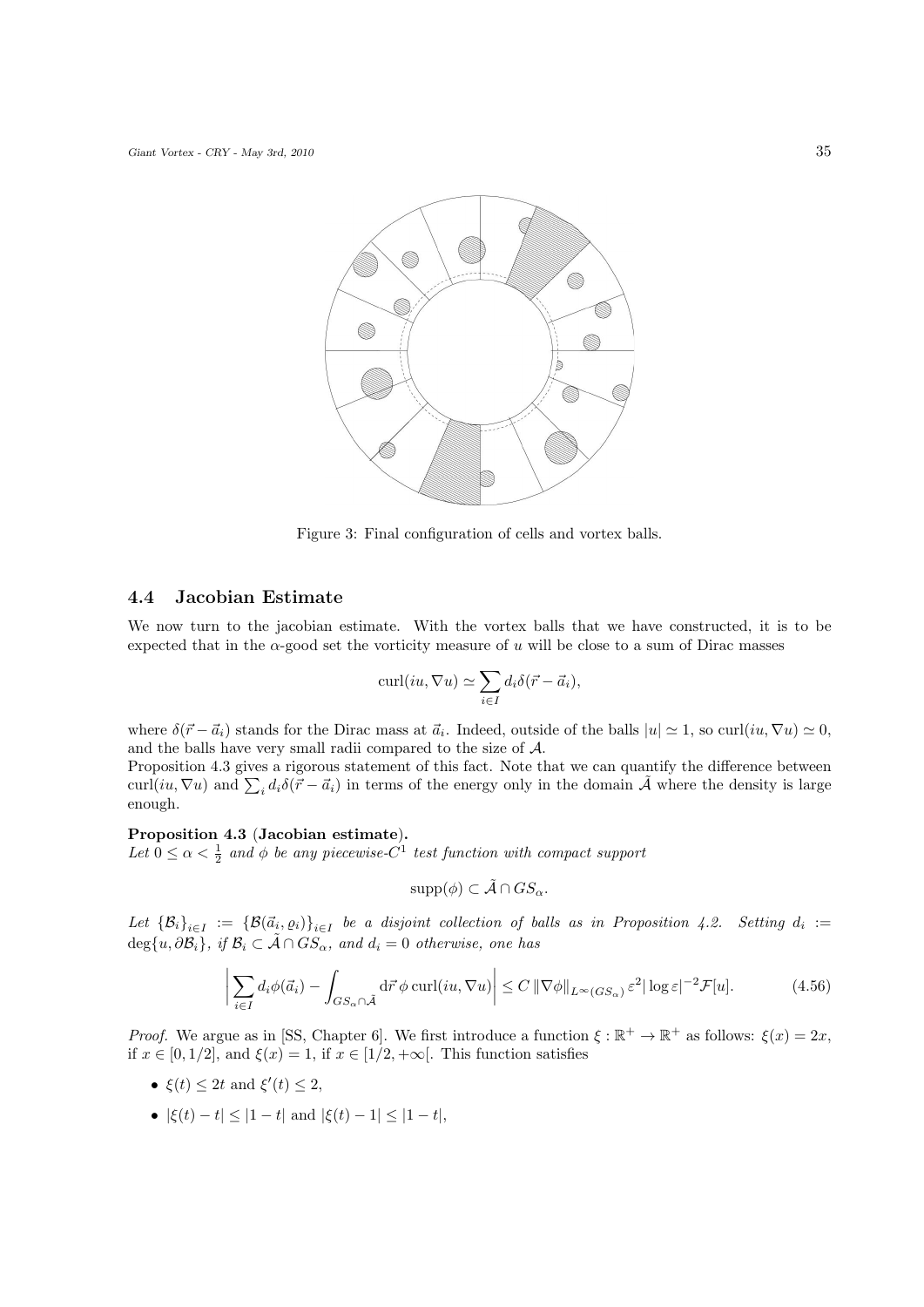•  $|\xi(t)^2 - t^2| \le 3t |1 - t|,$ 

and we define w as a regularization of u (in the sense that  $|w| = 1$  and therefore curl(iw,  $\nabla w$ ) = 0 when |u| is far enough from 0):

$$
w = \frac{\xi(|u|)}{|u|}u.
$$
\n(4.57)

Remark that we have  $(iw, \nabla w) = \frac{|w|^2}{|w|^2}$  $\frac{|w|}{|u|^2}(iu, \nabla u)$  and this has a meaning even if u vanishes. By integrating by parts on  $GS_{\alpha} \cap \tilde{A}$  and using the assumptions on  $\phi$ , one has

$$
\int_{GS_{\alpha} \cap \tilde{\mathcal{A}}} d\vec{r} \left[ curl(iu, \nabla u) - curl(iw, \nabla w) \right] \phi =
$$
\n
$$
\int_{\partial \mathcal{B}} d\sigma \left[ (iu, \partial_{\tau} u) - (iw, \partial_{\tau} w) \right] \phi - \int_{GS_{\alpha} \cap \tilde{\mathcal{A}}} d\vec{r} \left[ (iu, \nabla u) - (iw, \nabla w) \right] \nabla^{\perp} \phi. \tag{4.58}
$$

For the first term we have easily

$$
\left| \int_{\partial \mathcal{B}} d\sigma \left[ (iu, \partial_{\tau} u) - (iw, \partial_{\tau} w) \right] \phi \right| \leq C \int_{\partial \mathcal{B}} d\sigma \left| (iu, \partial_{\tau} u) \phi \right|.
$$
 (4.59)

We turn to the second term in the r.h.s. of (4.58):

$$
\left| \int_{GS_{\alpha} \cap \tilde{A}} d\sigma \left[ (iu, \nabla u) - (iw, \nabla w) \right] \nabla^{\perp} \phi \right| \leq \|\nabla \phi\|_{L^{\infty}(GS_{\alpha})} \int_{\tilde{A}} d\vec{r} \left| (iu, \nabla u) - (iw, \nabla w) \right| \leq
$$
  

$$
\|\nabla \phi\|_{L^{\infty}(GS_{\alpha})} \int_{\tilde{A}} d\vec{r} \frac{(|u|^2 - |w|^2)}{|u|} |\nabla u| \leq \|\nabla \phi\|_{L^{\infty}(GS_{\alpha})} \|1 - |u|\|_{L^{2}(\tilde{A})} \|\nabla u\|_{L^{2}(\tilde{A})} \leq
$$
  

$$
C \|\nabla \phi\|_{L^{\infty}(GS_{\alpha})} \varepsilon^{5/2} |\log \varepsilon|^{9/2} \mathcal{F}[u] \quad (4.60)
$$

using the properties of  $\xi$ , the Cauchy-Schwarz inequality, the definition (4.2) of  $\mathcal{F}[u]$ ,  $g^2 \geq C \varepsilon^{-1} |\log \varepsilon|^{-3}$ on  $\tilde{A}$  and  $(1 - |u|)^2 \le (1 - |u|^2)^2$ . We now evaluate

$$
\int_{GS_{\alpha}\cap\tilde{\mathcal{A}}} d\vec{r} \operatorname{curl}(iw, \nabla w)\phi = \sum_{i \in I} \int_{\mathcal{B}_{i}\cap\tilde{\mathcal{A}}} d\vec{r} \operatorname{curl}(iw, \nabla w)\phi, \tag{4.61}
$$

which follows from the fact that  $||u|-1| < |\log \varepsilon|^{-1}$  outside  $\cup_{i\in I} \mathcal{B}_i$ , so that  $|w|=1$  and  $\text{curl}(iw, \nabla w)=0$ outside  $\cup_{i\in I} \mathcal{B}_i$ . If  $\mathcal{B}_i \subset \tilde{\mathcal{A}} \cap GS_\alpha$ , we have

$$
\int_{\mathcal{B}_i} d\vec{r} \left| \operatorname{curl}(iw, \nabla w) \right| |\phi(\vec{r}) - \phi(\vec{a}_i)| \le C \left\| \nabla \phi \right\|_{L^\infty(B_i)} \varrho_i \int_{\mathcal{B}_i} d\vec{r} \left| \nabla u \right|^2 \tag{4.62}
$$

and

$$
\int_{\mathcal{B}_i} d\vec{r} \operatorname{curl}(iw, \nabla w) = \deg\{u, \partial \mathcal{B}_i\} = d_i
$$
\n(4.63)

by definition of w and  $d_i$ . On the other hand, if  $\mathcal{B}_i \nsubseteq \tilde{\mathcal{A}} \cap GS_\alpha$  then  $\mathcal{B}_i \cap \partial \left(\tilde{\mathcal{A}} \cap GS_\alpha\right) \neq \varnothing$  and thus

$$
\left| \int_{\mathcal{B}_{i} \cap \tilde{\mathcal{A}}} d\vec{r} \operatorname{curl}(iw, \nabla w) \phi \right| \leq \int_{\mathcal{B}_{i} \cap \tilde{\mathcal{A}} \cap GS^{\alpha}} d\vec{r} \, |\phi| |\nabla w|^{2} \leq 4 \int_{\mathcal{B}_{i} \cap \tilde{\mathcal{A}} \cap GS^{\alpha}} d\vec{r} \, |\phi| |\nabla u|^{2} \leq
$$

$$
C \, \|\nabla \phi\|_{L^{\infty}(\mathcal{B}_{i})} \, \varrho_{i} \int_{\mathcal{B}_{i} \cap \tilde{\mathcal{A}} \cap GS_{\alpha}} d\vec{r} \, |\nabla u|^{2}, \quad (4.64)
$$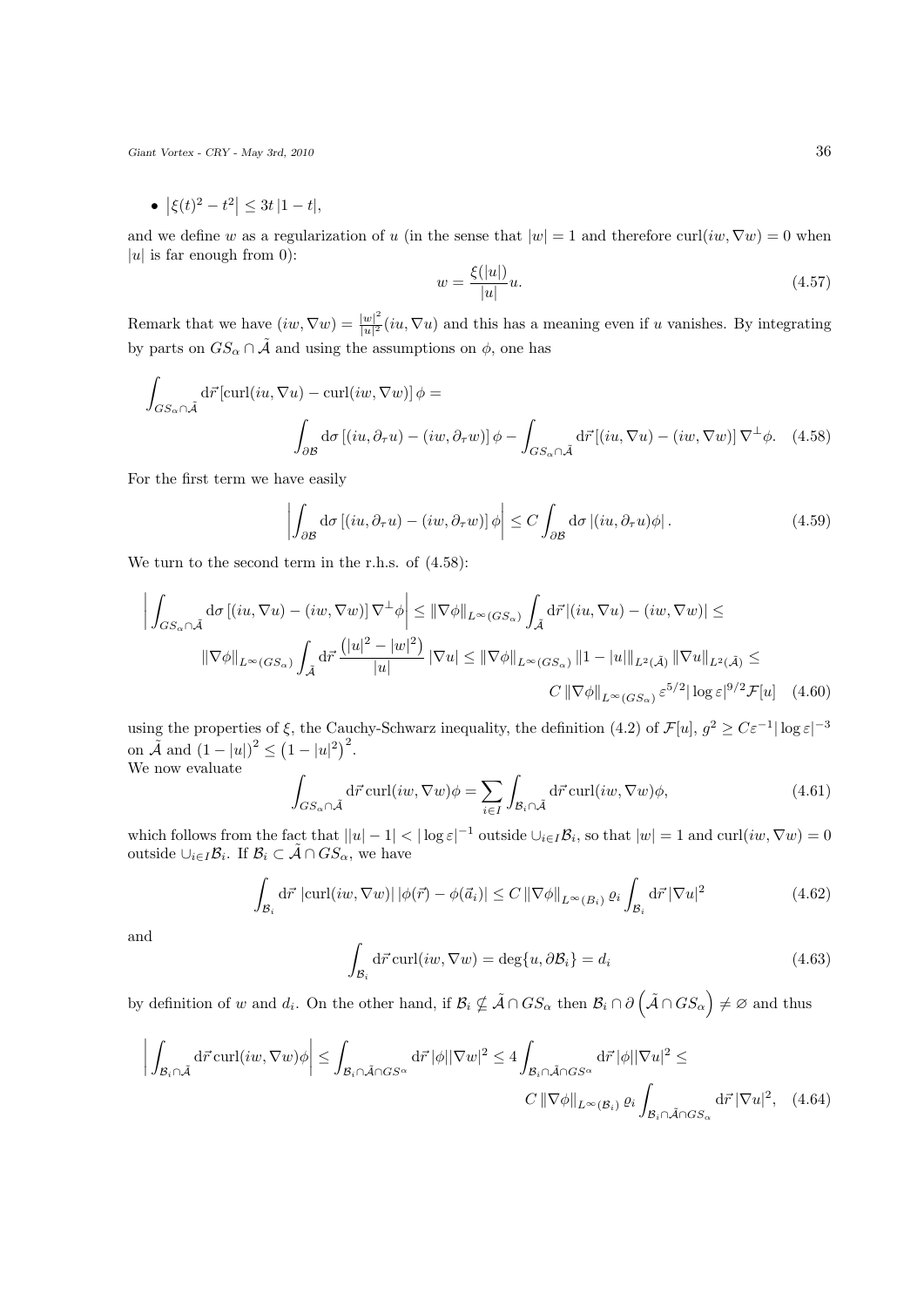because  $|\nabla w| \leq 2|\nabla u|$  and  $\phi$  is supported in the interior of  $\tilde{\mathcal{A}} \cap GS_{\alpha}$ . Gathering equations (4.58) to  $(4.64)$ , we obtain

$$
\left| \sum_{i \in I} d_i \phi(\vec{a}_i) - \int_{GS_{\alpha} \cap \tilde{\mathcal{A}}} d\vec{r} \phi \operatorname{curl}(iu, \nabla u) \right| \le C \left\| \nabla \phi \right\|_{L^{\infty}(GS_{\alpha})} \varepsilon^{5/2} |\log \varepsilon|^{9/2} \mathcal{F}[u] +
$$
  

$$
C \sum_{i} \left\| \nabla \phi \right\|_{L^{\infty}(B_i)} \varrho_i \int_{\mathcal{B}_i \cap \tilde{\mathcal{A}} \cap GS_{\alpha}} d\vec{r} \left| \nabla u \right|^2 \tag{4.65}
$$

and the result follows because, using  $\rho_i \leq \varepsilon |\log \varepsilon|^{-5}$  and  $(4.7)$ ,

$$
\sum_{i} \|\nabla \phi\|_{L^{\infty}(\mathcal{B}_{i})} \varrho_{i} \int_{\mathcal{B}_{i} \cap \tilde{\mathcal{A}} \cap GS_{\alpha}} d\vec{r} \|\nabla u|^{2} \leq C \|\nabla \phi\|_{L^{\infty}(GS_{\alpha})} \varepsilon^{2} |\log \varepsilon|^{-2} \sum_{i} \int_{\mathcal{B}_{i} \cap \tilde{\mathcal{A}} \cap GS_{\alpha}} d\vec{r} \, g^{2} |\nabla u|^{2} \leq
$$

$$
C \|\nabla \phi\|_{L^{\infty}(GS_{\alpha})} \varepsilon^{2} |\log \varepsilon|^{-2} \mathcal{F}[u]. \quad (4.66)
$$

Note that (4.56) is equivalent to saying that the  $\Big(C_c^1(\tilde{\mathcal{A}}\cap GS_\alpha)\Big)^*$  norm of  $\mathrm{curl}(iu,\nabla u)-\sum_i d_i\delta(\vec{r}-\vec{a}_i)$ is controlled by the energy.

# 4.5 Completion of the Proof of Proposition 4.1

We now complete the proof of Proposition 4.1, collecting the estimates of the preceding Subsections. We want to avoid any unwanted boundary term when performing integrations by parts in the proof below. Indeed, our radial frontiers between the good set and the bad set are somewhat artificial and have no physical interpretation. Therefore it is difficult to estimate integrals on this boundaries.

To get around this point we need to introduce an azimuthal partition of unity on the annulus in order to 'smooth' the radial boundaries appearing in our construction. This requires new definitions:

Definition 4.2 (Pleasant and unpleasant cells).

Recall the covering of the annulus A by cells  $A_n$ ,  $n \in \{1, ..., N\}$ . We say that  $A_n$  is

- an  $\alpha$ -pleasant cell if  $\mathcal{A}_n$  and its two neighbors are good cells. We note  $PS_\alpha$  the union of all  $\alpha$ pleasant cells and  $N_{\alpha}^{\rm P}$  their number,
- an  $\alpha$ -unpleasant cell if either  $\mathcal{A}_n$  is a bad cell, or  $\mathcal{A}_n$  is a good cell but its two neighbors are bad cells. We note  $UPS_{\alpha}$  the union of all  $\alpha$ -unpleasant cells and  $N_{\alpha}^{\text{UP}}$  their number,
- an  $\alpha$ -average cell if  $\mathcal{A}_n$  is a good cell but exactly one of its neighbors is not. We note  $AS_{\alpha}$  the union of all  $\alpha$ -average cells and  $N_{\alpha}^{\rm A}$  their number.

Remark that one obviously has, recalling (4.50),

$$
N_{\alpha}^{\text{UP}} \le \frac{3}{2} N_{\alpha}^{\text{B}} \ll N \tag{4.67}
$$

and

$$
N_{\alpha}^{\mathcal{A}} \le 2N_{\alpha}^{\mathcal{B}} \ll N. \tag{4.68}
$$

The average cells will play the role of transition layers between the pleasant set, where we will use the tools of Subsections 4.3 and 4.4, and the unpleasant set, where we have little information and therefore have to rely on more basic estimates (like those we used in the proof of Lemma 4.2). To make this precise we now introduce the azimuthal partition of unity we have announced.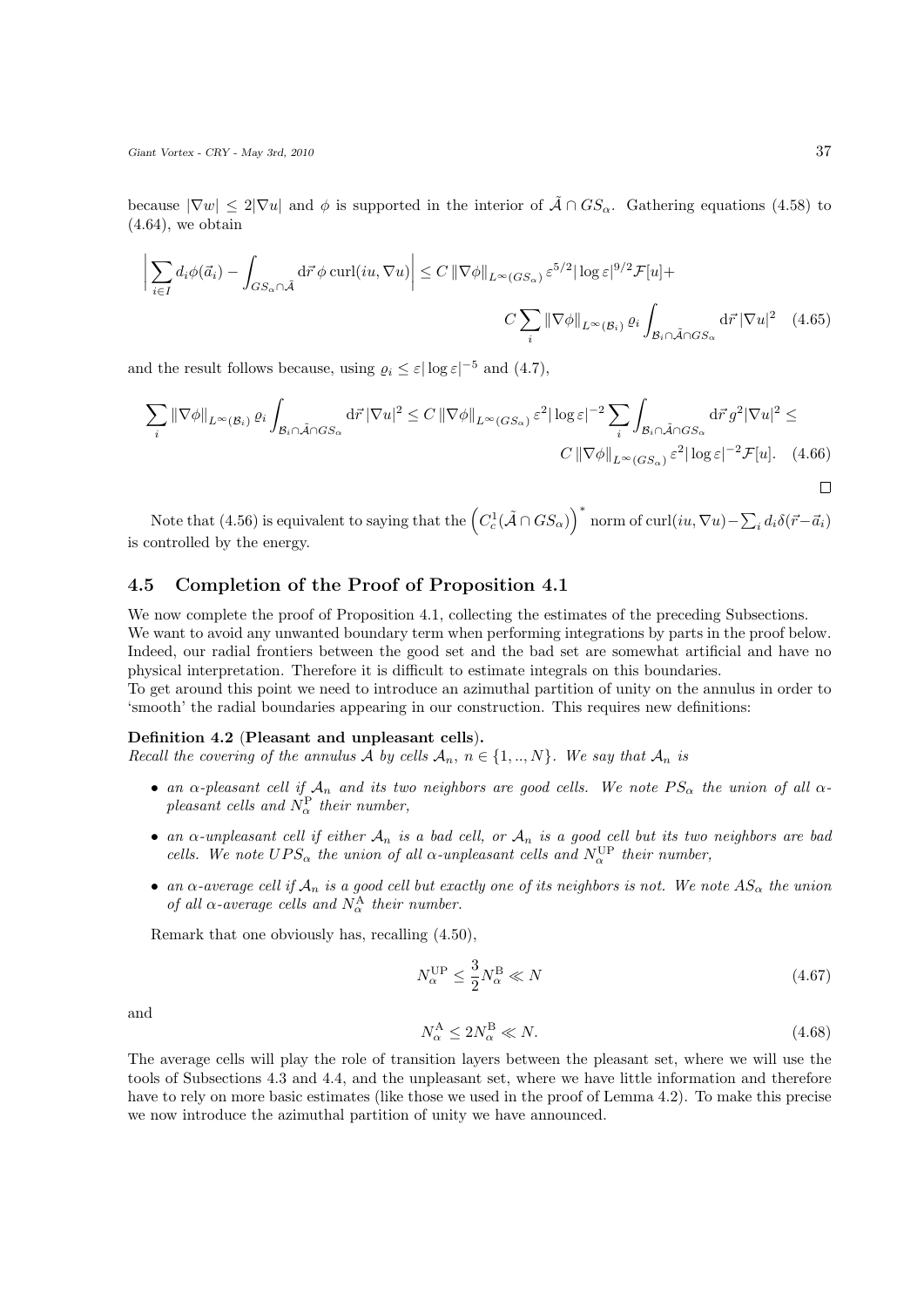Let us label  $UPS^l_{\alpha}, l \in \{1, ..., L\}$ , and  $PS^m_{\alpha}, m \in \{1, ..., M\}$ , the connected components of the  $\alpha$ unpleasant set and  $\alpha$ -pleasant set respectively. We construct azimuthal positive functions, bounded independently of  $\varepsilon$ , denoted by  $\chi_l^{\rm U}$  and  $\chi_m^{\rm P}$  (the labels U and P stand for "pleasant set" and "unpleasant set") so that

$$
\chi_l^U := 1 \text{ on } UPS_\alpha^l,
$$
  
\n
$$
\chi_l^U := 0 \text{ on } PS_\alpha^m, \forall m \in \{1, ..., M\}, \text{ and on } UPS_\alpha^{l'}, \forall l' \neq l,
$$
  
\n
$$
\chi_m^P := 1 \text{ on } PS_\alpha^m,
$$
  
\n
$$
\chi_m^P := 0 \text{ on } UPS_\alpha^l, \forall l \in \{1, ..., L\}, \text{ and on } PS_\alpha^{m'}, \forall m' \neq m,
$$
  
\n
$$
\sum_m \chi_m^P + \sum_l \chi_l^U = 1 \text{ on } \mathcal{A}.
$$
  
\n(4.69)

It is important to note that each function so defined varies from 0 to 1 in an average cell. A crucial consequence of this is that we can take functions satisfying

$$
\left|\nabla\chi_{l}^{\mathcal{U}}\right| \leq \frac{C}{\varepsilon|\log\varepsilon|}, \qquad \left|\nabla\chi_{m}^{\mathcal{P}}\right| \leq \frac{C}{\varepsilon|\log\varepsilon|}, \tag{4.70}
$$

because the side length of a cell is  $\propto \varepsilon |\log \varepsilon|$ . For example one can choose this partition of unity to be constituted of piecewise affine functions of the angle.

We will use the short-hand notation

$$
\chi_{\text{in}} := \sum_{m=1}^{M} \chi_m^{\text{P}}, \tag{4.71}
$$

$$
\chi_{\text{out}} := \sum_{l=1}^{L} \chi_{l}^{\text{U}}.
$$
\n(4.72)

The subscripts 'in' and 'out' refer to 'in the pleasant set' and 'out of the pleasant set' respectively.

We would like to use the jacobian estimate of Proposition 4.3 with  $\phi = \chi_{\rm in} F$ , which support is not included in  $\tilde{\mathcal{A}}$  buy only in  $\mathcal{A}$  (moreover it does not vanish on  $\partial \mathcal{B}$ ). We will thus need a radial partition of unity: We introduce two radii  $R_{\text{cut}}^{+}$  and  $R_{\text{cut}}^{-}$  as

$$
R_{\text{cut}}^+ := 1 - \varepsilon |\log \varepsilon|^{-1}, \tag{4.73}
$$

$$
R_{\text{cut}}^{-} \quad := \quad R_{>} + \varepsilon |\log \varepsilon|^{-1}.
$$
\n
$$
(4.74)
$$

Let  $\xi_{\rm in}(r)$  and  $\xi_{\rm out}(r)$  be two positive radial functions satisfying

$$
\xi_{\text{in}}(r) := 1 \text{ for } R_{\text{cut}}^{-} \le r \le R_{\text{cut}}^{+},
$$
\n
$$
\xi_{\text{in}}(r) := 0 \text{ for } R_{<} \le r \le R_{>} \text{ and for } r = 1,
$$
\n
$$
\xi_{\text{out}}(r) := 1 \text{ for } R_{<} \le r \le R_{>},
$$
\n
$$
\xi_{\text{out}}(r) := 0 \text{ for } R_{\text{cut}}^{-} \le r \le R_{\text{cut}}^{+},
$$
\n
$$
\xi_{\text{in}} + \xi_{\text{out}} = 1 \text{ on } \mathcal{A}.
$$
\n(4.75)

For example  $\xi_{\rm in}$  and  $\xi_{\rm out}$  can be defined as piecewise affine functions of the radius. Moreover, because of  $(4.73)$  and  $(4.74)$ , we can impose

$$
|\nabla \xi_{\rm in}| \le \frac{C|\log \varepsilon|}{\varepsilon}, \qquad |\nabla \xi_{\rm out}| \le \frac{C|\log \varepsilon|}{\varepsilon}.
$$
 (4.76)

The subscripts 'in' and 'out' refer to 'inside  $\tilde{A}$ ' and 'outside of  $\tilde{A}$ ' respectively.

In the sequel  $\{\mathcal{B}_i\}_{i\in I} := \{\mathcal{B}(\vec{a}_i, \varrho_i)\}_{i\in I}$  is a collection of disjoint balls as in Proposition 4.2. For the sake of simplicity we label  $\mathcal{B}_j, j \in J \subset I$ , the balls such that  $\mathcal{B}_j \subset \tilde{\mathcal{A}} \cap GS_{\alpha}$ .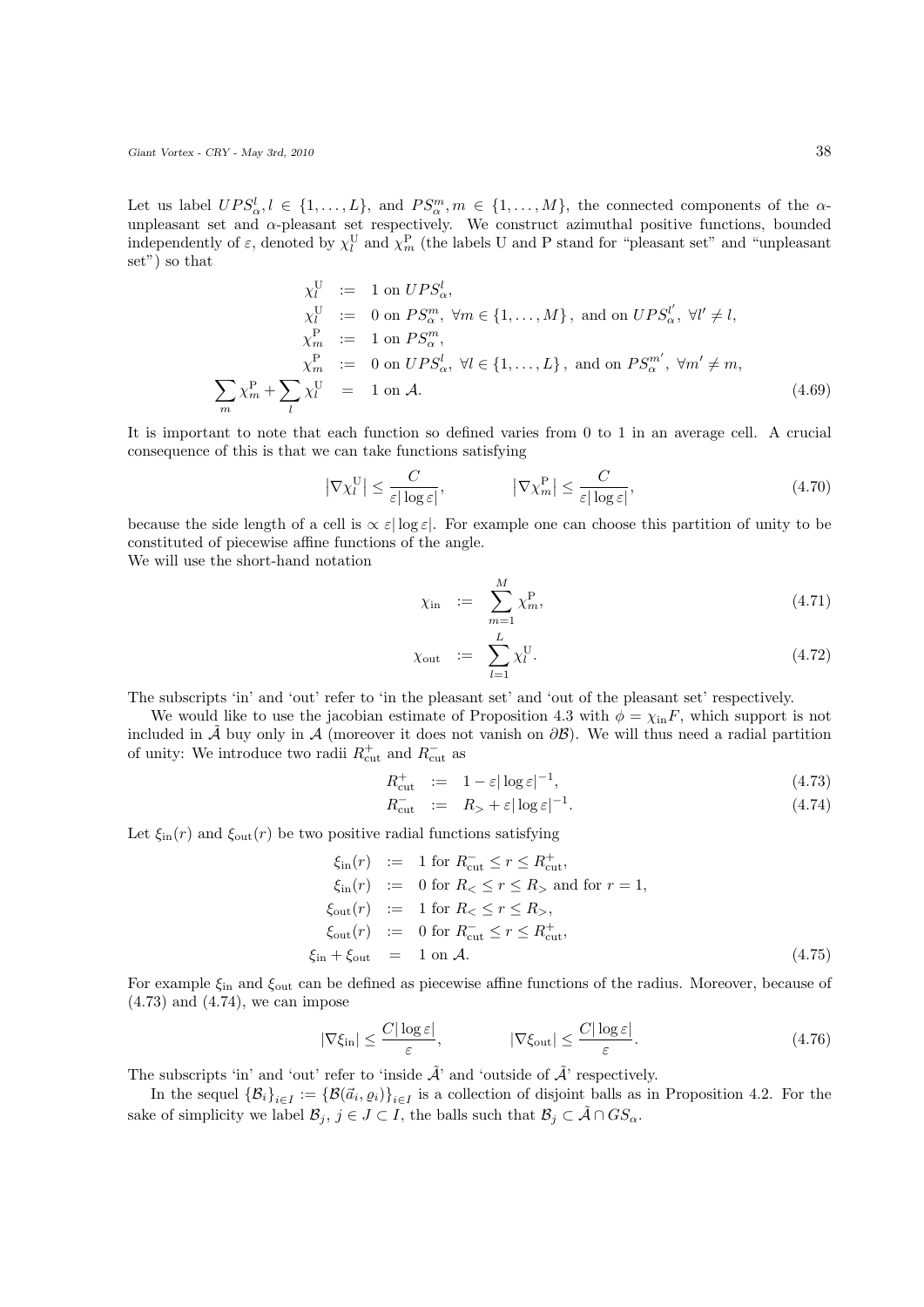Proof of Proposition 4.1.

Recall the properties of  $F(4.11)$ . By integration by parts, we have

$$
\int_{\mathcal{A}} d\vec{r} \left\{ g^2 \left| \nabla u \right|^2 - g^2 \vec{B} \cdot (iu, \nabla u) \right\} = \int_{\mathcal{A}} d\vec{r} \left\{ g^2 \left| \nabla u \right|^2 + F \operatorname{curl}(iu, \nabla u) \right\} - \int_{\partial \mathcal{B}} d\sigma \, F(1)(iu, \partial_\tau u) \tag{4.77}
$$

and we are going to evaluate the three terms using our previous results. We begin with a lower bound on the kinetic term in (4.77), using Proposition 4.2. We introduce a parameter  $\gamma$  to be fixed later in the proof and estimate

$$
\int_{\mathcal{A}} d\vec{r} \, g^2 \left| \nabla u \right|^2 \ge (1 - \gamma) \sum_{j \in J} \int_{\mathcal{B}_j} d\vec{r} \, \xi_{\text{in}} g^2 \left| \nabla u \right|^2 + (1 - \gamma) \int_{\mathcal{A}} d\vec{r} \, \xi_{\text{out}} g^2 \left| \nabla u \right|^2 + \gamma \int_{\mathcal{A}} d\vec{r} \, g^2 \left| \nabla u \right|^2. \tag{4.78}
$$

Using the lower bound (4.51), we have

$$
\int_{\mathcal{B}_j} d\vec{r} \xi_{\rm in} g^2 |\nabla u|^2 \geq \xi_{\rm in}(a_j) \int_{\mathcal{B}_j} d\vec{r} \, g^2 |\nabla u|^2 + \left( \inf_{\vec{r} \in \mathcal{B}_j} \xi_{\rm in}(r) - \xi_{\rm in}(a_j) \right) \int_{\mathcal{B}_j} d\vec{r} \, g^2 |\nabla u|^2 \geq
$$
\n
$$
\left( \frac{1}{2} - \alpha \right) |d_j| \xi_{\rm in}(a_j) g^2(a_j) |\log \varepsilon| \left( 1 - C \frac{\log |\log \varepsilon|}{|\log \varepsilon|} \right) - \frac{C}{|\log \varepsilon|^4} \int_{\mathcal{B}_j} d\vec{r} \, g^2 |\nabla u|^2. \tag{4.79}
$$

The estimate of  $\inf_{\mathcal{B}_j} \xi_{\text{in}} - \xi_{\text{in}}(a_j)$  is a consequence of  $(4.76)$  combined with  $\varrho_j \leq C \varepsilon |\log \varepsilon|^{-5}$ . We now compute

$$
\int_{\mathcal{A}} d\vec{r} F \operatorname{curl}(iu, \nabla u) = \int_{\mathcal{A}} d\vec{r} \left[ \xi_{\text{in}} \chi_{\text{in}} F \operatorname{curl}(iu, \nabla u) + \xi_{\text{out}} \chi_{\text{in}} F \operatorname{curl}(iu, \nabla u) + \chi_{\text{out}} F \operatorname{curl}(iu, \nabla u) \right]. \tag{4.80}
$$

We can use Proposition 4.3 to estimate the first term because  $\xi_{\text{in}}\chi_{\text{in}}F$  is a piecewise- $C^1$  function with support included in  $\tilde{\mathcal{A}} \cap GS_{\alpha}$ . We obtain

$$
\int_{\mathcal{A}} d\vec{r} \xi_{\text{in}} \chi_{\text{in}} F \operatorname{curl}(iu, \nabla u) \ge \sum_{j \in J} d_j F(a_j) \xi_{\text{in}}(a_j) \chi_{\text{in}}(\vec{a}_j) - C \left\| \nabla(\xi_{\text{in}} \chi_{\text{in}} F) \right\|_{L^{\infty}(GS_{\alpha})} \varepsilon^2 |\log \varepsilon|^{-2} \mathcal{F}[u]. \tag{4.81}
$$

Now, using (4.19), (4.20), (4.70) and (4.76), we have

$$
\|\nabla(\xi_{\rm in}\chi_{\rm in}F)\|_{L^{\infty}(\mathcal{A})}\leq \frac{C|\log \varepsilon|}{\varepsilon^2},
$$

so that

$$
\int_{\mathcal{A}} d\vec{r} \, \xi_{\text{in}} \chi_{\text{in}} F \, \text{curl}(iu, \nabla u) \ge \sum_{j \in J} d_j F(a_j) \xi_{\text{in}}(a_j) \chi_{\text{in}}(\vec{a}_j) - C |\log \varepsilon|^{-1} \mathcal{F}[u]. \tag{4.82}
$$

The second term in the r.h.s. of (4.80) is simply bounded below as follows

$$
\int_{\mathcal{A}} d\vec{r} \, \xi_{\text{out}} \chi_{\text{in}} F \, \text{curl}(iu, \nabla u) \ge -\int_{\mathcal{A}} d\vec{r} \, \xi_{\text{out}} |F| |\nabla u|^2. \tag{4.83}
$$

We now estimate the third term in the r.h.s. of (4.80): We integrate by parts back to get

$$
\int_{\mathcal{A}} d\vec{r} \,\chi_{\text{out}} F \,\text{curl}(iu, \nabla u) \ge -\int_{\mathcal{A}} d\vec{r} \,\nabla^{\perp}(\chi_{\text{out}} F) \cdot (iu, \nabla u) - C \int_{\partial \mathcal{B}} d\sigma \, |F(1)| \, |(iu, \partial_{\tau} u)| \,, \tag{4.84}
$$

but

$$
\int_{\mathcal{A}} d\vec{r} \nabla^{\perp} (\chi_{\text{out}} F) \cdot (iu, \nabla u) = \int_{\mathcal{A}} d\vec{r} \left\{ F \nabla^{\perp} (\chi_{\text{out}}) \cdot (iu, \nabla u) + \chi_{\text{out}} g^2 \vec{B} \cdot (iu, \nabla u) \right\}
$$
(4.85)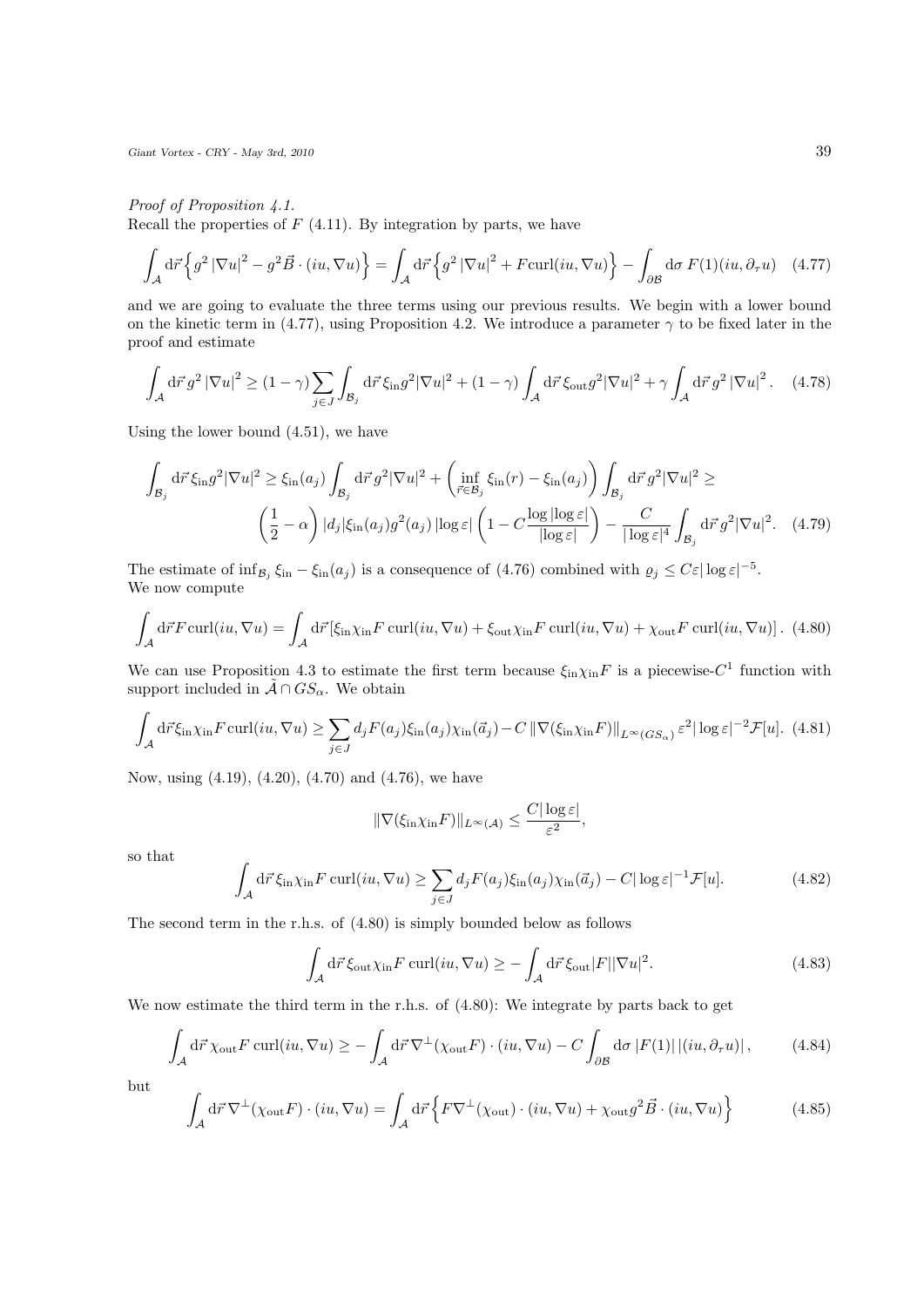and the second term can be bounded using the same computations as in the proof of Lemma 4.2:

$$
\int_{\mathcal{A}} d\vec{r} \,\chi_{\text{out}} g^2 \vec{B} \cdot (iu, \nabla u) \le \delta \int_{\mathcal{A}} d\vec{r} \,\chi_{\text{out}} g^2 |\nabla u|^2 + C\delta^{-1} \int_{\mathcal{A}} d\vec{r} \,\chi_{\text{out}} g^2 B^2 |u|^2,
$$

where  $\delta$  is a parameter to be fixed later. For the first term in (4.85) we use (4.22):

$$
\left| \int_{\mathcal{A}} \mathrm{d}\vec{r} \, \nabla^{\perp} (\chi_{\text{out}}) F \cdot (iu, \nabla u) \right| \leq C \varepsilon^{-1} \int_{\mathcal{A}} \mathrm{d}\vec{r} \, \left| \nabla^{\perp} \chi_{\text{out}} \right| \left| r - R_{<} \right| g^{2} |u| |\nabla u| \leq \delta \int_{\{\nabla \chi_{\text{out}} \neq 0\}} \mathrm{d}\vec{r} \, g^{2} |\nabla u|^{2} + \frac{C}{\delta \varepsilon^{2}} \int_{\{\nabla \chi_{\text{out}} \neq 0\}} \mathrm{d}\vec{r} \, g^{2} |u|^{2}.
$$

The second inequality uses  $|1 - R_{\leq}| \propto \varepsilon |\log \varepsilon|$  and (4.70).

We inject the preceding computations in (4.84), taking into account that  $B \leq C \varepsilon^{-1}$ . We also note that we have  $\chi_{\text{out}} \neq 0$  and/or  $\nabla \chi_{\text{out}} \neq 0$  only in the unpleasant set and the average set, so

$$
\int_{\mathcal{A}} d\vec{r} \chi_{\text{out}} F \operatorname{curl}(iu, \nabla u) \ge
$$
\n
$$
-C\delta \int_{UPS_{\alpha} \cup AS_{\alpha}} d\vec{r} \, g^{2} |\nabla u|^{2} - \frac{C}{\delta \varepsilon^{2}} \int_{UPS_{\alpha} \cup AS_{\alpha}} d\vec{r} \, g^{2} |u|^{2} - C \int_{\partial \mathcal{B}} d\sigma |F(1)| |(iu, \partial_{\tau} u)|. \tag{4.86}
$$

We gather equations (4.78), (4.79), (4.80), (4.82), (4.83) and (4.86) to obtain (recalling that  $|\chi_{\rm in}| \le 1$ )

$$
\int_{\mathcal{A}} d\vec{r} \left\{ g^{2} \left| \nabla u \right|^{2} + F \operatorname{curl}(iu, \nabla u) \right\} \ge
$$
\n
$$
\sum_{j \in J} \xi_{\text{in}}(a_{j}) |d_{j}| \left[ (1 - \gamma) \left( \frac{1}{2} - \alpha \right) g^{2}(a_{j}) \left| \log \varepsilon \right| \left( 1 - C \frac{\log |\log \varepsilon|}{|\log \varepsilon|} \right) - |F(a_{j})| \right] +
$$
\n
$$
(1 - \gamma) \int_{\mathcal{A}} d\vec{r} \, \xi_{\text{out}} g^{2} |\nabla u|^{2} - \int_{\mathcal{A}} d\vec{r} \, \xi_{\text{out}} |F| |\nabla u|^{2} - C \int_{\partial \mathcal{B}} d\sigma |F(1)| |(iu, \partial_{\tau} u)| +
$$
\n
$$
(\gamma - \delta) \int_{\mathcal{A}} d\vec{r} \, g^{2} |\nabla u|^{2} - \frac{C}{\delta \varepsilon^{2}} \int_{UPS_{\alpha} \cup AS_{\alpha}} d\vec{r} \, g^{2} |u|^{2} - C |\log \varepsilon|^{-1} \mathcal{F}[u]. \tag{4.87}
$$

We choose now the parameters in (4.87) as follows:

$$
\gamma = 2\delta = \frac{\log|\log \varepsilon|}{|\log \varepsilon|}, \qquad \alpha = \tilde{\alpha} \frac{\log|\log \varepsilon|}{|\log \varepsilon|}, \tag{4.88}
$$

where  $\tilde{\alpha}$  is a large enough constant (see below). This choice allows to bound the terms in (4.87) from below: Indeed, if  $\Omega_0 > (3\pi)^{-1}$ , we have from Proposition A.2

$$
\frac{1}{2}g^2(a_j)\left|\log \varepsilon\right| - |F(a_j)| \ge \frac{C}{\varepsilon}
$$

for any  $\vec{a}_j \in \tilde{\mathcal{A}}$  and thus

$$
(1 - \gamma) \left(\frac{1}{2} - \alpha\right) g^2(a_j) \left|\log \varepsilon\right| \left(1 - C \frac{\log|\log \varepsilon|}{|\log \varepsilon|}\right) - |F(a_j)| \ge
$$
  

$$
\frac{1}{2} g^2(a_j) \left|\log \varepsilon\right| - |F(a_j)| - C g^2(a_j) \log|\log \varepsilon| \ge \frac{C}{\varepsilon} - \frac{C \log|\log \varepsilon|}{\varepsilon |\log \varepsilon|} > 0 \quad (4.89)
$$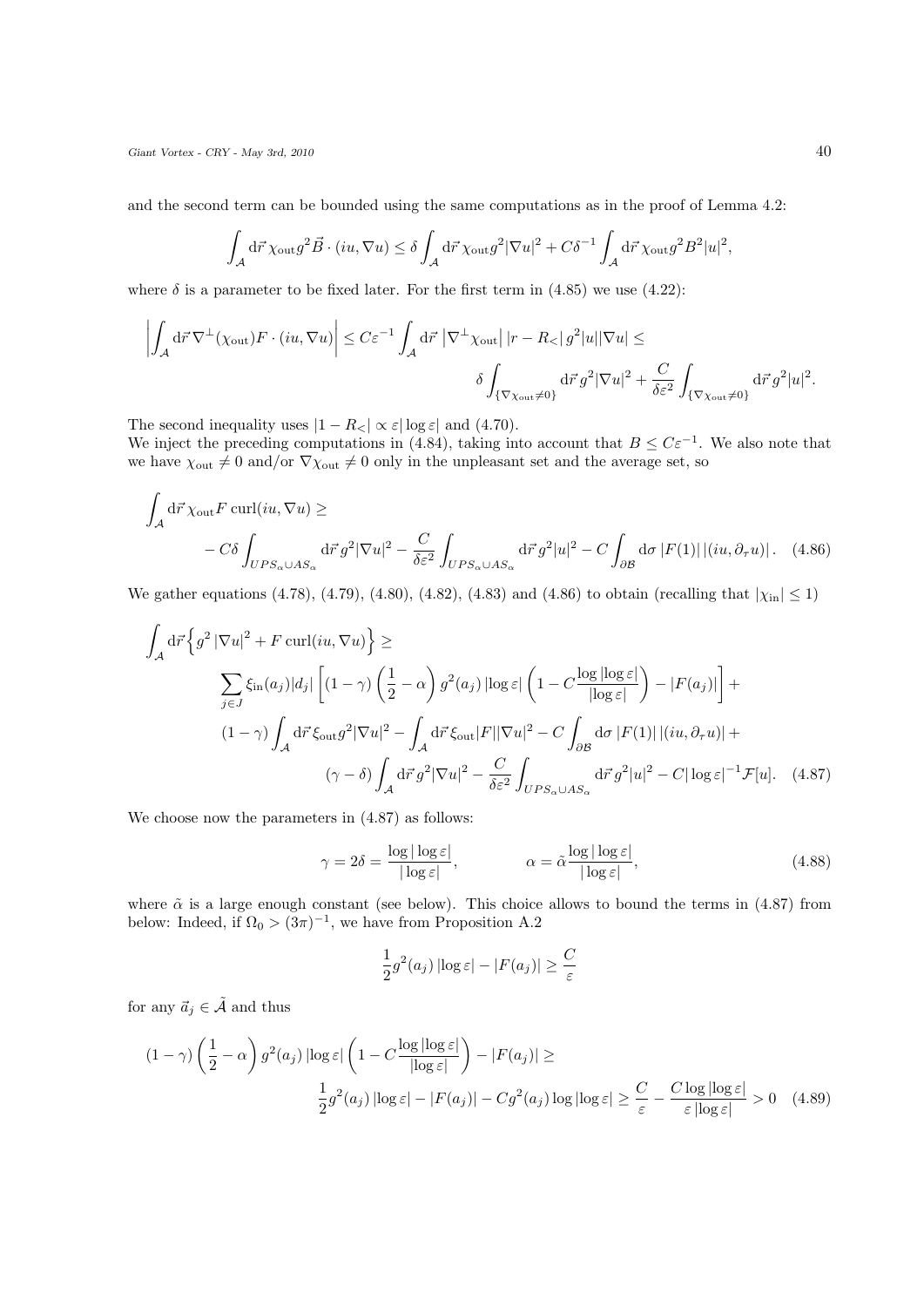where we have used  $(2.25)$ .

On the other hand, by the definition of  $\xi_{\text{out}}$ , for any  $\vec{r} \in \text{supp}(\xi_{\text{out}})$ , we have either

$$
|r - R_{\le}| \le C\varepsilon |\log \varepsilon|^{-1} \tag{4.90}
$$

or

$$
|r - 1| \le C\varepsilon |\log \varepsilon|^{-1}.\tag{4.91}
$$

Therefore, using (4.22), we have in the first case

$$
|F(r)| \le C \frac{g^2(r)}{|\log \varepsilon|}.
$$

In the second case (4.22) yields

$$
|F(r)| \leq \frac{C}{\varepsilon |\log \varepsilon|^2}
$$

but (2.30) shows that, if  $\vec{r}$  satisfies (4.91),

$$
g^2(r) \ge \frac{C}{\varepsilon |\log \varepsilon|}
$$

.

We conclude that

$$
g^{2}(r) \ge C |\log \varepsilon| |F(r)| \gg |F(r)| \tag{4.92}
$$

for any  $\vec{r} \in \text{supp}(\xi_{\text{out}})$  and thus

$$
(1 - \gamma) \int_{\mathcal{A}} d\vec{r} \, \xi_{\text{out}} g^2 |\nabla u|^2 - \int_{\mathcal{A}} d\vec{r} \, \xi_{\text{out}} |F| |\nabla u|^2 \ge 0. \tag{4.93}
$$

Finally we have from (4.87), (4.89) and (4.93)

$$
\int_{\mathcal{A}} d\vec{r} \left\{ g^2 \left| \nabla u \right|^2 + F \operatorname{curl}(iu, \nabla u) \right\} \ge C \frac{\log |\log \varepsilon|}{|\log \varepsilon|} \int_{\mathcal{A}} d\vec{r} \, g^2 |\nabla u|^2 -
$$
\n
$$
C \frac{|\log \varepsilon|}{\varepsilon^2 \log |\log \varepsilon|} \int_{UPS_{\alpha} \cup AS_{\alpha}} d\vec{r} \, g^2 |u|^2 - C \int_{\partial \mathcal{B}} d\sigma \, |F(1)| \, |(iu, \partial_\tau u)| - C |\log \varepsilon|^{-1} \mathcal{F}[u]. \tag{4.94}
$$

Adding

$$
\int_{\mathcal{A}} d\vec{r} \frac{g^4}{\varepsilon^2} \left(1 - |u|^2\right)^2 - \int_{\partial \mathcal{B}} d\sigma F(1)(iu, \partial_\tau u)
$$

to both sides of (4.94) and using (4.77), we get the lower bound

$$
\mathcal{E}[u] \ge C \left\{ \frac{\log |\log \varepsilon|}{|\log \varepsilon|} \mathcal{F}[u] - \frac{|\log \varepsilon|}{\varepsilon^2 \log |\log \varepsilon|} \int_{UPS_{\alpha} \cup AS_{\alpha}} d\vec{r} \, g^2 |u|^2 - \int_{\partial \mathcal{B}} d\sigma \, F(1)(iu, \partial_{\tau} u) \right\},\tag{4.95}
$$

valid for  $\varepsilon$  small enough and  $\Omega_0 > (3\pi)^{-1}$ . But  $g^2|u|^2 = |\Psi^{\text{GP}}|^2 \leq C\varepsilon^{-1}|\log \varepsilon|^{-1}$ , whereas the side length of a cell is  $\mathcal{O}(\varepsilon|\log \varepsilon|)$ , thus

$$
\int_{UPS_{\alpha}\cup AS_{\alpha}} d\vec{r} \, g^2 |u|^2 \leq \frac{C}{\varepsilon |\log \varepsilon|} |UPS_{\alpha}\cup AS_{\alpha}| \leq C\varepsilon |\log \varepsilon| \left(N_{\alpha}^{\text{UP}} + N_{\alpha}^{\text{A}}\right). \tag{4.96}
$$

Using (4.50), (4.67) and (4.68), we deduce

$$
\int_{UPS_{\alpha}\cup AS_{\alpha}} d\vec{r} \, g^2 |u|^2 \le C\varepsilon |\log \varepsilon| N_{\alpha}^{\mathcal{B}} \le C\varepsilon^2 \varepsilon^{\alpha} \mathcal{F}[u].\tag{4.97}
$$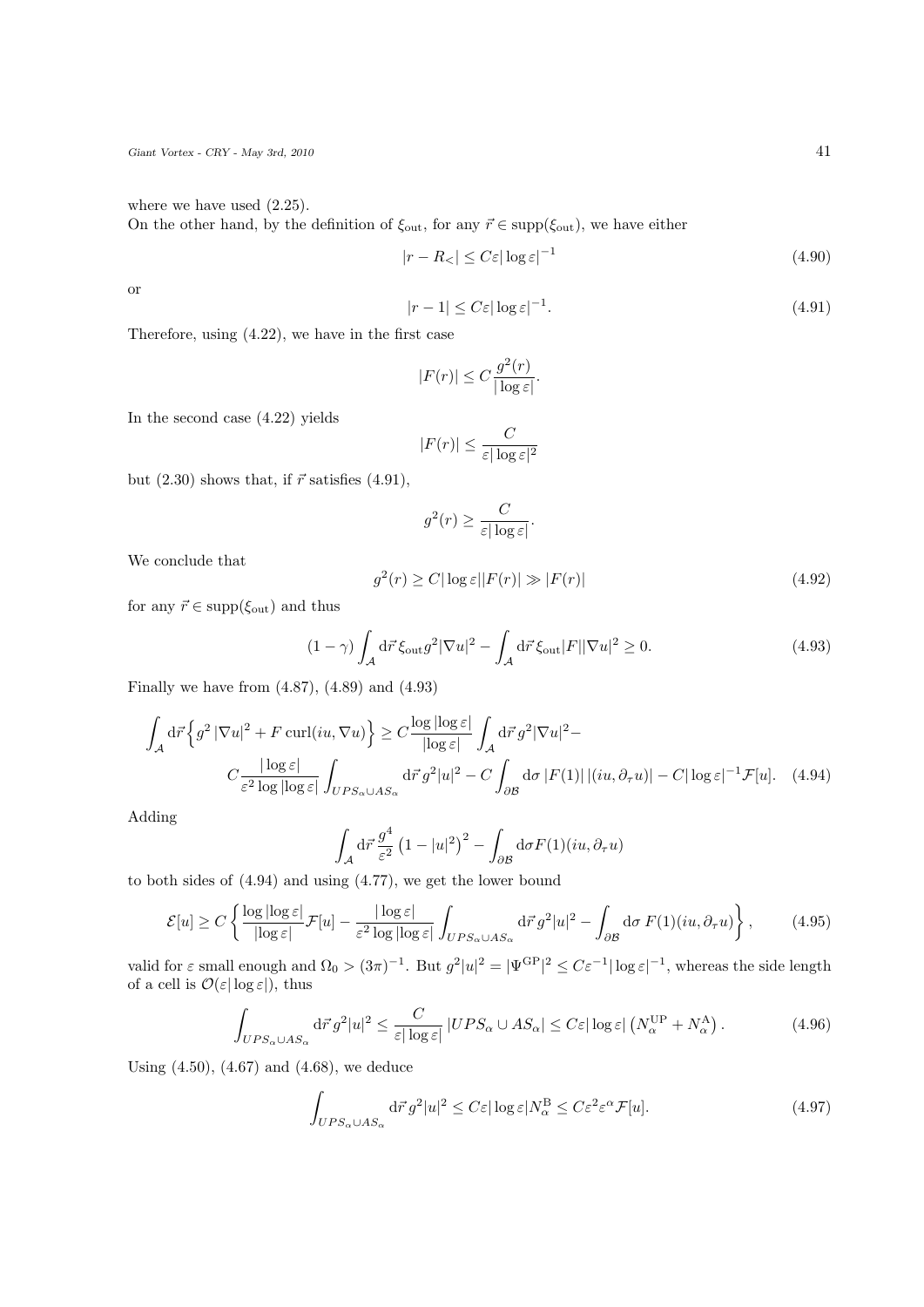On the other hand (2.30) implies that  $g^2(1) \geq C\varepsilon^{-1}|\log \varepsilon|^{-1}$ . Combining this fact with the upper bound (2.2) yields

$$
|u| \le C \text{ on } \partial \mathcal{B} \tag{4.98}
$$

and thus, using (4.21) and Cauchy-Schwarz inequality,

$$
\left| \int_{\partial \mathcal{B}} d\sigma F(1)(iu, \partial_{\tau} u) \right| \le C \left( \int_{\partial \mathcal{B}} d\sigma \, |\partial_{\tau} u|^2 \right)^{1/2}.
$$
 (4.99)

Using Lemma 4.4 we conclude

$$
\left| \int_{\partial \mathcal{B}} d\sigma \, F(1)(iu, \partial_{\tau} u) \right| \le C \left( |\log \varepsilon|^{1/2} |\mathcal{E}[u]|^{1/2} + \frac{|\log \varepsilon|^{1/4}}{\varepsilon^{1/4}} \mathcal{F}[u]^{1/2} \right). \tag{4.100}
$$

Combining (4.95), (4.97) and (4.100), we have

$$
\mathcal{E}[u] \ge C \left\{ \frac{\log |\log \varepsilon|}{|\log \varepsilon|} \mathcal{F}[u] - \frac{|\log \varepsilon|}{\log |\log \varepsilon|} \varepsilon^{\alpha} \mathcal{F}[u] - |\log \varepsilon|^{1/2} |\mathcal{E}[u]|^{1/2} - \frac{|\log \varepsilon|^{1/4}}{\varepsilon^{1/4}} \mathcal{F}[u]^{1/2} \right\}.
$$
 (4.101)

Recall the choice of  $\alpha$  in (4.88): We choose now a constant  $\tilde{\alpha} > 2$ . Then

$$
\frac{|\log \varepsilon|}{\log |\log \varepsilon|} \varepsilon^{\alpha} = \frac{|\log \varepsilon|^{1-\tilde{\alpha}}}{\log |\log \varepsilon|} \ll \frac{\log |\log \varepsilon|}{|\log \varepsilon|}
$$

and thus there exists a finite constant  $c$  such that

$$
\mathcal{O}(\varepsilon^{\infty}) \ge \mathcal{E}[u] \ge c \left( \frac{\log |\log \varepsilon|}{|\log \varepsilon|} \mathcal{F}[u] - |\log \varepsilon|^{1/2} |\mathcal{E}[u]|^{1/2} - \frac{|\log \varepsilon|^{1/4}}{\varepsilon^{1/4}} \mathcal{F}[u]^{1/2} \right) \tag{4.102}
$$

where the upper bound comes from  $(4.4)$ .

Since the sign of  $\mathcal{E}[u]$  is not known, we might have two possible cases: If  $\mathcal{E}[u] \geq 0$ , (4.4) implies that  $|\mathcal{E}[u]| \leq \mathcal{O}(\varepsilon^{\infty})$ , which can be plugged in (4.102) yielding

$$
\mathcal{O}(\varepsilon^{\infty}) \ge \mathcal{E}[u] \ge c \left( \frac{\log |\log \varepsilon|}{|\log \varepsilon|} \mathcal{F}[u] - \frac{|\log \varepsilon|^{1/4}}{\varepsilon^{1/4}} \mathcal{F}[u]^{1/2} \right) \tag{4.103}
$$

This implies first

$$
\mathcal{F}[u] \le C \frac{|\log \varepsilon|^{5/2}}{\varepsilon^{1/2} \log |\log \varepsilon|^2}
$$

and, going back to (4.103),

$$
\mathcal{E}[u] \ge -C \frac{|\log \varepsilon|^{3/2}}{\varepsilon^{1/2} \log |\log \varepsilon|}
$$

which concludes the proof of Proposition 4.1, if  $\mathcal{E}[u] \geq 0$ . On the opposite, if  $\mathcal{E}[u] < 0$ , either

$$
0 \geq \mathcal{E}[u] + c|\log \varepsilon|^{1/2} |\mathcal{E}[u]|^{1/2} \geq c\left(\frac{\log|\log \varepsilon|}{|\log \varepsilon|}\mathcal{F}[u] - \frac{|\log \varepsilon|^{1/4}}{\varepsilon^{1/4}}\mathcal{F}[u]^{1/2}\right),\,
$$

which implies the result as before, or  $\mathcal{E}[u] \leq C |\log \varepsilon|$ , which gives

$$
C|\log \varepsilon|^{3/2} \ge c\left(\frac{\log |\log \varepsilon|}{|\log \varepsilon|}\mathcal{F}[u] - \frac{|\log \varepsilon|^{1/4}}{\varepsilon^{1/4}}\mathcal{F}[u]^{1/2}\right),\,
$$

and thus again  $(4.8)$  and  $(4.9)$ .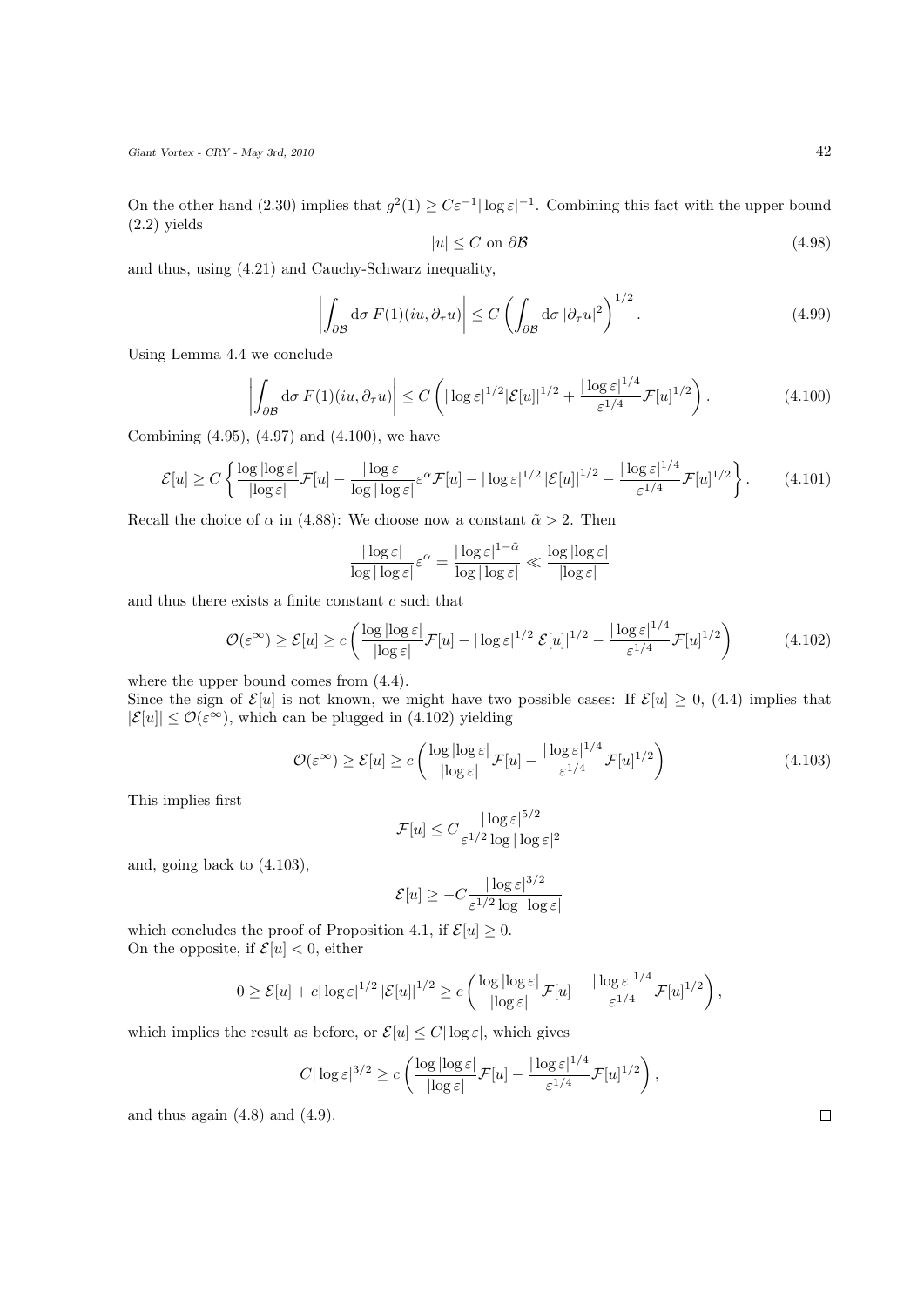As already noted, the end of the proof could be formulated as an induction. Plugging the estimates of Lemma 4.2 in (4.101) and using the upper bound on  $\mathcal{E}[u]$  would yield improved estimates of  $\mathcal{F}[u]$  and  $|\mathcal{E}[u]|$ , thus reducing the number of bad cells and improving the boundary estimate. The process could then be repeated a large number of times, proving that there are no bad cells at all. The second term in the lower bound (4.101) would then vanish and the process stop when the first term would reach the order of magnitude of the last one (coming from the boundary estimate), thus giving the results of Proposition 4.1.

# 5 Energy Asymptotics and Absence of Vortices

In this Section we conclude the proofs of our main results. The proof of the energy asymptotics is a straightforward combination of the results of Sections 3 and 4:

Proof of Theorem 1.2.

From Proposition 3.1 we have, using the simplified notation of Section 4,

$$
E^{\rm GP} \ge \hat{E}^{\rm GP}_{\mathcal{A},\omega_0} + \mathcal{E}[u] - \mathcal{O}(\varepsilon^\infty)
$$

which reduces to

$$
E^{\rm GP} \ge \hat{E}_{\mathcal{A},\omega_0}^{\rm GP} - C \frac{|\log \varepsilon|^{3/2}}{\varepsilon^{1/2} \log |\log \varepsilon|}
$$

thanks to (4.9). Using a regularization of  $g_{\mathcal{A},\omega_0}$  as a trial function for the functional  $\hat{\mathcal{E}}_{\omega_0}^{\text{GP}}$  as in the proof of Proposition 3.1, we get  $\hat{E}_{\mathcal{A},\omega_0}^{\text{GP}} \geq \hat{E}_{\omega_0}^{\text{GP}} - \mathcal{O}(\varepsilon^{\infty})$  and thus

$$
E^{\rm GP} \ge \hat{E}_{\omega_0}^{\rm GP} - C \frac{|\log \varepsilon|^{3/2}}{\varepsilon^{1/2} \log |\log \varepsilon|}.
$$

We conclude the proof of the lower bound recalling that, by definition,

$$
\hat{E}^{\rm GP} = \inf_{\omega} \hat{E}_{\omega}^{\rm GP} \leq \hat{E}_{\omega_0}^{\rm GP}.
$$

For the upper bound

$$
E^{\mathrm{GP}} \leq \hat{E}^{\mathrm{GP}} = \hat{E}^{\mathrm{GP}}_{\omega_{\mathrm{opt}}}
$$

we simply use  $g_{\omega_{\text{opt}}}(r) \exp\{i([\Omega] - \omega_{\text{opt}})\vartheta\}$  as a trial function for  $\mathcal{E}^{\text{GP}}$ .

The proof of the absence of vortices requires an additional ingredient:

### Lemma 5.1 (Estimate for the gradient of  $u_{\omega_0}$ ).

Recall the definition of  $u_{\omega_0}$  in (3.5). If  $\Omega_0 > (3\pi)^{-1}$ , then there is a finite constant C such that

$$
\|\nabla u_{\omega_0}\|_{L^{\infty}(\tilde{\mathcal{A}})} \le C \frac{|\log \varepsilon|^{3/2}}{\varepsilon^{3/2}}.
$$
\n(5.1)

*Proof.* We use the short-hand notation defined at the beginning of Section 4 (in particular  $u = u_{\omega_0}$ ). Recall the variational equation (4.27)

$$
-\nabla \left(g^2 \nabla u\right) - 2ig^2 \vec{B} \cdot \nabla u + \frac{2}{\varepsilon^2} g^4 \left(|u|^2 - 1\right) u = \lambda g^2 u. \tag{5.2}
$$

From this equation we get the pointwise estimate

$$
|\Delta u| \le C\left(\frac{|\nabla g|}{g}|\nabla u| + |B||\nabla u| + \frac{1}{\varepsilon^2}|g^2\left(|u|^2 - 1\right)u| + |\lambda| |u|\right),\tag{5.3}
$$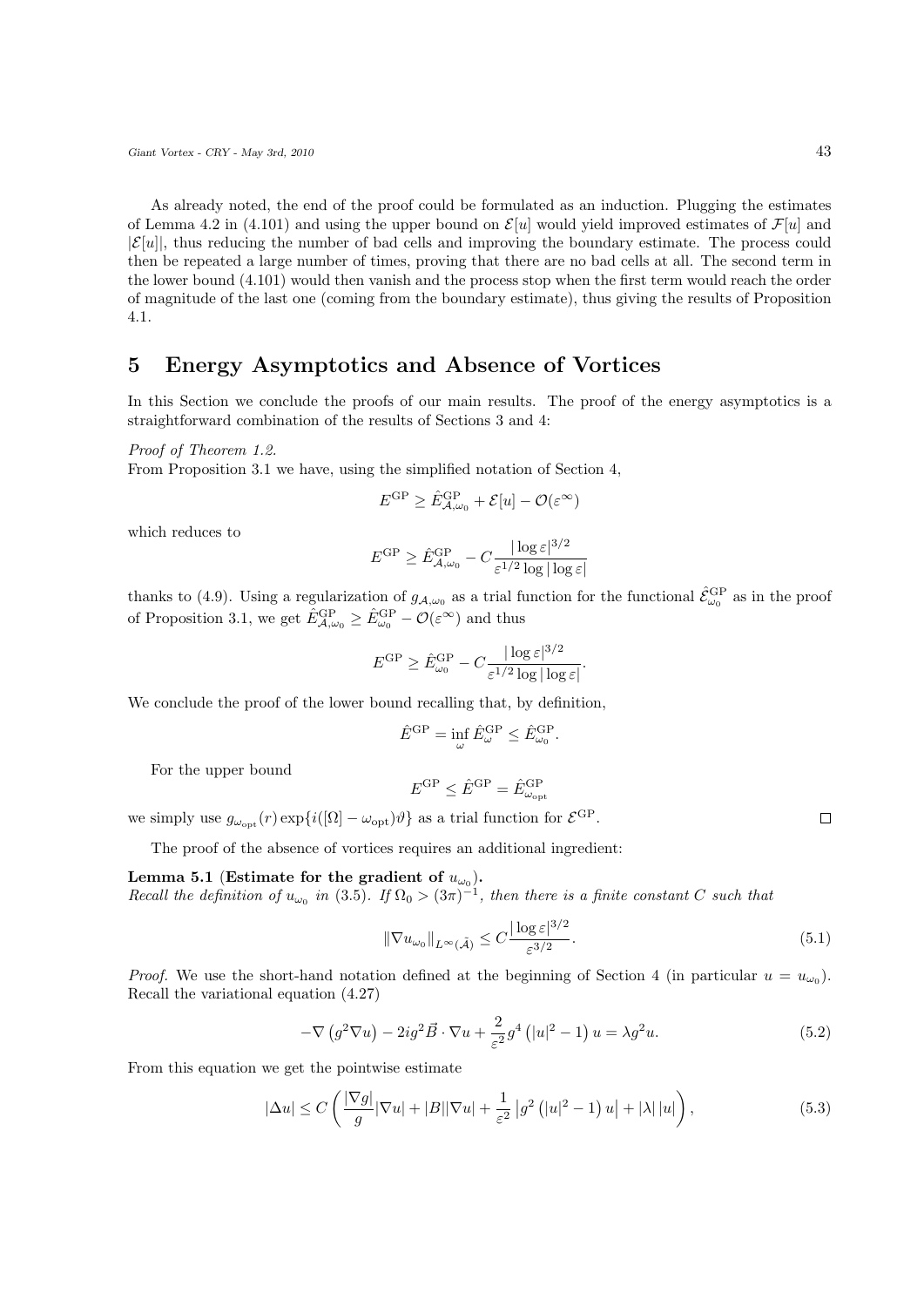holding true on A. Recalling that  $|\Psi^{\text{GP}}| \leq \varepsilon^{-1/2} |\log \varepsilon|^{-1/2}$  and

$$
g \ge \frac{C}{\varepsilon^{1/2} |\log \varepsilon|^{3/2}} \text{ on } \tilde{\mathcal{A}},\tag{5.4}
$$

we have

$$
|u| \le C|\log \varepsilon| \text{ on } \tilde{\mathcal{A}}.\tag{5.5}
$$

Thus, using  $(2.25)$ ,

$$
\frac{1}{\varepsilon^2} \left| g^2 \left( |u|^2 - 1 \right) u \right| \le C \frac{|\log \varepsilon|^2}{\varepsilon^3}.
$$
\n
$$
(5.6)
$$

On the other hand, estimating the chemical potential with (4.28) and plugging in the results of Proposition 4.1, we have

$$
|\lambda u| \le C|u| \left( |\mathcal{E}[u]| + \frac{1}{\varepsilon^{3/2} |\log \varepsilon|^{1/2}} \mathcal{F}[u]^{1/2} \right) \le \frac{C|\log \varepsilon|^{7/4}}{\varepsilon^{7/4} \log |\log \varepsilon|} \ll \frac{|\log \varepsilon|^2}{\varepsilon^3} \tag{5.7}
$$

on  $\tilde{\mathcal{A}}$ .

Combining (2.25), (2.50), (4.7) and (4.18) with (5.6) and (5.7), we deduce from (5.3)

$$
\|\Delta u\|_{L^{\infty}(\tilde{\mathcal{A}})} \leq C \left( \frac{|\log \varepsilon|^{3/4}}{\varepsilon^{5/4}} \|\nabla u\|_{L^{\infty}(\tilde{\mathcal{A}})} + \frac{|\log \varepsilon|^{2}}{\varepsilon^{3}} \right).
$$

From Gagliardo-Nirenberg inequality [N, Theorem at pg. 125], we deduce

$$
\|\Delta u\|_{L^{\infty}(\tilde{\mathcal{A}})} \le C\left(\frac{|\log \varepsilon|^{3/4}}{\varepsilon^{5/4}} \|\Delta u\|_{L^{\infty}(\tilde{\mathcal{A}})}^{1/2} \|u\|_{L^{\infty}(\tilde{\mathcal{A}})}^{1/2} + \frac{|\log \varepsilon|^{2}}{\varepsilon^{3}}\right). \tag{5.8}
$$

Inserting (5.5), we conclude

$$
\|\Delta u\|_{L^{\infty}(\tilde{\mathcal{A}})} \leq C \frac{|\log \varepsilon|^2}{\varepsilon^3}
$$

and we get (5.1) by using (5.5) and the Gagliardo-Nirenberg inequality again.

We are now in position to complete the

Proof of Theorem 1.1.

The proof relies on a combination of (4.8) and (5.1), as in [BBH1]. Suppose that at some point  $\vec{r}_0$  such that

$$
R_{\rm h} + \frac{1}{2}\varepsilon |\log \varepsilon|^{-1} \le r_0 \le 1,
$$

we have

$$
||u(\vec{r}_0)| - 1| \ge \varepsilon^{1/8} |\log \varepsilon|^3.
$$

Then, using (5.1), there is a constant C such that, for any  $\vec{r} \in B_0 := \mathcal{B}(\vec{r}_0, C\varepsilon^{13/8} |\log \varepsilon|^{3/2})$ , we have

$$
||u(\vec{r})|-1| \geq \frac{1}{2}\varepsilon^{1/8}|\log\varepsilon|^3.
$$

This implies (recall (4.7))

$$
\int_{\mathcal{B}_0} \mathrm{d} \vec{r} \, \frac{g^4}{\varepsilon^2} \left( 1 - |u|^2 \right)^2 \ge \frac{C |\log \varepsilon|^3}{\varepsilon^{1/2}},
$$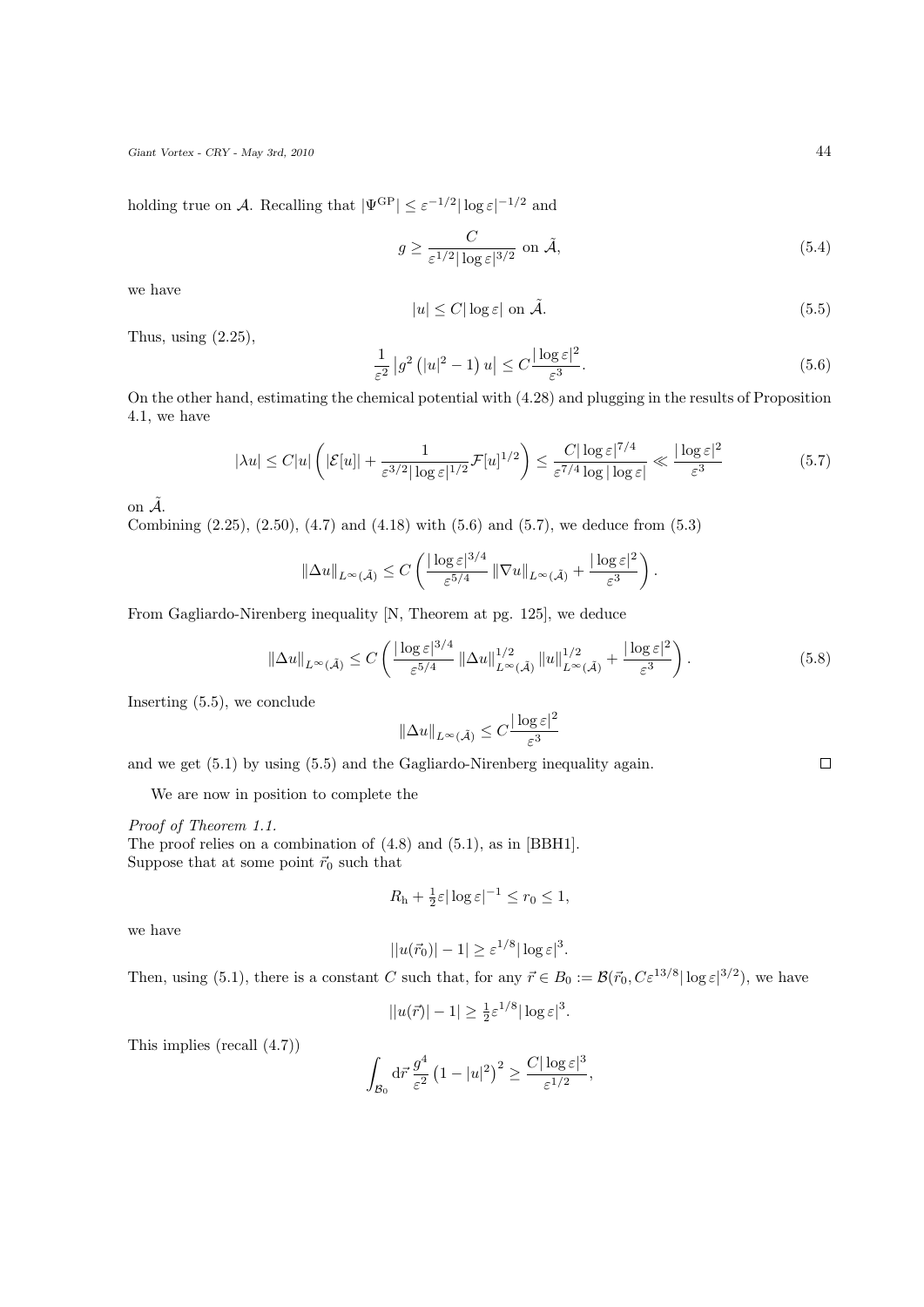and thus (note that by the initial condition on  $r_0, B_0 \subset \mathcal{A}$ )

$$
\mathcal{F}[u] \ge \frac{C|\log \varepsilon|^3}{\varepsilon^{1/2}},\tag{5.9}
$$

which is a contradiction with (4.8).

We have thus proven that (recall  $(5.5)$ )

$$
\left| |\Psi^{\rm GP}|^2 - g^2 \right| \le g^2 \left| |u|^2 - 1 \right| \le C \frac{|\log \varepsilon|^3}{\varepsilon^{7/8}} \tag{5.10}
$$

on  $\tilde{\mathcal{A}} = \{R_h + \varepsilon | \log \varepsilon |^{-1} \le r \le 1\}$ . The result then follows by a combination of (2.30) and (5.10).  $\Box$ 

Remark 5.1 (Absence of vortices in a larger domain).

By direct inspection of the proof of Theorem 1.1, one can easily realize that we could have proven the main result, i.e., the absence of vortices, in a domain larger than  $\tilde{A}$ , i.e., there is some freedom in the choice of the bulk of the condensate.

More precisely the choice of a larger domain would have implied a worse lower bound on  $g^2$  via  $(2.30)$ and in turn a worse remainder in (5.10), but at the same time this would have allowed the extension of the no vortex result up to a distance of order  $\varepsilon |\log \varepsilon|^{-a}$  from  $R_h$  for some power  $a > 1$ . We have however chosen to state the main result in  $\tilde{\mathcal{A}}$  for the sake of simplicity.

The proof of the result about the degree of  $\Psi$ <sup>GP</sup> is a corollary of the main result proven above:

#### Proof of Theorem 1.3.

We first note that the pointwise estimate in (5.10) implies that  $\Psi$ <sup>GP</sup> does not vanish on  $\partial \mathcal{B}$ , so that its degree is indeed well defined. We then compute

$$
2\pi \deg \{\Psi^{\rm GP}, \partial \mathcal{B}\} = -i \int_{\partial \mathcal{B}} d\sigma \, \frac{|\Psi^{\rm GP}|}{\Psi^{\rm GP}} \partial_{\tau} \left( \frac{\Psi^{\rm GP}}{|\Psi^{\rm GP}|} \right) = -i \int_{\partial \mathcal{B}} d\sigma \, \frac{|u|}{u} \partial_{\tau} \left( \frac{u}{|u|} e^{i([\Omega] - \omega_0)\vartheta} \right) e^{-i([\Omega] - \omega_0)\vartheta} =
$$

$$
2\pi \left( [\Omega] - \omega_0 \right) - i \int_{\partial \mathcal{B}} d\sigma \, \frac{|u|}{u} \partial_{\tau} \left( \frac{u}{|u|} \right). \tag{5.11}
$$

Then

$$
\left| \int_{\partial \mathcal{B}} d\sigma \, \frac{|u|}{u} \partial_{\tau} \left( \frac{u}{|u|} \right) \right| \leq \int_{\partial \mathcal{B}} d\sigma \left| \partial_{\tau} \left( \frac{u}{|u|} \right) \right| \leq C \int_{\partial \mathcal{B}} d\sigma \, \left| \partial_{\tau} u \right|,
$$
\n(5.12)

where we have used that |u| is bounded below by a constant on  $\partial \mathcal{B}$ . Finally, combining (4.39) and the results of Proposition 4.1, we obtain (recall that  $g^2 \geq C\varepsilon^{-1}|\log \varepsilon|^{-1}$ on  $\partial \mathcal{B}$ )

$$
\int_{\partial \mathcal{B}} |\partial_{\tau} u|^2 \le \frac{C |\log \varepsilon|^3}{\varepsilon (\log |\log \varepsilon|)^2}.
$$
\n(5.13)

Using the Cauchy-Schwarz inequality, we thus conclude from  $(5.11)$ ,  $(5.12)$  and  $(5.13)$  that

$$
\deg\{\Psi^{\rm GP},\partial\mathcal{B}\} = [\Omega] - \omega_0 + \mathcal{O}\left(\varepsilon^{-1/2}|\log\varepsilon|^{3/2}(\log|\log\varepsilon|)^{-1}\right). \tag{5.14}
$$

There only remains to recall that (see (3.10))

$$
\omega_0 = \frac{2}{3\sqrt{\pi}\varepsilon} + \mathcal{O}(\varepsilon^{-1}|\log \varepsilon|^{-1/2})
$$

and that an identical estimate applies to  $\omega_{\text{opt}}$  (see (3.16)).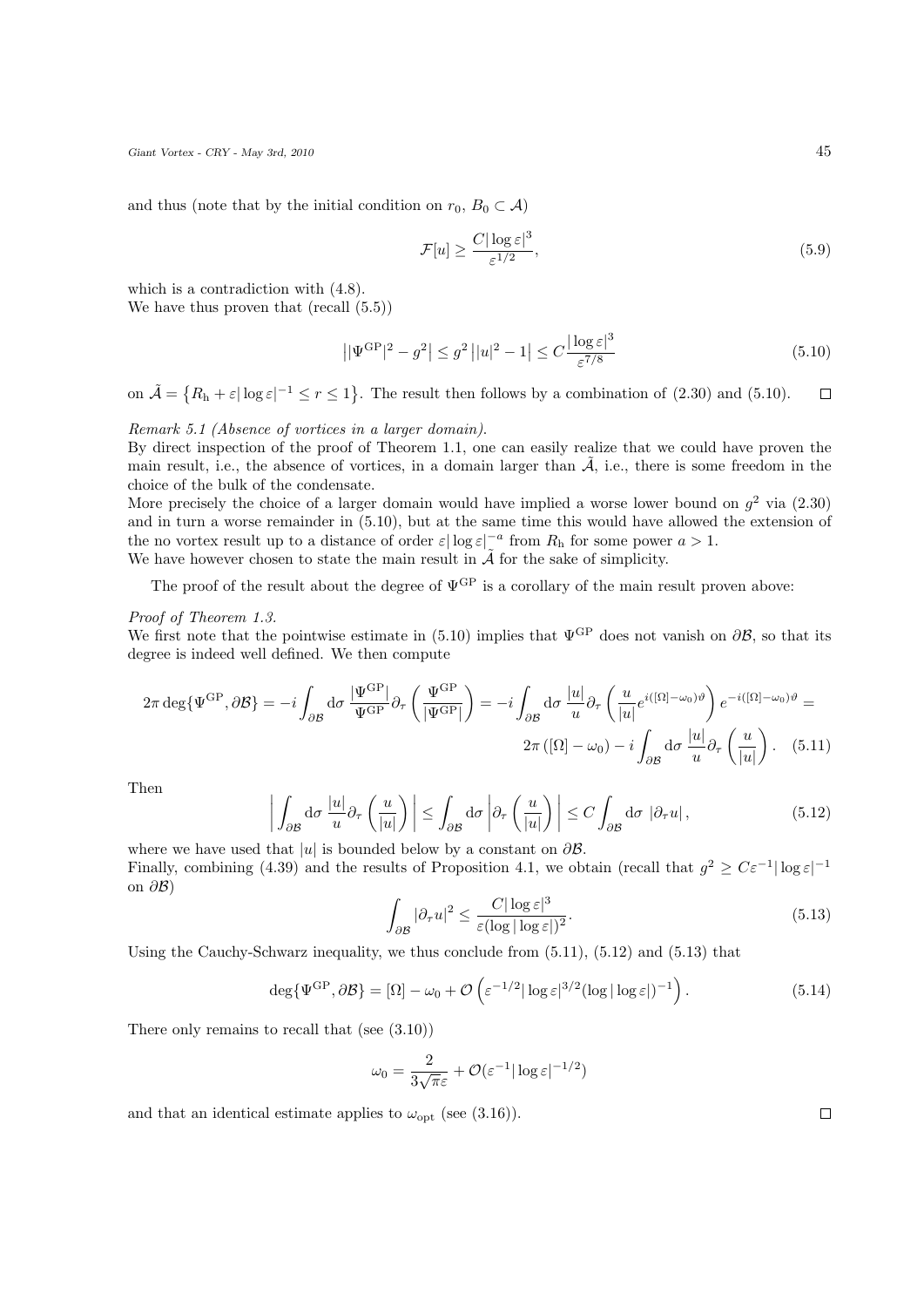#### Remark 5.2 (Degree of a GP minimizer).

According to (5.14), we could have stated the result (1.21) about the degree of  $\Psi^{\text{GP}}$  in terms of  $\omega_0$ , i.e., the optimal giant vortex phase when the minimization problem is restricted to the annulus  $A$ , instead of  $\omega_{\text{out}}$ , i.e., the optimal giant vortex phase in the whole of B. Moreover the remainder in (5.14), i.e.,  $\mathcal{O}(\varepsilon^{-1/2} |\log \varepsilon|^{3/2} (\log |\log \varepsilon|)^{-1})$ , is much better than the one contained in the final result (1.21), i.e.,  $\mathcal{O}(\varepsilon^{-1}|\log \varepsilon|^{-1/2})$ , which is inherited from (3.10) and (3.16). Note however that the latter remainder is the best precision to which one can estimate the giant vortex phase in terms of the explicit quantity s the best precision to which one can estimate the grant vortex phase in terms of the explicit quantity  $2/(3\sqrt{\pi})\varepsilon^{-1}$ . For this reason and the fact that  $\omega_{\text{opt}}$  occurs more naturally in the analysis, we have used it in (1.21).

# Appendix A

In this Appendix we discuss some useful properties of the TF-like functionals involved in the analysis as well as the critical angular velocity  $\Omega_c$  for the emergence of the giant vortex phase.

# A.1 The TF Functionals

We start by considering the TF functional defined in (1.9):

$$
\mathcal{E}^{\mathrm{TF}}[\rho] := \int_{\mathcal{B}} d\vec{r} \, \left\{ -\Omega^2 r^2 \rho + \varepsilon^{-2} \rho^2 \right\}
$$

Its minimizer over positive functions in  $L^1(\mathcal{B})$  is unique and is given by the radial density

$$
\rho^{\rm TF}(r) := \frac{1}{2} \left[ \varepsilon^2 \mu^{\rm TF} + \varepsilon^2 \Omega^2 r^2 \right]_+ = \frac{\varepsilon^2 \Omega^2}{2} \left[ r^2 - R_{\rm h}^2 \right]_+, \tag{A.1}
$$

where the chemical potential is fixed by normalizing  $\rho^{\text{TF}}$  in  $L^1(\mathcal{B})$ , i.e.,

$$
\mu^{\rm TF} := E^{\rm TF} + \varepsilon^{-2} \| \rho^{\rm TF} \|_2^2 = -\Omega^2 R_{\rm h}^2.
$$
\n(A.2)

.

Note that, if  $\Omega \geq 2/(\sqrt{\pi}\varepsilon)$ , the TF minimizer is a compactly supported function, since it vanishes outside  $\mathcal{A}^{\mathrm{TF}}$ , i.e., for  $r \leq R_h$ , where

$$
R_{\rm h} := \sqrt{1 - \frac{2}{\sqrt{\pi}\varepsilon\Omega}}.\tag{A.3}
$$

The corresponding ground state energy can be explicitly evaluated and is given by

$$
E^{\rm TF} = -\Omega^2 \left( 1 - \frac{4}{3\sqrt{\pi}\varepsilon\Omega} \right). \tag{A.4}
$$

By (A.3) and (A.4) the annulus  $A^{TF}$  has a shrinking width of order  $\varepsilon |\log \varepsilon|$  and the leading order term in the ground state energy asymptotics is  $-\Omega^2$ , which is due to the convergence of  $\rho^{\text{TF}}$  to a delta function supported at the boundary of the trap.

In other Sections of the paper we often consider the restrictions of the functionals to domains  $D$ strictly contained inside  $\mathcal{B}$  (denoted by  $\mathcal{E}_{\mathcal{D}}^{\text{TF}}$ ). However in the case of the TF functional there is no need to make a distinction between  $\mathcal{E}^{\text{TF}}$  and  $\mathcal{E}^{\text{TF}}_{\mathcal{D}}$  since all the ground state properties are basically independent of the integration domain, provided  $\mathcal{A}^{TF} \subset \mathcal{D}$ .

Another important TF-like functional is defined in (1.26) and includes the giant vortex energy contribution, i.e.,

$$
\hat{\mathcal{E}}_{\omega}^{\mathrm{TF}}[\rho] := \int_{\mathcal{B}} d\vec{r} \left\{ -\Omega^2 r^2 \rho + B_{\omega}^2(r) \rho + \varepsilon^{-2} \rho^2 \right\} = \int_{\mathcal{B}} d\vec{r} \left\{ \left( [\Omega] - \omega \right)^2 r^{-2} \rho + \varepsilon^{-2} \rho^2 \right\} - 2\Omega [\Omega - \omega], \quad (A.5)
$$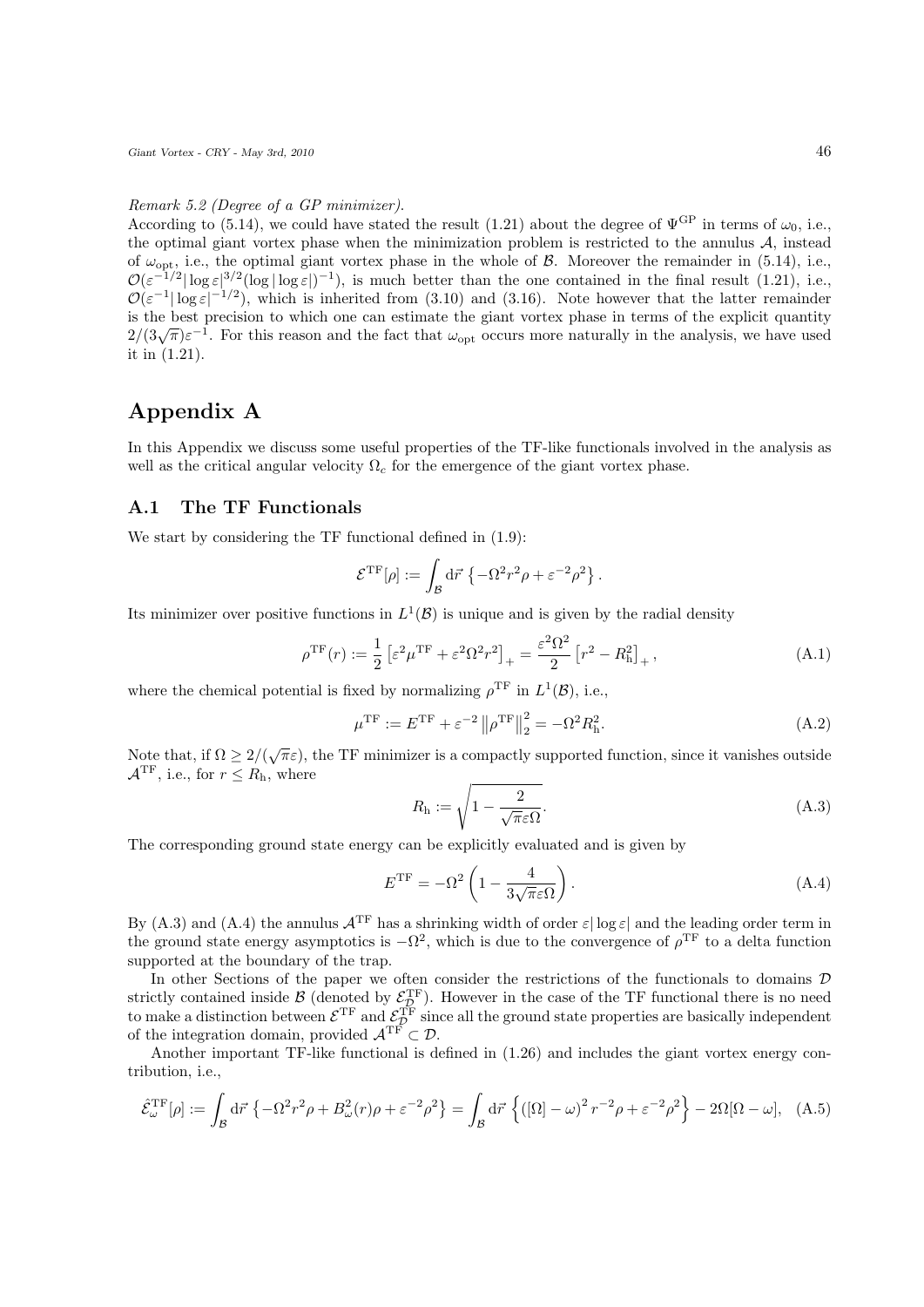where the potential  $\vec{B}_{\omega}$  is defined in (1.25),  $\omega \in \mathbb{Z}$  and we have used the normalization in  $L^1(\mathcal{B})$  of the density in the last term.

The minimization is essentially the same as for (1.9): The normalized minimizer is

$$
\hat{\rho}_{\omega}^{\mathrm{TF}}(r) := \frac{\varepsilon^2}{2} \left[ \hat{\mu}_{\omega}^{\mathrm{TF}} - \left( [\Omega] - \omega \right)^2 r^{-2} \right]_+, \tag{A.6}
$$

and the normalization condition becomes

$$
\frac{1-\hat{R}_{\omega}^2}{\hat{R}_{\omega}^2} + \log \hat{R}_{\omega}^2 = \frac{2}{\pi \varepsilon^2 ([\Omega] - \omega)^2},\tag{A.7}
$$

where we have denoted

$$
\hat{R}^2_{\omega} := \frac{([\Omega] - \omega)^2}{\hat{\mu}_{\omega}^{\mathrm{TF}}}.
$$
\n(A.8)

With such a definition the minimizer  $(A.6)$  can be rewritten in a form very close to the TF minimizer (A.1), i.e.,

$$
\tilde{\rho}_{\omega}^{\rm TF}(r) = \frac{\varepsilon^2 ([\Omega] - \omega)^2}{2 \hat{R}_{\omega}^2 r^2} \left[ r^2 - \hat{R}_{\omega}^2 \right]_+.
$$

In order to make a comparison it would then be useful to evaluate the radius  $\hat{R}_{\omega}$  but the equation (A.7) has no explicit solution. However, since the right hand side of  $(A.7)$  tends to zero as  $\varepsilon \to 0$ , we can expand the left hand side assuming  $\hat{R}_{\omega}^{-2} = 1 + \tilde{\delta}$  for some  $\delta \ll 1$ :

$$
\frac{1}{2}\delta^2 - \frac{1}{3}\delta^3 + \mathcal{O}(\delta^4) = \frac{2}{\pi\varepsilon^2([\Omega] - \omega)^2},
$$

which yields

$$
\frac{1}{\hat{R}_{\omega}^2} - 1 = \delta = \frac{2}{\sqrt{\pi}\varepsilon\left(\left[\Omega\right] - \omega\right)} \left[1 + \frac{2}{3\sqrt{\pi}\varepsilon\left(\left[\Omega\right] - \omega\right)} + \frac{1}{9\pi\varepsilon^2\left(\left[\Omega\right] - \omega\right)^2} + \mathcal{O}(\varepsilon^{-3}\Omega^{-3})\right].
$$

We thus have

$$
\hat{R}_{\omega}^2 = 1 - \frac{2}{\sqrt{\pi}\varepsilon\left(\left[\Omega\right] - \omega\right)} - \frac{4}{3\pi\varepsilon^2\left(\left[\Omega\right] - \omega\right)^2} + \mathcal{O}(\varepsilon^{-3}\Omega^{-3}) = R_h^2 + \frac{2\omega}{\sqrt{\pi}\varepsilon\Omega^2} - \frac{4}{3\pi\varepsilon^2\Omega^2} + \mathcal{O}(\varepsilon^3|\log\varepsilon|^3), \tag{A.9}
$$

and whether  $\hat{R}_{\omega}$  is larger or smaller than  $R_{h}$  depends in a crucial way on the phase  $\omega$ : In particular in the case of the giant vortex phase  $\omega_0$  (see Proposition 3.2), the sum of the two last terms in the above expression vanishes to the leading order (see (3.10)), i.e., it is much smaller than  $\mathcal{O}(\varepsilon^2 |\log \varepsilon|^2)$ . The ground state energy  $\hat{E}^{\text{TF}}$  is easy to compute:

$$
\hat{E}_{\omega}^{\text{TF}} = -2\Omega\left( \left[\Omega\right] - \omega \right) + \frac{\pi \varepsilon^2 \left( \left[\Omega\right] - \omega \right)^4}{4} \left( \hat{R}_{\omega}^{-2} - 1 \right)^2 = -\Omega^2 + \frac{4\Omega}{3\sqrt{\pi}\varepsilon} + \omega^2 - \frac{4\omega}{3\sqrt{\pi}\varepsilon} + \frac{2}{3\pi\varepsilon^2} + \mathcal{O}(\Omega),
$$

and, assuming that  $|\omega| \leq \mathcal{O}(\varepsilon^{-1})$ , one can easily recognize that the leading term and the first remainder coincide with (A.4), i.e., the energy  $\hat{E}_{\omega}^{\text{TF}}$  is equal to  $\tilde{E}^{\text{TF}}$  up to second order corrections:

$$
\hat{E}_{\omega}^{\text{TF}} = E^{\text{TF}} + \left[\omega - \frac{2}{3\sqrt{\pi}\varepsilon}\right]^2 + \frac{2}{9\pi\varepsilon^2} + \mathcal{O}(\varepsilon^{-2}|\log\varepsilon|^{-1}).\tag{A.10}
$$

This formula implies that  $\hat{E}_{\omega}^{\text{TF}}$  is minimized by a phase which is given up to corrections of order  $\varepsilon^{-1}|\log\varepsilon|^{-1/2}$  by

$$
\omega^{\rm TF} := \frac{2}{3\sqrt{\pi\varepsilon}},\tag{A.11}
$$

and the same is true for the giant vortex phases  $\omega_0$  (see Proposition 3.2 and (3.10)) and  $\omega_{opt}$  (see Proposition 3.3 and (3.16)).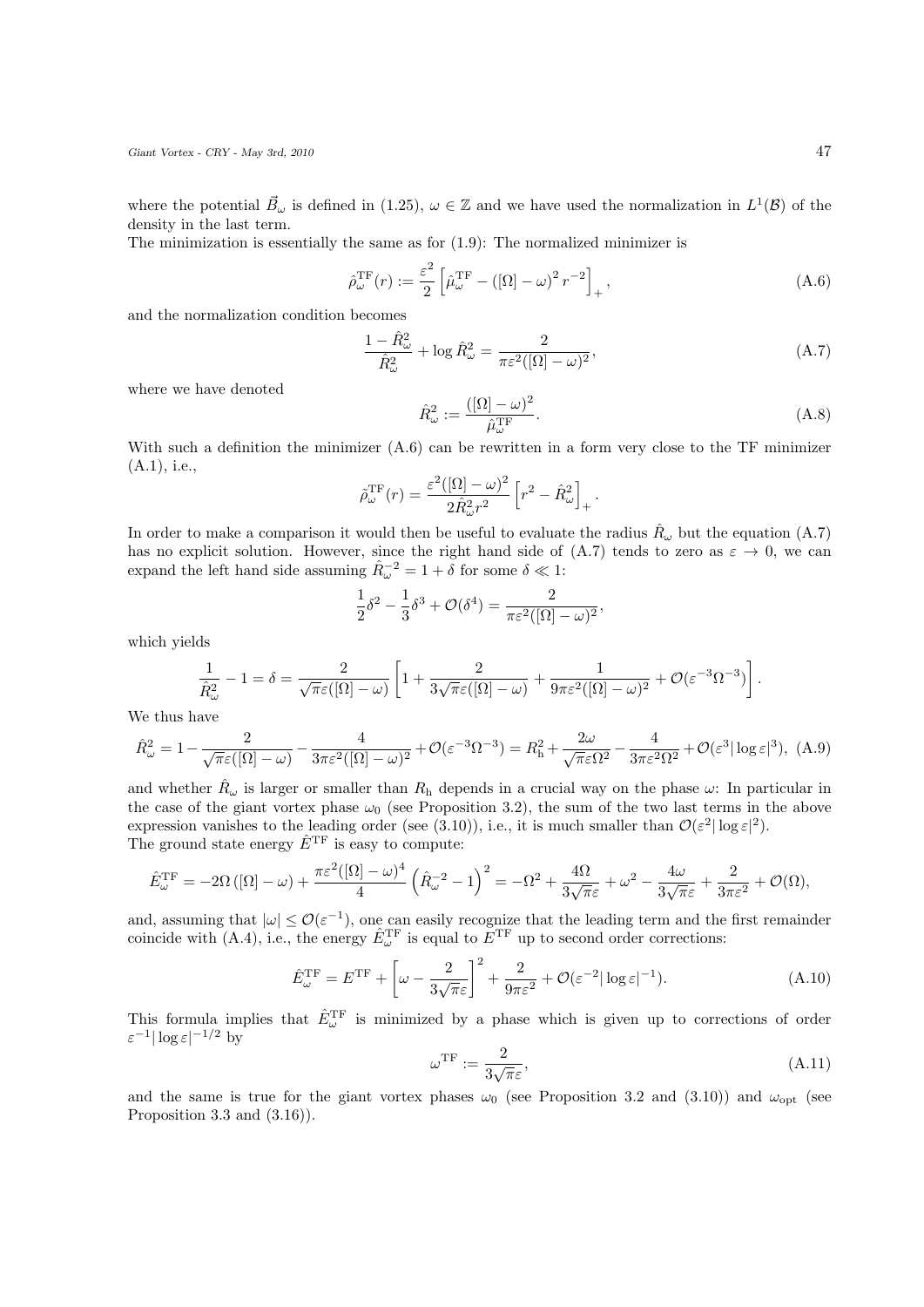# A.2 The Critical Angular Velocity and the Vortex Energy

The last part of this Appendix is devoted to the study of the critical velocity  $\Omega_c$ , which is defined as the angular velocity at which vortices disappear from the bulk of the condensate. To estimate this velocity we have, according to the discussion in Section 4, to compare the vortex energy cost  $\frac{1}{2}g^2(r)|\log \varepsilon|$  and the vortex energy gain  $|F(r)|$  (see (4.10)): This leads to the definition of the function

$$
H(r) := \frac{1}{2} g_{\mathcal{A},\omega_0}^2(r) |\log \varepsilon| - |F_{\omega_0}(r)| \,, \tag{A.12}
$$

which yields the overall energy contribution of a vortex at a radius  $\vec{r}$  inside the bulk: If H is positive in some region, then a vortex is energetically unfavorable there, and, if this holds true in the whole of the bulk, the condensate is in the giant vortex phase.

Before studying the behavior of the above function  $H$ , it is however convenient to obtain an explicit approximative value for the critical velocity and to this purpose we replace the density  $g^2$  with  $\rho^{\text{TF}}$  and study the function

$$
H^{\rm TF}(r) := \frac{1}{2} |\log \varepsilon| \rho^{\rm TF}(r) - \left| F^{\rm TF}(r) \right|,\tag{A.13}
$$

where the cost function  $F<sup>TF</sup>$  is explicitly given by

$$
F^{\rm TF}(r) := \int_{R_{\rm h}}^r ds \, \vec{B}_{\omega^{\rm TF}}(r) \cdot \vec{e}_{\vartheta} \rho^{\rm TF}(r) = \frac{\varepsilon^2 \Omega^2}{2} \int_{R_{\rm h}}^r ds \, \left[ \Omega s - \left( [\Omega] - \omega^{\rm TF} \right) s^{-1} \right] (s^2 - R_{\rm h}^2), \tag{A.14}
$$

with  $\omega^{\text{TF}}$  defined in (A.11).

In order to investigate the behavior of the infimum of  $H<sup>TF</sup>$  inside the bulk, it is convenient to rescale the quantities and set

$$
z := \varepsilon \Omega(r^2 - R_h^2),\tag{A.15}
$$

so that z varies on a scale of order one, i.e., more precisely  $z \in [0, 2/\sqrt{\pi}]$  (see (A.3)). With such a choice the gain function can be easily estimated:

$$
F^{\rm TF}(r) = \frac{\varepsilon^2 \Omega^2}{4} \int_0^{r^2 - R_h^2} dt \, t \left[ \Omega(t + R_h^2) - [\Omega] + \omega^{\rm TF} \right] \left( t + R_h^2 \right)^{-1} =
$$
  

$$
\frac{\varepsilon^2 \Omega^2}{4} \int_0^{r^2 - R_h^2} dt \, t \left( \Omega t - \frac{4}{3\sqrt{\pi}\varepsilon} + \mathcal{O}(1) \right) \left( 1 - \frac{2}{\sqrt{\pi}\varepsilon\Omega} + t \right)^{-1} =
$$
  

$$
\frac{1}{4\varepsilon} \int_0^z ds \, s \left( s - \frac{4}{3\sqrt{\pi}} + \mathcal{O}(\varepsilon) \right) \left( 1 - \frac{2}{\sqrt{\pi}\varepsilon\Omega} + \frac{s}{\varepsilon\Omega} \right)^{-1} =
$$
  

$$
\frac{1}{4\varepsilon} \int_0^z ds \, s \left( s - \frac{4}{3\sqrt{\pi}} \right) + \mathcal{O}(|\log \varepsilon|) = \frac{z^2}{12\varepsilon} \left( z - \frac{2}{\sqrt{\pi}} \right) + \mathcal{O}(|\log \varepsilon|),
$$

where we have used the approximation  $[1 - \mathcal{O}((\varepsilon \Omega)^{-1})]^{-1} = 1 + \mathcal{O}((\varepsilon \Omega)^{-1}).$ Applying the same rescaling to the energy cost function, we thus obtain

$$
H^{\rm TF}(r) := \frac{z\tilde{H}^{\rm TF}(z)}{12\varepsilon},\tag{A.16}
$$

where

$$
\tilde{H}^{\rm TF}(z) = 3\Omega_0 - z \left| z - \frac{2}{\sqrt{\pi}} + \mathcal{O}(\varepsilon |\log \varepsilon|) \right| = 3\Omega_0 - z \left( \frac{2}{\sqrt{\pi}} - z \right) - \mathcal{O}(\varepsilon |\log \varepsilon|),\tag{A.17}
$$

since  $z \leq 2/\sqrt{\pi}$  by the definition of the scaling. Now it is very easy to see that

$$
\tilde{H}^{\rm TF}(z) \ge 3\Omega_0 - \pi^{-1} - \mathcal{O}(\varepsilon |\log \varepsilon|),
$$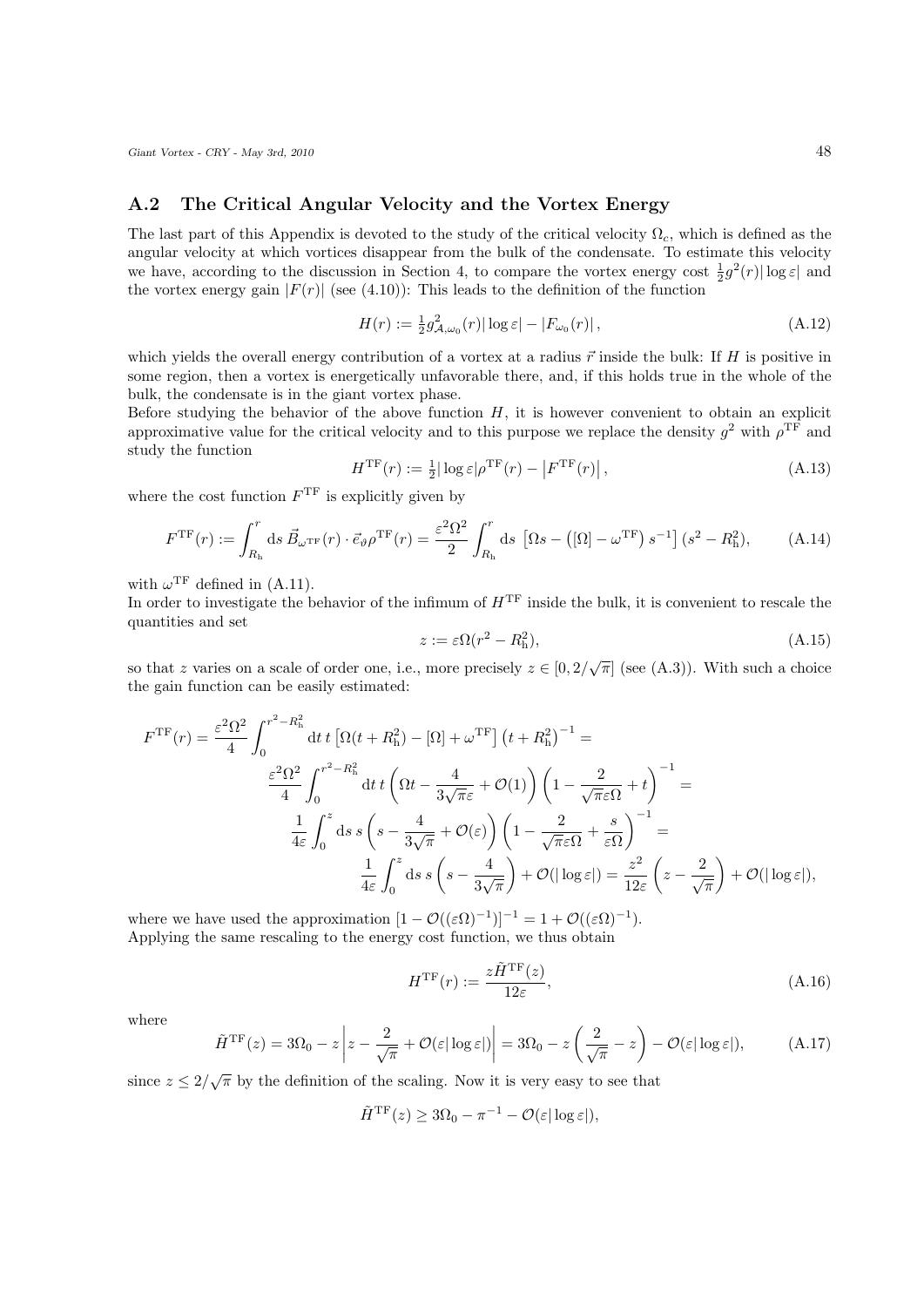so that

$$
\min_{\vec{r}\in\mathcal{A}} \left[ H^{\rm TF}(r) \right] \ge C\varepsilon^{-1} > 0,\tag{A.18}
$$

for any  $\Omega_0 > (3\pi)^{-1}$  and  $\varepsilon$  small enough. We sum up this fact in the following

# Proposition A.1 (TF vortex energy).

For any  $\Omega_0 > (3\pi)^{-1}$  and  $\varepsilon$  small enough, there exists a finite constant C such that  $H^{TF}(r) \ge C\varepsilon^{-1} > 0$ for any  $\vec{r} \in \mathcal{A}^{TF}$ .

We now go back to the original function  $H$  and show that the above property holds true as well, i.e.,  $\Omega_c = (3\pi)^{-1} \varepsilon^{-2} |\log \varepsilon|^{-1}$  is the critical velocity for the disappearance of vortices from the bulk of the condensate (see (4.5) and (4.6) for the definition of  $A$ ):

#### Proposition A.2 (Critical angular velocity).

If  $\Omega_0 > (3\pi)^{-1}$  and  $\varepsilon$  is small enough, there exists a finite constant C such that  $H(r) \ge C\varepsilon^{-1} > 0$  for any  $\vec{r} \in \vec{\mathcal{A}}$ .

*Proof.* The result basically follows from what is proven about  $H<sup>TF</sup>$ : We are indeed going to show that

$$
\sup_{\vec{r}\in\tilde{\mathcal{A}}} \left| H^{\mathrm{TF}}(r) - H(r) \right| \ll C\varepsilon^{-1},\tag{A.19}
$$

so that the statement becomes a trivial consequence of Proposition A.1. In order to prove the above inequality, we use the estimates  $(2.30)$  and  $(2.25)$  to get

$$
\sup_{\vec{r}\in\tilde{\mathcal{A}}} \left| \rho^{\mathrm{TF}}(r) - g_{\mathcal{A},\omega_0}^2(r) \right| \le C\varepsilon^{1/2} |\log \varepsilon|^{7/2} \left\| \rho^{\mathrm{TF}} \right\|_{\infty} \le C\varepsilon^{-1/2} |\log \varepsilon|^{5/2},\tag{A.20}
$$

and

$$
\sup_{\vec{r}\in\tilde{\mathcal{A}}} \left| F^{\text{TF}}(r) - F_{\omega_0}(r) \right| \leq \int_{R_<}^{R_>} \mathrm{d}s \, |B_{\omega_0}(s)| \, g_{\mathcal{A},\omega_0}^2(s) +
$$
\n
$$
C\varepsilon^2 \Omega^2 \left| \omega_0 - \omega^{\text{TF}} \right| \int_{R_{\text{h}}}^1 \mathrm{d}s \, s^{-1} (s^2 - R_{\text{h}}^2) + \sup_{\vec{r}\in\tilde{\mathcal{A}}} \left| \rho^{\text{TF}}(r) - g_{\mathcal{A},\omega_0}^2(r) \right| \int_{R_{\text{h}}}^1 \mathrm{d}s \, |B_{\omega_0}(s)| \leq
$$
\n
$$
C \left[ \varepsilon^{-1} |R_> - R_< | g_{\mathcal{A},\omega_0}^2(R_>) + \varepsilon^3 \Omega^2 |\log \varepsilon|^{3/2} + \varepsilon^{-1/2} |\log \varepsilon|^{7/2} \right] \leq
$$
\n
$$
C \left[ |\log \varepsilon|^{-1} \rho^{\text{TF}}(R_>) + \varepsilon^{-1} |\log \varepsilon|^{-1/2} \right] \leq C\varepsilon^{-1} |\log \varepsilon|^{-1/2}, \quad \text{(A.21)}
$$

where we have used (A.20), the monotonicity of  $g_{\mathcal{A},\omega_0}(r)$  (see Proposition 2.3) and the estimate (3.10). Hence one obtains (A.19) and the final result trivially follows from Proposition A.1.  $\Box$ 

Acknowledgements. MC and NR gratefully acknowledge the hospitality of the Erwin Schrödinger Institute (ESI). JY acknowledges the hospitality of the Institute for Mathematical Sciences (IMS) at the National University of Singapore. MC is partially supported by a grant Progetto Giovani GNFM and NR by Région Ile-de-France through a PhD grant. NR thanks Sylvia Serfaty for helpful discussions.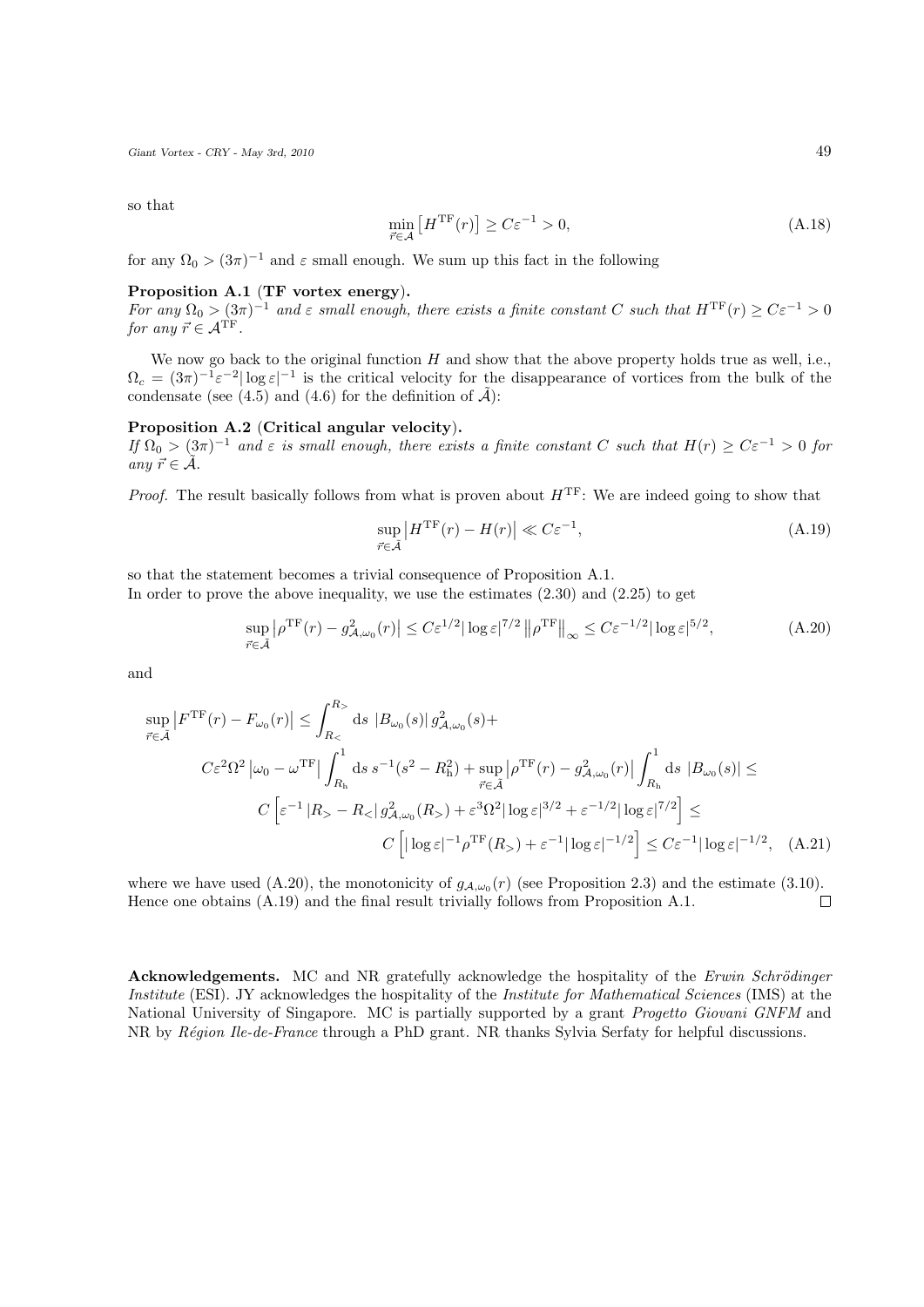# References

- [A] A. Aftalion, Vortices in Bose-Einstein Condensates, Progress in Nonlinear Differential Equations and their Applications 67, Birkhäuser, Basel, 2006.
- [AAB] A. AFTALION, S. ALAMA, L. BRONSARD, Giant Vortex and the Breakdown of Strong Pinning in a Rotating Bose-Einstein Condensate, Arch. Rational Mech. Anal. 178 (2005), 247–286.
- [AS] N. ANDRÉ, I. SHAFRIR, Minimization of a Ginzburg-Landau Type Functional with Nonvanishing Dirichlet Boundary Condition, Calc. Var. Partial Differential Equations 7 (1998), 1–27.
- [BBH1] F. BÉTHUEL, H. BRÉZIS, F. HÉLEIN, Asymptotics for the Minimization of a Ginzburg-Landau Functional, Calc. Var. Partial Differential Equations 1 (1993), 123–148.
- [BBH2] F. BÉTHUEL, H. BRÉZIS, F. HÉLEIN, *Ginzburg-Landau Vortices*, Progress in Nonlinear Differential Equations and their Applications 13, Birkhäuser, Basel, 1994.
- [BCPY] J.-B. Bru, M. Correggi, P. Pickl, J. Yngvason, The TF Limit for Rapidly Rotating Bose Gases in Anharmonic Traps, Comm. Math. Phys. 280 (2008), 517–544.
- [Co] N.R. Cooper, Rapidly Rotating Atomic Gases, Adv. Phys. 57 (2008), 539–616.
- [CRY1] M. CORREGGI, T. RINDLER-DALLER, J. YNGVASON, Rapidly Rotating Bose-Einstein Condensates in Strongly Anharmonic Traps, J. Math. Phys. 48 (2007), 042104.
- [CRY2] M. CORREGGI, T. RINDLER-DALLER, J. YNGVASON, Rapidly Rotating Bose-Einstein Condensates in Homogeneous Traps, J. Math. Phys. 48 (2007), 102103.
- [CY] M. CORREGGI, J. YNGVASON, Energy and Vorticity in Fast Rotating Bose-Einstein Condensates, J. Phys. A: Math. Theor. 41 (2008), 445002.
- [E] L.C. Evans, Partial Differential Equation, Graduate Studies in Mathematics 19, AMS, Providence, 1998.
- [Fe1] A.L. Fetter, Rotating Trapped Bose-Einstein Condensates, Rev. Mod. Phys. 81 (2009), 647– 691.
- [Fe2] A.L. Fetter, Rotating Vortex Lattice in a Bose-Einstein Condensate Trapped in Combined Quadratic and Quartic Radial Potentials, Phy. Rev. A 64 (2001), 063608.
- [FJS] A.L. Fetter, N. Jackson, S. Stringari, Rapid Rotation of a Bose-Einstein Condensate in a Harmonic Plus Quartic Trap, Phys. Rev. A 71 (2005), 013605.
- [FB] U.W. Fischer, G. Baym, Vortex States of Rapidly Rotating Dilute Bose-Einstein Condensates, Phys. Rev. Lett. 90 (2003), 140402.
- [FZ] H. Fu, E. Zaremba, Transition to the Giant Vortex State in a Harmonic-plus-quartic Trap, Phys. Rev. A 73 (2006), 013614.
- [IM1] R. IGNAT, V. MILLOT, The Critical Velocity for Vortex Existence in a Two-dimensional Rotating Bose-Einstein Condensate, J. Funct. Anal. 233 (2006), 260–306.
- [IM2] R. IGNAT, V. MILLOT, Energy Expansion and Vortex Location for a Two Dimensional Rotating Bose-Einstein Condensate, Rev. Math. Phys. 18 (2006), 119–162.
- [J] R.L. JERRARD, Lower Bounds for Generalized Ginzburg-Landau Functionals, SIAM J. Math. Anal. 30 (1999), 721–746.